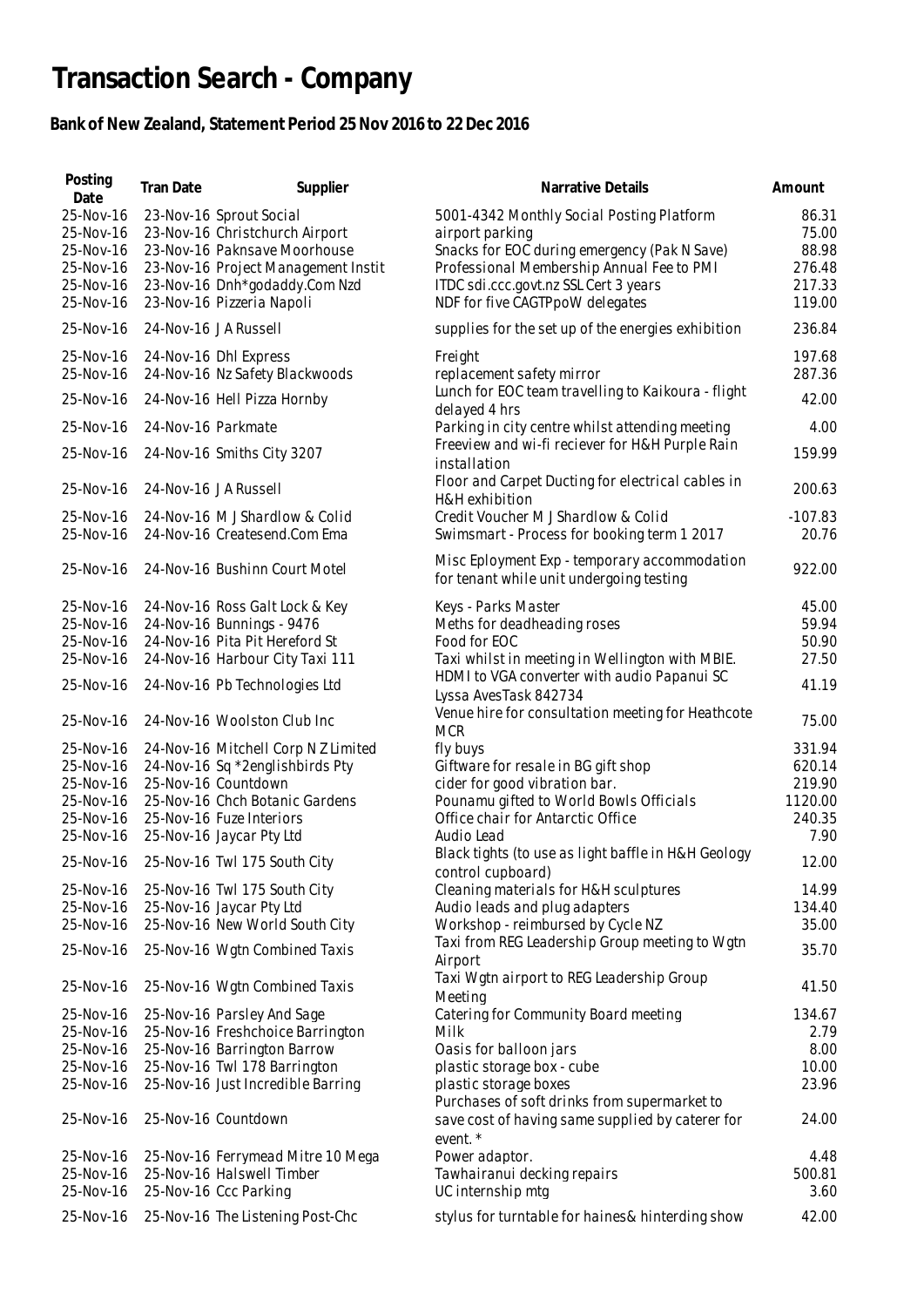| Posting<br>Date        | Tran Date       | Supplier                                                            | Narrative Details                                                                      | Amount          |
|------------------------|-----------------|---------------------------------------------------------------------|----------------------------------------------------------------------------------------|-----------------|
| 25-Nov-16              |                 | 25-Nov-16 Countdown                                                 | Milk for Carlyle                                                                       | 6.38            |
| 25-Nov-16              |                 | 25-Nov-16 Chch City Council Civic                                   | items for lunch and BBQ                                                                | 16.50           |
| 25-Nov-16              |                 | 25-Nov-16 Pak N Save Northlands                                     | milk and butter for resale in the shop                                                 | 53.75           |
| 25-Nov-16              |                 | 25-Nov-16 Four Square Akaroa                                        | Milk for morning tea, tissues for library use and                                      | 10.52           |
| 28-Nov-16              |                 | 24-Nov-16 Packt Publishing L                                        | paper serviettes for kitchen<br>Purchase of publication about linked Data for          | 68.80           |
| 28-Nov-16              |                 | 24-Nov-16 Australian Fitness N                                      | development of Galelry's websiteproject.<br>Fitness Network Annual Subscription        | 324.12          |
|                        |                 | 24-Nov-16 Christchurch Airport                                      |                                                                                        | 96.00           |
| 28-Nov-16              |                 |                                                                     | Airport parking for NDF                                                                |                 |
| 28-Nov-16              |                 | 24-Nov-16 Outliving Pty Ltd                                         | Giftware for resale in B G V C giftshop                                                | 507.65          |
| 28-Nov-16<br>28-Nov-16 |                 | 25-Nov-16 St Albans Pharmacy<br>25-Nov-16 Countdown Online Shopping | sunscreen for patrons at Good Vibration event<br>ice for Good Vibrations event         | 41.50<br>166.25 |
| 28-Nov-16              |                 | 25-Nov-16 Christchurch Airport                                      | Car parking at Chch airport while in Wellington<br>at REG Leadership Group meeting     | 25.00           |
| 28-Nov-16              | 25-Nov-16 Hub   |                                                                     | tubes for wheelchairs                                                                  | 20.00           |
| 28-Nov-16              |                 | 25-Nov-16 Bunnings - 9476                                           | emergency torches                                                                      | 106.00          |
| 28-Nov-16              |                 | 25-Nov-16 Bearlion Foods                                            | All day workshop, catering for morning tea &<br>lunch                                  | 314.00          |
| 28-Nov-16              |                 | 25-Nov-16 Createsend.Com Ema                                        | Cycleways Newsletter November 2016                                                     | 35.29           |
| 28-Nov-16              |                 | 25-Nov-16 Createsend.Com Ema                                        | Newsline 25th November                                                                 | 88.87           |
| 28-Nov-16              |                 | 25-Nov-16 Westfield Gift Voucher                                    | Prizes for Te Hapua 1 year celebrations                                                | 60.00           |
| 28-Nov-16              | 25-Nov-16 Ipenz |                                                                     | <b>IPENZ Membership Fee</b>                                                            | 598.00          |
| 28-Nov-16              | 25-Nov-16 Ipenz |                                                                     | <b>IPENZ Membership Fee</b>                                                            | 615.48          |
| 28-Nov-16              |                 | 25-Nov-16 Oderings Nurseries                                        | garden plants                                                                          | 876.60          |
| 28-Nov-16              |                 | 25-Nov-16 Bunnings - 9476                                           | Avebury pool hoses, cleaning equip for new pool                                        | 91.82           |
|                        |                 |                                                                     | Avebury pool - new brush head, extension pole,                                         |                 |
| 28-Nov-16              |                 | 25-Nov-16 Paramount Pools & Spas                                    | scoop net, pH test                                                                     | 146.00          |
| 28-Nov-16              |                 | 25-Nov-16 Sura Sushi Hereford                                       | Food for EOC                                                                           | 45.70           |
| 28-Nov-16              |                 | 25-Nov-16 Eccocentral Ltd                                           | disposal of confiscated stereos                                                        | 43.38           |
| 28-Nov-16              |                 | 25-Nov-16 Christchurch Airport                                      | Parking whilst in Wellington at MBIE                                                   | 50.00           |
| 28-Nov-16              |                 | 25-Nov-16 Global Pc Riccarton                                       | small keyboard for haines & hinterding<br>exhibition                                   | 14.90           |
| 28-Nov-16              |                 | 25-Nov-16 Pb Technologies Ltd                                       | USB lightning charger cablex5                                                          | 76.87           |
| 28-Nov-16              |                 | 25-Nov-16 Smiths Hire                                               | water blaster /scaffolding                                                             | 160.00          |
| 28-Nov-16              |                 | 25-Nov-16 Northwood Post Shop                                       | Postage to send back AED holder                                                        | 26.40           |
| 28-Nov-16              |                 | 25-Nov-16 Arty Bees Books                                           | Library book                                                                           | 170.00          |
| 28-Nov-16              |                 | 25-Nov-16 Bp Connect Marshlands                                     | milk for playlunches                                                                   | 12.87           |
| 28-Nov-16              |                 | 25-Nov-16 Bunnings - 9482                                           | fastcrete cement for install of picnic table                                           | 67.84           |
| 28-Nov-16              |                 | 25-Nov-16 Bridon New Zealand - Chch                                 | certification of lifting strops and karabiners for<br>fire gear                        | 521.24          |
| 28-Nov-16              | 26-Nov-16 1day  |                                                                     | Xmas lights for ReStart Mall                                                           | 92.44           |
| 28-Nov-16              | 26-Nov-16 1day  |                                                                     | Xmas lights for ReStart Mall                                                           | 92.44           |
| 28-Nov-16              |                 | 26-Nov-16 Oderings Nurseries                                        | potting mix                                                                            | 15.98           |
| 28-Nov-16              |                 | 26-Nov-16 Texture Plants Lt                                         | assorted plants                                                                        | 115.96          |
| 28-Nov-16              |                 | 26-Nov-16 Oderings Nurseries                                        | plants                                                                                 | 227.80          |
|                        |                 |                                                                     |                                                                                        |                 |
| 28-Nov-16              |                 | 26-Nov-16 Qualaroo, Inc.                                            | <b>ITDC Qualaroo Annual Renewal</b>                                                    | 347.15          |
| 28-Nov-16              |                 | 26-Nov-16 French Bakery Limited                                     | Port Hills Milk supply                                                                 | 14.40           |
| 28-Nov-16              |                 | 26-Nov-16 Bunnings - 9482                                           | Brackets to re-hang curtain rail in Rec room                                           | 11.96           |
| 28-Nov-16              |                 | 27-Nov-16 Twl 122 Rolleston                                         | Electrical fittings                                                                    | 65.00           |
| 28-Nov-16              |                 | 27-Nov-16 Spotlight Stores NZ Ltd                                   | Power boards for merchandising<br>Food for volunteer work group at McCormacks          | 25.00           |
| 28-Nov-16              |                 | 27-Nov-16 French Bakery Limited                                     | Bay                                                                                    | 9.80            |
| 28-Nov-16              |                 | 27-Nov-16 Countdown                                                 | Biscuits for sister city meetings<br>maintenace materials, rope, gloves, driver, drill | 8.00            |
| 28-Nov-16              |                 | 27-Nov-16 Bunnings - 9482                                           | set                                                                                    | 791.00          |
| 28-Nov-16              |                 | 28-Nov-16 Savemart Ltd                                              | sheet for santa parade banner                                                          | 8.99            |
| 28-Nov-16              |                 | 28-Nov-16 Ballantynes                                               | Sun hat - PPE                                                                          | 50.00           |
| 28-Nov-16              |                 | 28-Nov-16 Countdown                                                 | L-C-H Community Board meetings                                                         | 37.77           |
| 28-Nov-16              |                 | 28-Nov-16 Ferrymead Mitre 10 Mega                                   | Linwood Games                                                                          | 46.55           |
| 28-Nov-16              |                 | 28-Nov-16 Little River Cafe & Sto                                   | Catering - Reserve Committee Seminar - 28 Nov<br>2016                                  | 14.00           |
| 28-Nov-16              |                 | 28-Nov-16 Wsl South City                                            | stationary for Antarctic Office                                                        | 180.71          |
| 28-Nov-16              |                 | 28-Nov-16 Wsl Eastgate                                              | stationery for members noticeboard                                                     | 23.14           |
| 28-Nov-16              |                 | 28-Nov-16 Is Cleaning Ltd                                           | new mop heads                                                                          | 29.90           |
|                        |                 |                                                                     |                                                                                        |                 |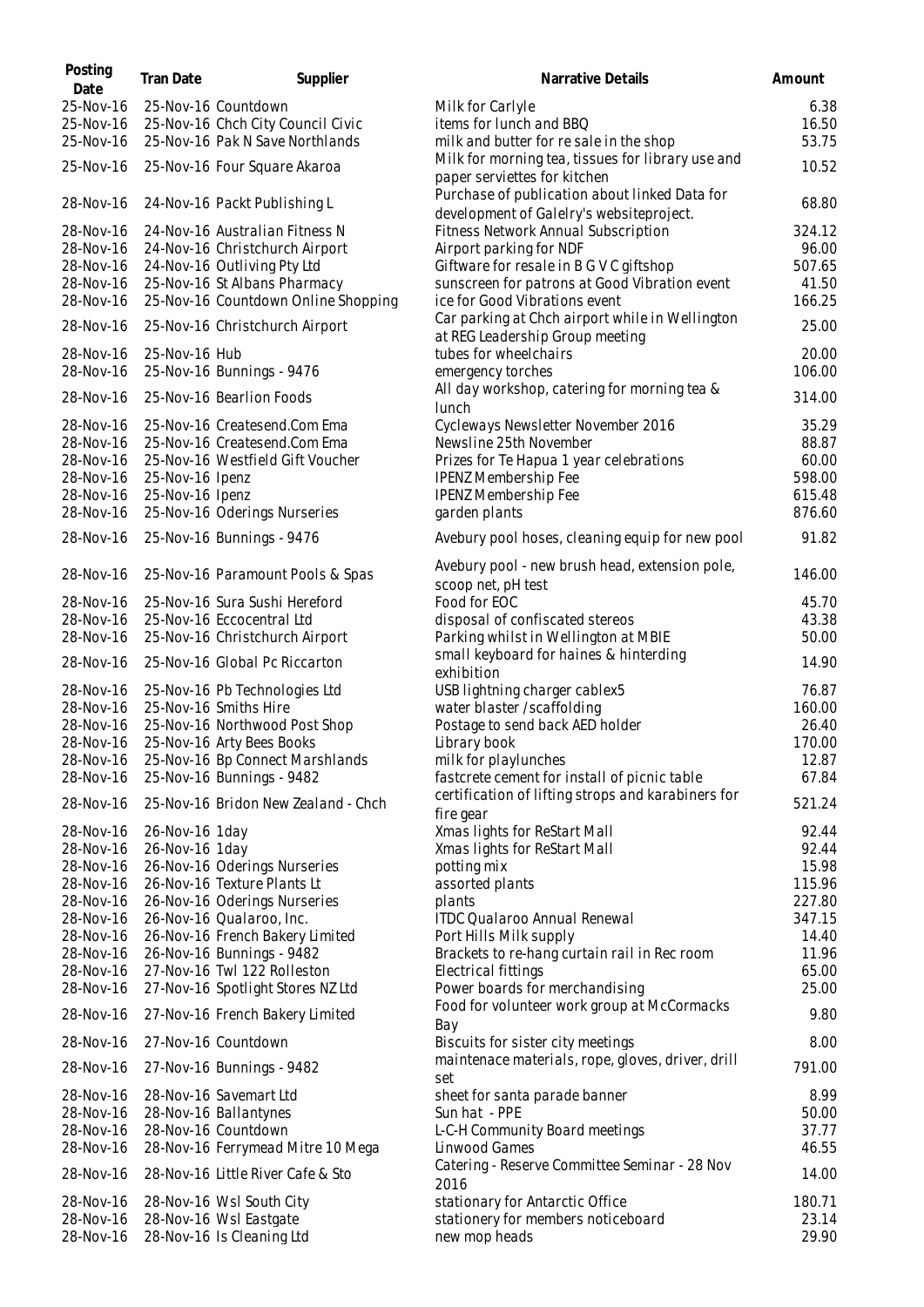| Posting<br>Date                                                                                                                                                                                                                                                               | Tran Date | Supplier                                                                                                                                                                                                                                                                                                                                                                                                                                                                                                                                                                                                                                                                     | Narrative Details                                                                                                                                                                                                                                                                                                                                                                                                                                                                                                                                                                                                                                                                                                                                                           | Amount                                                                                                                                                                                        |
|-------------------------------------------------------------------------------------------------------------------------------------------------------------------------------------------------------------------------------------------------------------------------------|-----------|------------------------------------------------------------------------------------------------------------------------------------------------------------------------------------------------------------------------------------------------------------------------------------------------------------------------------------------------------------------------------------------------------------------------------------------------------------------------------------------------------------------------------------------------------------------------------------------------------------------------------------------------------------------------------|-----------------------------------------------------------------------------------------------------------------------------------------------------------------------------------------------------------------------------------------------------------------------------------------------------------------------------------------------------------------------------------------------------------------------------------------------------------------------------------------------------------------------------------------------------------------------------------------------------------------------------------------------------------------------------------------------------------------------------------------------------------------------------|-----------------------------------------------------------------------------------------------------------------------------------------------------------------------------------------------|
| 28-Nov-16<br>28-Nov-16                                                                                                                                                                                                                                                        |           | 28-Nov-16 Twl 181 Belfast<br>28-Nov-16 Cactus Outdoor Limited                                                                                                                                                                                                                                                                                                                                                                                                                                                                                                                                                                                                                | Replacement Christmas decorations<br>uniform                                                                                                                                                                                                                                                                                                                                                                                                                                                                                                                                                                                                                                                                                                                                | 59.00<br>170.65                                                                                                                                                                               |
| 28-Nov-16                                                                                                                                                                                                                                                                     |           | 28-Nov-16 Property Council Nz                                                                                                                                                                                                                                                                                                                                                                                                                                                                                                                                                                                                                                                | South Island Property Council NZ Mtg attendance                                                                                                                                                                                                                                                                                                                                                                                                                                                                                                                                                                                                                                                                                                                             | 299.00                                                                                                                                                                                        |
| 28-Nov-16<br>28-Nov-16<br>28-Nov-16<br>28-Nov-16<br>29-Nov-16                                                                                                                                                                                                                 |           | 28-Nov-16 Countdown<br>28-Nov-16 Cashmere Super Dairy<br>28-Nov-16 Fresh Choice Parklands<br>28-Nov-16 Jaycar Pty Ltd<br>27-Nov-16 Paknsave Moorhouse                                                                                                                                                                                                                                                                                                                                                                                                                                                                                                                        | giveaways for children's story time<br>morning tea for srs eastenders working bee<br>Volunteer morning tea - Project Jonah<br>clips for connecting batterys<br>Power boards for merchandising                                                                                                                                                                                                                                                                                                                                                                                                                                                                                                                                                                               | 13.38<br>29.40<br>30.13<br>15.90<br>28.26                                                                                                                                                     |
| 29-Nov-16                                                                                                                                                                                                                                                                     |           | 27-Nov-16 Future Publishing Ltd                                                                                                                                                                                                                                                                                                                                                                                                                                                                                                                                                                                                                                              | Subscriptions for Net Magazine and Computer<br>Arts magazine                                                                                                                                                                                                                                                                                                                                                                                                                                                                                                                                                                                                                                                                                                                | 380.84                                                                                                                                                                                        |
| 29-Nov-16<br>29-Nov-16                                                                                                                                                                                                                                                        |           | 28-Nov-16 Ecocentral Ltd<br>28-Nov-16 Pak N Save Wainoni                                                                                                                                                                                                                                                                                                                                                                                                                                                                                                                                                                                                                     | Dumping general refuse and tyres<br>Coordinators and Team Leaders Workshop                                                                                                                                                                                                                                                                                                                                                                                                                                                                                                                                                                                                                                                                                                  | 145.68<br>45.34                                                                                                                                                                               |
| 29-Nov-16                                                                                                                                                                                                                                                                     |           | 28-Nov-16 Bp Connect Marshlands                                                                                                                                                                                                                                                                                                                                                                                                                                                                                                                                                                                                                                              | Diesel for the Mobile Library as the fuel card has<br>been misplaced                                                                                                                                                                                                                                                                                                                                                                                                                                                                                                                                                                                                                                                                                                        | 10.00                                                                                                                                                                                         |
| 29-Nov-16                                                                                                                                                                                                                                                                     |           | 28-Nov-16 Bp Connect Marshlands                                                                                                                                                                                                                                                                                                                                                                                                                                                                                                                                                                                                                                              | Diesel for the Mobile Library as the fuel card has<br>been misplaced                                                                                                                                                                                                                                                                                                                                                                                                                                                                                                                                                                                                                                                                                                        | 37.58                                                                                                                                                                                         |
| 29-Nov-16                                                                                                                                                                                                                                                                     |           | 28-Nov-16 Campaignmonitor.Co                                                                                                                                                                                                                                                                                                                                                                                                                                                                                                                                                                                                                                                 | email credits for digital libraries customer email                                                                                                                                                                                                                                                                                                                                                                                                                                                                                                                                                                                                                                                                                                                          | 1236.25                                                                                                                                                                                       |
| 29-Nov-16                                                                                                                                                                                                                                                                     |           | 28-Nov-16 Bushinn Court Motel                                                                                                                                                                                                                                                                                                                                                                                                                                                                                                                                                                                                                                                | Misc Eployment Exp - temporary accommodation<br>for tenant while unit undergoing testing                                                                                                                                                                                                                                                                                                                                                                                                                                                                                                                                                                                                                                                                                    | 952.00                                                                                                                                                                                        |
| 29-Nov-16                                                                                                                                                                                                                                                                     |           | 28-Nov-16 Omc Power Equipment                                                                                                                                                                                                                                                                                                                                                                                                                                                                                                                                                                                                                                                | field loppers for track pruning work                                                                                                                                                                                                                                                                                                                                                                                                                                                                                                                                                                                                                                                                                                                                        | 210.00                                                                                                                                                                                        |
| 29-Nov-16                                                                                                                                                                                                                                                                     |           | 28-Nov-16 Anstice Associates Holdin                                                                                                                                                                                                                                                                                                                                                                                                                                                                                                                                                                                                                                          | Replace damaged Glasses. Frame and lenses<br>Damaged at Work                                                                                                                                                                                                                                                                                                                                                                                                                                                                                                                                                                                                                                                                                                                | 375.50                                                                                                                                                                                        |
| 29-Nov-16                                                                                                                                                                                                                                                                     |           | 28-Nov-16 Redpaths Ferry Road                                                                                                                                                                                                                                                                                                                                                                                                                                                                                                                                                                                                                                                | cable glands summer pools                                                                                                                                                                                                                                                                                                                                                                                                                                                                                                                                                                                                                                                                                                                                                   | 9.42                                                                                                                                                                                          |
| 29-Nov-16                                                                                                                                                                                                                                                                     |           | 28-Nov-16 Plumbing World #81                                                                                                                                                                                                                                                                                                                                                                                                                                                                                                                                                                                                                                                 | 2" fittings for diesel tank ultrasonic level sensor                                                                                                                                                                                                                                                                                                                                                                                                                                                                                                                                                                                                                                                                                                                         | 19.82                                                                                                                                                                                         |
| 29-Nov-16<br>29-Nov-16<br>29-Nov-16<br>29-Nov-16<br>29-Nov-16<br>29-Nov-16<br>29-Nov-16<br>29-Nov-16<br>29-Nov-16<br>29-Nov-16<br>29-Nov-16<br>29-Nov-16<br>29-Nov-16<br>29-Nov-16<br>29-Nov-16<br>29-Nov-16<br>29-Nov-16<br>29-Nov-16<br>29-Nov-16<br>29-Nov-16<br>29-Nov-16 |           | 28-Nov-16 Oderings Nurseries<br>28-Nov-16 Caltex Hornby<br>28-Nov-16 Century Yuasa Battery<br>28-Nov-16 Bunnings - 9482<br>28-Nov-16 Stihl Shop Northwood<br>28-Nov-16 Stihl Shop Northwood<br>29-Nov-16 Just Incredible Nb<br>29-Nov-16 Paper Plus New Brighton<br>29-Nov-16 Wgtn Combined Taxis<br>29-Nov-16 Gold Band Taxis<br>29-Nov-16 Ccc Parking<br>29-Nov-16 Twl 122 Rolleston<br>29-Nov-16 Fishpond Co NZ<br>29-Nov-16 Wsl South City<br>29-Nov-16 Ferrymead Mitre 10 Mega<br>29-Nov-16 Twl 123 Eastgate<br>29-Nov-16 Mitre 10 Mega Papanui<br>29-Nov-16 Twl 128 Hornby<br>29-Nov-16 Mitre 10 Mega Hornby<br>29-Nov-16 The Baby Factory 30<br>29-Nov-16 Ballantynes | <b>Plant ties</b><br>Milk for tearoom<br>gps base battery<br>Safety helmet<br>HP 2 stroke oil<br>chainsaw chaps<br>Craft for Monday makers<br>Craft for Xmas decorations<br>Taxi whilst working at MBIE in Wellington.<br>Taxi whilst working at MBIE in Wellington.<br>Parking in city centre whilst attending meeting<br>Christmas Decorations for Jellie Park Facility<br>Responsibility and Public Services Book<br>Craft Supplies (Exhibition Space)<br>smoke alarms for CPB library<br>Miscellaneous - setup items for CETAS units<br>Styx & Groynes socket set<br>Replacing 2 Towels & 2 Face Cloths for Tourist<br>Flat<br>Brass spindel washers and plastic washers for<br>taps<br>Replacing broken Porta Cot for Camp<br>Christmas lights for Mayor's Office Tree | 11.98<br>7.20<br>134.31<br>65.50<br>75.00<br>169.00<br>6.00<br>10.40<br>40.70<br>41.00<br>16.00<br>234.10<br>32.79<br>49.94<br>26.94<br>99.00<br>124.00<br>24.00<br>31.08<br>152.85<br>154.80 |
| 29-Nov-16                                                                                                                                                                                                                                                                     |           | 29-Nov-16 The Drawing Room Limite                                                                                                                                                                                                                                                                                                                                                                                                                                                                                                                                                                                                                                            | Pigment Liner pens for landscape team, for                                                                                                                                                                                                                                                                                                                                                                                                                                                                                                                                                                                                                                                                                                                                  | 82.95                                                                                                                                                                                         |
| 29-Nov-16                                                                                                                                                                                                                                                                     |           | 29-Nov-16 Countdown                                                                                                                                                                                                                                                                                                                                                                                                                                                                                                                                                                                                                                                          | drawing on butter paper<br>Coastal Burwood Community Board Meeting<br>Expenses 29 November 2016                                                                                                                                                                                                                                                                                                                                                                                                                                                                                                                                                                                                                                                                             | 13.98                                                                                                                                                                                         |
| 29-Nov-16                                                                                                                                                                                                                                                                     |           | 29-Nov-16 Early Settler & Recoll                                                                                                                                                                                                                                                                                                                                                                                                                                                                                                                                                                                                                                             | desk<br>Items for Staff tearoom - cutlery, glasses, plates,                                                                                                                                                                                                                                                                                                                                                                                                                                                                                                                                                                                                                                                                                                                 | 549.00                                                                                                                                                                                        |
| 29-Nov-16                                                                                                                                                                                                                                                                     |           | 29-Nov-16 Briscoes Hornby                                                                                                                                                                                                                                                                                                                                                                                                                                                                                                                                                                                                                                                    | mugs                                                                                                                                                                                                                                                                                                                                                                                                                                                                                                                                                                                                                                                                                                                                                                        | 149.07                                                                                                                                                                                        |
| 29-Nov-16<br>30-Nov-16                                                                                                                                                                                                                                                        |           | 29-Nov-16 Trade Depot Limited<br>27-Nov-16 Www.Golucid.Co                                                                                                                                                                                                                                                                                                                                                                                                                                                                                                                                                                                                                    | Two freezers for main amenities block<br>annual subscription to Lucidchart Basic software                                                                                                                                                                                                                                                                                                                                                                                                                                                                                                                                                                                                                                                                                   | 766.60<br>86.51                                                                                                                                                                               |
|                                                                                                                                                                                                                                                                               |           |                                                                                                                                                                                                                                                                                                                                                                                                                                                                                                                                                                                                                                                                              | for Techncial Support Team<br>= lunch for our two Australian visitors -                                                                                                                                                                                                                                                                                                                                                                                                                                                                                                                                                                                                                                                                                                     |                                                                                                                                                                                               |
| 30-Nov-16                                                                                                                                                                                                                                                                     |           | 28-Nov-16 Fiddlesticks                                                                                                                                                                                                                                                                                                                                                                                                                                                                                                                                                                                                                                                       | discussing strategy for NCL                                                                                                                                                                                                                                                                                                                                                                                                                                                                                                                                                                                                                                                                                                                                                 | 48.00                                                                                                                                                                                         |
| 30-Nov-16                                                                                                                                                                                                                                                                     |           | 29-Nov-16 Ecocentral Ltd                                                                                                                                                                                                                                                                                                                                                                                                                                                                                                                                                                                                                                                     | Dumping waste                                                                                                                                                                                                                                                                                                                                                                                                                                                                                                                                                                                                                                                                                                                                                               | 57.84                                                                                                                                                                                         |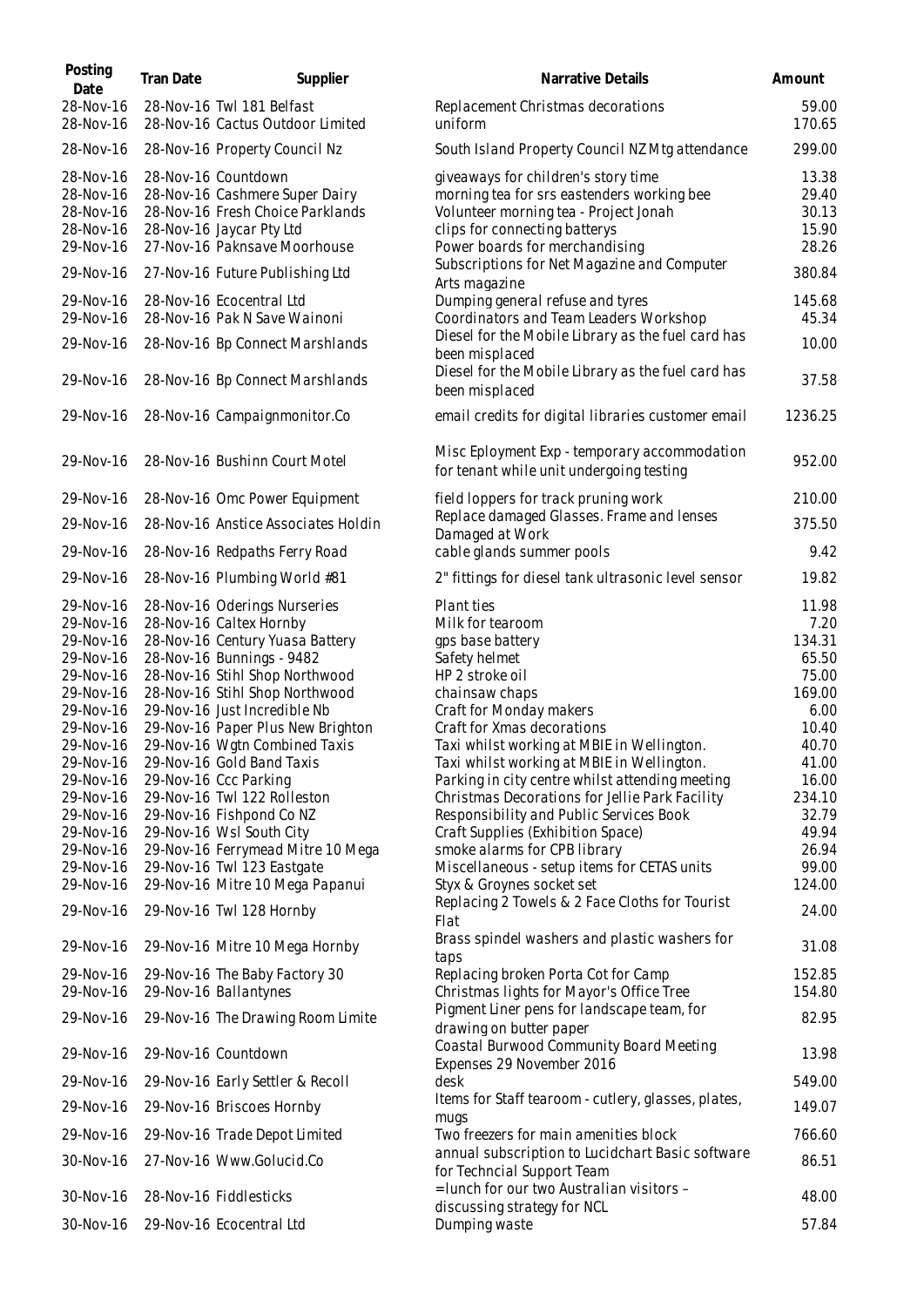| Posting<br>Date          | Tran Date            | Supplier                                                         | Narrative Details                                                                                            | Amount          |
|--------------------------|----------------------|------------------------------------------------------------------|--------------------------------------------------------------------------------------------------------------|-----------------|
| 30-Nov-16                |                      | 29-Nov-16 Ecocentral Ltd                                         | Dumping waste                                                                                                | 101.22          |
| 30-Nov-16                |                      | 29-Nov-16 Ecocentral Ltd                                         | DUMPING GENERAL WASTE                                                                                        | 207.26          |
| 30-Nov-16                |                      | 29-Nov-16 Createsend.Com Ema                                     | 5001-4312 EDM Event Info                                                                                     | 21.70           |
| 30-Nov-16                |                      | 29-Nov-16 Go Logistics                                           | Freight                                                                                                      | 331.19          |
| 30-Nov-16                |                      | 29-Nov-16 Mr Rental Christchurch                                 | Misc Eployment Exp - short term furniture hire for<br><b>CETAS units</b>                                     | 370.00          |
| 30-Nov-16                |                      | 29-Nov-16 Hh8w Trade Me Pay Now                                  | Weather Station - RSU Delivery Package WO<br>800888223                                                       | 320.00          |
| 30-Nov-16                |                      | 29-Nov-16 Createsend.Com Ema                                     | Recreation and Sport Centres 3 Month<br>Membership Renewal Discount November 2016                            | 7.56            |
| 30-Nov-16                |                      | 29-Nov-16 Createsend.Com Ema                                     | Recreation and Sport Centres 12 Month<br>Membership Renewal Discount November 2016                           | 8.19            |
| 30-Nov-16                |                      | 29-Nov-16 Createsend.Com Ema                                     | Ngā Puna Wai Sports Hub update - November<br>2016                                                            | 18.77           |
| 30-Nov-16                |                      | 29-Nov-16 Kmart - Shirley                                        | Miscellaneous - setup items for CETAS units                                                                  | 494.00          |
| 30-Nov-16                |                      | 29-Nov-16 Nz Safety Blackwoods                                   | Safety Clothing                                                                                              | 304.48          |
| 30-Nov-16                |                      | 29-Nov-16 Envirowaste                                            | Assessment Report - Biosolids Reuse                                                                          | 450.00          |
| 30-Nov-16                |                      | 29-Nov-16 Envirowaste                                            | Report - Biosolids Reuse                                                                                     | 3000.00         |
| 30-Nov-16                |                      | 29-Nov-16 French Bakery Limited                                  | Share a piece of Christmas Cake with the CE and<br>Mayor                                                     | 436.80          |
| 30-Nov-16                | 29-Nov-16 Ipenz      |                                                                  | Ipenz Training                                                                                               | 575.00          |
|                          |                      |                                                                  | Soft drinks for Civic event - for the Japanese drum                                                          |                 |
| 30-Nov-16                |                      | 29-Nov-16 New World Fendalton                                    | group performed at the Apprentices Graduation<br>Ce <sup>*</sup>                                             | 30.69           |
| 30-Nov-16                | 29-Nov-16 Next Limit |                                                                  | ITCS NextLimit Maxwell Upgrade for Crispin<br>Schurr as part of ITCS Software Upgrade Bundle<br>Project 35 * | 471.18          |
| 30-Nov-16                |                      | 29-Nov-16 Bunnings - 9476                                        | padlocks and chain to lock mobile nets                                                                       | 85.76           |
| 30-Nov-16                |                      | 29-Nov-16 Nz Safety Blackwoods                                   | Safety Boots For Urban Park Ranger                                                                           | 191.39          |
| 30-Nov-16                |                      | 29-Nov-16 Nz Safety Blackwoods                                   | 12 pairs of sunglasses for parking staff                                                                     | 75.55           |
| 30-Nov-16                |                      | 29-Nov-16 Sopers Macindoe                                        | soap holders for main amenities showers                                                                      | 405.95          |
| 30-Nov-16                |                      | 30-Nov-16 Briscoes Chch Salisbury                                | Miscellaneous - setup items for CETAS units                                                                  | 319.98          |
| 30-Nov-16                |                      | 30-Nov-16 Wsl South City                                         | Drawing materials for Lisa walker exhibition                                                                 | 20.48           |
| 30-Nov-16                |                      | 30-Nov-16 Trowel Trades Chch                                     | Paint equipment                                                                                              | 68.79           |
| 30-Nov-16                |                      | 30-Nov-16 Spotlight Stores NZ Ltd                                | Hanging and Installation Materials for Lisa<br>walker exhibition                                             | 94.85           |
|                          |                      | 30-Nov-16 30-Nov-16 Jaycar Pty Ltd                               | Refund for un-used TV aerials for Haines and<br>Hinterding exhibition                                        | $-145.20$       |
| 30-Nov-16                |                      | 30-Nov-16 Noel Leeming 12                                        | Apple I-Pod for Marie Shannon Lift Project                                                                   | 269.00          |
| 30-Nov-16                |                      | 30-Nov-16 Bookabach                                              | Accommodation for family relocated from                                                                      | 4882.10         |
| 30-Nov-16                |                      | 30-Nov-16 Arrow Warehousing                                      | Tuahiwi Marae during Kaikoura EQ<br>Load cell to measure weight for structural                               | 177.10          |
|                          |                      |                                                                  | engineering purposes.                                                                                        |                 |
| 30-Nov-16                |                      | 30-Nov-16 Ferrymead Mitre 10 Mega                                | blackboard for CPB library                                                                                   | 60.44           |
| 30-Nov-16<br>30-Nov-16   |                      | 30-Nov-16 Briscoes Riccarton<br>30-Nov-16 Countdown              | Miscellaneous - setup items for CETAS units<br>Miscellaneous - setup items for CETAS units                   | 15.00<br>103.12 |
| 30-Nov-16                |                      | 30-Nov-16 Mitre 10 Mega Papanui                                  | water timer, & fittings to replace broken timer.                                                             | 72.35           |
| 30-Nov-16                |                      | 30-Nov-16 Mitre 10 Beckenham                                     | Hardware to ensure sandwich board safe to<br>handle.                                                         | 16.52           |
| 30-Nov-16                |                      | 30-Nov-16 Parsley And Sage                                       | Catering for Board Meeting                                                                                   | 102.58          |
| 30-Nov-16                |                      | 30-Nov-16 Ccc Parking                                            | CCC Parking - Meeting                                                                                        | 6.70            |
| 30-Nov-16                |                      | 30-Nov-16 Flowers On Cashmere                                    | Floral Arrangement for CIR Year End Function                                                                 | 112.00          |
| 30-Nov-16                |                      | 30-Nov-16 New World Ilam                                         | kitchen supplies                                                                                             | 74.61           |
| 30-Nov-16                |                      | 30-Nov-16 Mitre 10 Mega Hornby                                   | Nylon anchors and screws for Templeton Pool<br>plant repairs                                                 | 41.39           |
| 30-Nov-16                |                      | 30-Nov-16 Total Pos Solutions                                    | Eftpos and till rolls                                                                                        | 119.14          |
| $1-Dec-16$               |                      | 28-Nov-16 Surveymonkey.Com                                       | Surveymonkey monthly subscription                                                                            | 37.64           |
| $1-Dec-16$               |                      | 28-Nov-16 Officevibe                                             | ITDC OfficeVibe monthly sub 2012-12                                                                          | 69.49           |
| $1-Dec-16$               |                      | 29-Nov-16 Paypal *heinojx                                        | USB flash drives for library customers to<br>purchase                                                        | 980.43          |
| $1-Dec-16$<br>$1-Dec-16$ |                      | 29-Nov-16 George Henry & Co Lt<br>29-Nov-16 Hootsuite Media Inc. | <b>Workshop Consumables</b><br>Hootsuite monthly licence fee                                                 | 209.48<br>95.53 |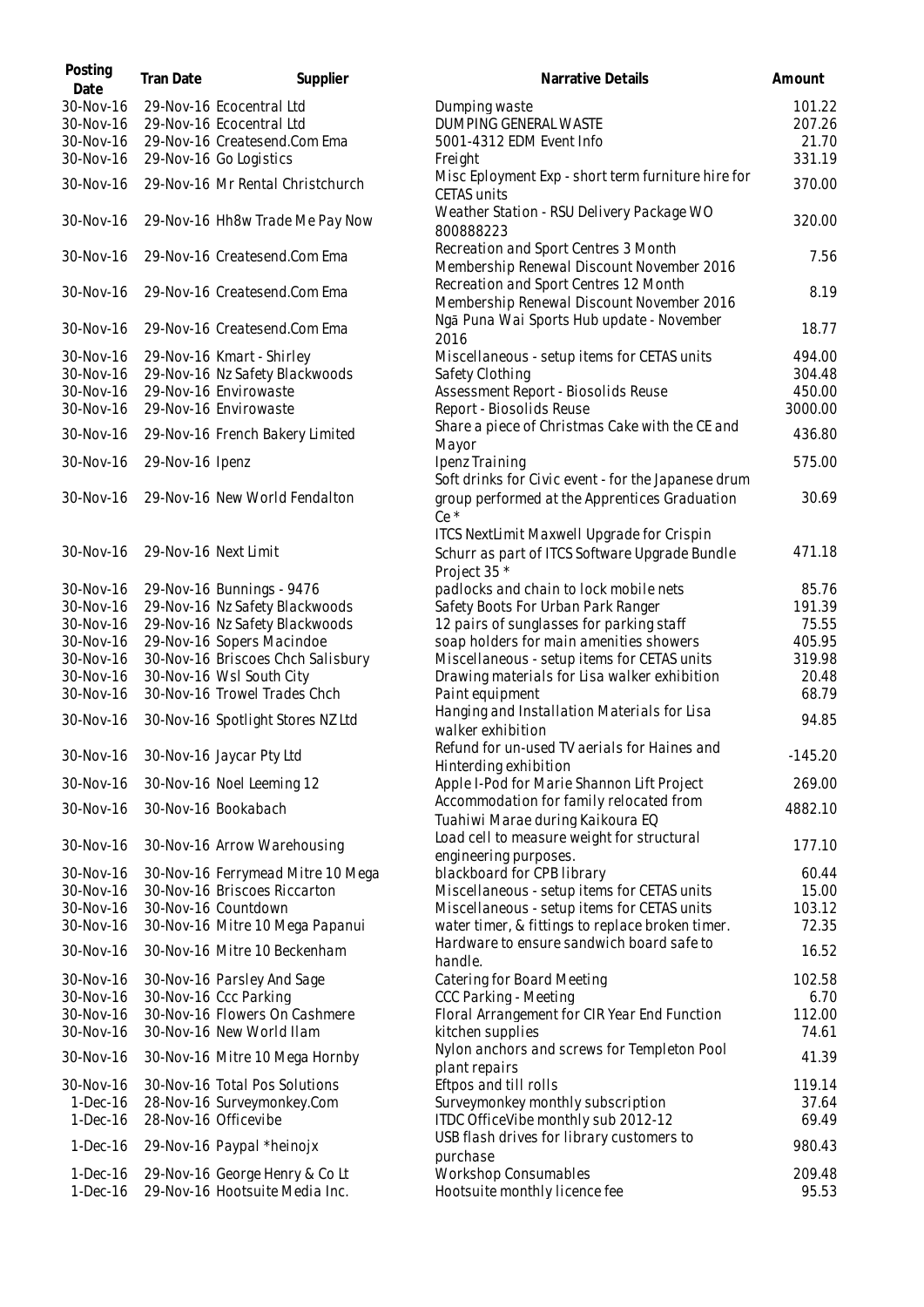| Posting<br>Date | Tran Date          | Supplier                            | Narrative Details                                                                                            | Amount   |
|-----------------|--------------------|-------------------------------------|--------------------------------------------------------------------------------------------------------------|----------|
| $1-Dec-16$      |                    | 29-Nov-16 The Whaler                | Dinner (29 November) while working in Kaikoura<br>as Operations Manager for earthquake response              | 18.50    |
| $1-Dec-16$      |                    | 29-Nov-16 Post Carlton Lpo          | Postage Australia to New Zealand - documents<br>actioned while trip.                                         | 44.93    |
| $1-Dec-16$      |                    | 29-Nov-16 Safari Bks Online-Flow    | ITII Safari Books Online Monthly sub 2016-11                                                                 | 56.46    |
| $1-Dec-16$      |                    | 29-Nov-16 Myfonts Inc               | Font for Lisa Walker exhibition                                                                              | 50.68    |
| $1-Dec-16$      |                    | 29-Nov-16 Christchurch Airport      | Airport parking - costs less than taxi                                                                       | 25.00    |
| $1-Dec-16$      |                    | 29-Nov-16 Sap New Zealand Limite    | Elearning course AC201e                                                                                      | 632.50   |
| $1-Dec-16$      |                    | 30-Nov-16 Ngai Tahu Iwi             | Goods for resale                                                                                             | 1556.75  |
| $1-Dec-16$      |                    | 30-Nov-16 Americanos                | Food whilst working at MBIE in Wellington.                                                                   | 21.70    |
| $1-Dec-16$      |                    | 30-Nov-16 Wgtn Taxi 33888-882       | Taxi whilst working at MBIE in Wellington.                                                                   | 44.50    |
| $1-Dec-16$      |                    | 30-Nov-16 New World Fendalton       | Catering for Riccarton Liaison Meeting 30<br>November                                                        | 20.14    |
| $1-Dec-16$      |                    | 30-Nov-16 New World Fendalton       | Catering for HHR CB Workshop                                                                                 | 25.15    |
| $1-Dec-16$      |                    | 30-Nov-16 Saecowilson - Christch    | In House Maintenance - WO                                                                                    | 36.80    |
| $1-Dec-16$      |                    | 30-Nov-16 Saeco Wilson              | In House Maintenance - WO                                                                                    | 109.87   |
| $1-Dec-16$      |                    | 30-Nov-16 Mainland Fasteners Ltd    | In House Maintenance - WO                                                                                    | 132.91   |
| $1-Dec-16$      |                    | 30-Nov-16 Kmart - Riccarton         | Miscellaneous - setup items for CETAS units                                                                  | 62.00    |
| $1-Dec-16$      |                    | 30-Nov-16 Kmart - Shirley           | Miscellaneous - setup items for CETAS units                                                                  | 248.00   |
|                 |                    |                                     | Misc Eployment Exp - temporary accommodation                                                                 |          |
| $1-Dec-16$      |                    | 30-Nov-16 Avalon Motels             | for tenant while unit undergoing testing                                                                     | 2655.00  |
| $1-Dec-16$      | 30-Nov-16 Parkmate |                                     | Parking in city centre whilst attending meeting                                                              | 15.50    |
| $1-Dec-16$      |                    | 30-Nov-16 Smiths City 3207          | Refund for un-used Freeview/Wi-Fi boxes in<br>haines and Hinterding exhibition                               | -479.97  |
| $1-Dec-16$      |                    | 30-Nov-16 P907 Hereford Street      | carparking for city meeting - receipt lost                                                                   | 5.60     |
| $1-Dec-16$      |                    | 30-Nov-16 Createsend.Com Ema        | Recreation and Sport Centres Welcome Email 30<br>November 2016                                               | 7.78     |
| $1-Dec-16$      |                    | 30-Nov-16 Createsend.Com Ema        | Akaroa Wastewater Agenda                                                                                     | 9.13     |
| $1-Dec-16$      |                    | 30-Nov-16 Nz Safety Blackwoods      | 2 earmuffs and mask staff                                                                                    | 134.89   |
| $1-Dec-16$      |                    | 30-Nov-16 Readylawn Industries      | Turf for BG AND mona vale                                                                                    | 324.50   |
| $1-Dec-16$      |                    | 30-Nov-16 The Blind Care Co Ltd     | Repair blinds - Akaroa Library                                                                               | 65.00    |
| $1-Dec-16$      |                    | 30-Nov-16 Cashel Box Lobby Post Sho | Postage - Laptop                                                                                             | 14.70    |
| $1-Dec-16$      |                    | 30-Nov-16 Computer Dynamics Ltd     | Various CAT6 patch cables for Te Hapua: Halswell<br>Centre                                                   | 133.70   |
|                 |                    | 1-Dec-16 30-Nov-16 Deane Apparel    | Laboratory uniform - Deane's women's tenacity                                                                | 352.04   |
|                 |                    |                                     | cargo pants.                                                                                                 |          |
| $1-Dec-16$      |                    | 30-Nov-16 St Pierres Northlands     | Catering for Papanui-Innes Community Board<br>meeting held on 30 November 2016 at Papanui<br>Service Centr * | 28.00    |
|                 |                    |                                     | Catering for Papanui-Innes Community Board                                                                   |          |
| $1-Dec-16$      |                    | 30-Nov-16 New World Bishopdale      | meeting held on 30 November 2016 at Papanui<br>Service Centr *                                               | 50.47    |
| $1-Dec-16$      |                    | 30-Nov-16 Protec Solutions          | wristbands for Xmas campers                                                                                  | 124.20   |
| $1-Dec-16$      |                    | 1-Dec-16 The Chain Man Ltd          | wire rope x 100m                                                                                             | 297.17   |
| $1-Dec-16$      |                    | 1-Dec-16 Chch City Council Civic    | Parking Coupons                                                                                              | 93.00    |
| $1-Dec-16$      |                    | 1-Dec-16 Laura Fergusson Trust (Ca  | Catering for a Community Workshop                                                                            | 564.83   |
| $1-Dec-16$      |                    | 1-Dec-16 Dyers Rd Timber & Bldg     | In House Maintenance - WO                                                                                    | 78.66    |
| $1-Dec-16$      |                    | 1-Dec-16 Kathmandu Tower Junctn     | Credit Voucher Kathmandu Tower Junctn. Sample<br>Jacket Returned                                             | $-84.98$ |
| $1-Dec-16$      |                    | 1-Dec-16 Freshchoice Barrington     | Milk                                                                                                         | 2.25     |
| $1-Dec-16$      |                    | 1-Dec-16 Ccc Parking                | Parking while attending a meeting in Civic                                                                   | 3.60     |
| $1-Dec-16$      |                    | 1-Dec-16 Wise Quality NZ Ltd        | Misc Eployment Exp - key cut                                                                                 | 21.30    |
| 1-Dec-16        |                    | 1-Dec-16 Countdown                  | Milk for BLFP tearoom, storage bags for LTA                                                                  | 5.19     |
| $1-Dec-16$      |                    | 1-Dec-16 Twl 181 Belfast            | programme<br>farewell card for departing parks staff -                                                       | 10.99    |
| $1-Dec-16$      |                    | 1-Dec-16 Twl 220 Riccarton          | stationery for Parks Unit PA new start                                                                       | 30.16    |
| $1-Dec-16$      |                    | 1-Dec-16 New World South City       | Catering                                                                                                     | 162.91   |
| $1-Dec-16$      |                    | 1-Dec-16 Larson Juhl                | Museum glass for glazing paintings                                                                           | 684.08   |
| $1-Dec-16$      |                    | 1-Dec-16 Wsl Eastgate               | Black printer toner for Lab Brother printer.                                                                 | 162.98   |
| $1-Dec-16$      |                    | 1-Dec-16 Mitre 10 Beckenham         | Holesaw for making nest boxes for rifleman to be                                                             | 11.48    |
|                 |                    |                                     | made by volunteers                                                                                           |          |
| $1-Dec-16$      |                    | 1-Dec-16 Connovation                | D-block rat bait                                                                                             | 356.50   |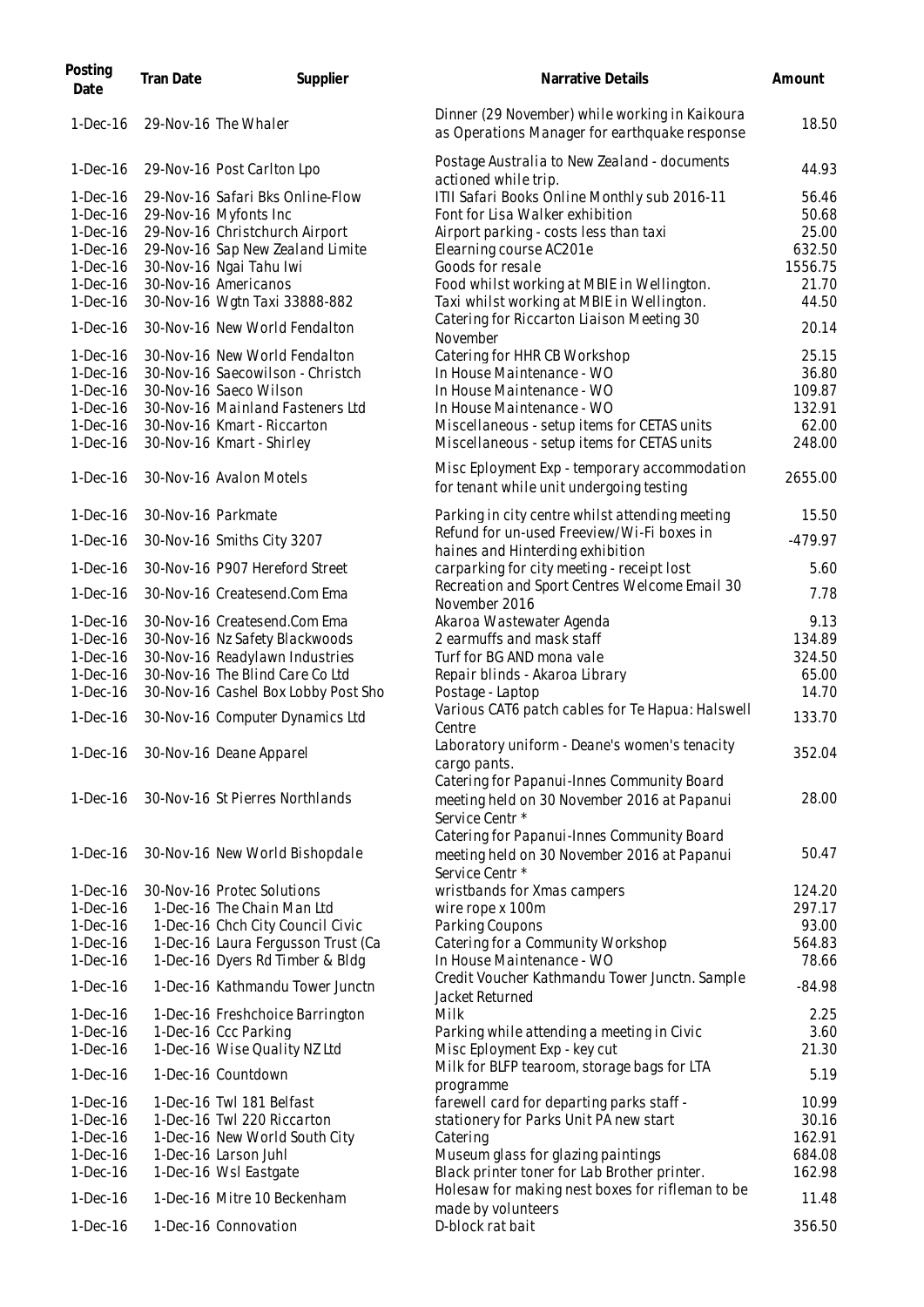| Posting<br>Date                                      | Tran Date           | Supplier                                                                                            | Narrative Details                                                                                                                                                | Amount                            |
|------------------------------------------------------|---------------------|-----------------------------------------------------------------------------------------------------|------------------------------------------------------------------------------------------------------------------------------------------------------------------|-----------------------------------|
| $1-Dec-16$                                           |                     | 1-Dec-16 Fresh Choice Parklands                                                                     | PK Bike Maintenance evening consumables (milk<br>& coffee cups etc)                                                                                              | 9.13                              |
| $1-Dec-16$<br>$1-Dec-16$                             | 1-Dec-16 Kiwigas    | 1-Dec-16 Mighty Ape Limited                                                                         | Wired PS3 controller for AR<br>gas bottle                                                                                                                        | 59.98<br>358.80                   |
| $1-Dec-16$                                           |                     | 1-Dec-16 New World South City                                                                       | salt and flour for making salt dough for the pre-                                                                                                                | 5.48                              |
| $1-Dec-16$                                           |                     | 1-Dec-16 Twl 175 South City                                                                         | school art Safari christmas craft day.<br>gold and silver Christmas beads used for the pre-<br>school art Safari Christmas craft day. Sorry lost                 | 6.00                              |
| $1-Dec-16$                                           |                     | 1-Dec-16 Blue Star Taxis                                                                            | $m^*$<br>Taxi from Arena to home - post Nelly                                                                                                                    | 42.30                             |
| 1-Dec-16                                             |                     | 1-Dec-16 Just Incredible                                                                            | Just Incredible - Items for Spreydon-Cashmere<br>Community Board's Christmas function on 14                                                                      | 40.50                             |
| $2-Dec-16$<br>$2-Dec-16$<br>$2-Dec-16$<br>$2-Dec-16$ | 30-Nov-16 Blacklist | 30-Nov-16 Facebk *84vuaawa32<br>30-Nov-16 Facebk *wy2bnaw3y2<br>30-Nov-16 Mainland Taxi - Kehinde O | December 20 *<br>5001-4310 Facebook Sponsored Ads and Posts<br>promotion of french author talk<br>Goods for resale<br>Taxi whilst working in Wellington at MBIE. | 317.23<br>9.09<br>188.67<br>50.40 |
| $2-Dec-16$                                           |                     | 30-Nov-16 Diplomat Motel                                                                            | Misc Eployment Exp - temporary accommodation<br>for tenant while unit undergoing testing                                                                         | 2915.81                           |
| $2-Dec-16$                                           |                     | 30-Nov-16 The Whaler                                                                                | Dinner (30 November) while in Kaikoura as<br>Operations Manager for earthquake reponse                                                                           | 18.50                             |
| $2-Dec-16$<br>$2-Dec-16$                             |                     | 30-Nov-16 Przcharge.Prezi.Com<br>30-Nov-16 Facebk *Inxj6aaz22                                       | Monthly subscription to PREZI<br>Findchch (New Reg St Festive) Facebook posts                                                                                    | 16.65<br>8.21                     |
| $2-Dec-16$                                           |                     | 30-Nov-16 Facebk *2sfuzaedr2                                                                        | Cup & Show Week and SummerTimes Facebook<br>posts                                                                                                                | 32.41                             |
| $2$ -Dec-16                                          |                     | 30-Nov-16 Facebk *Infpuawqc2                                                                        | Recreation & Sport Centre promotions Facebook<br>posts                                                                                                           | 46.07                             |
| $2-Dec-16$                                           |                     | 30-Nov-16 Facebk *knfpuawqc2                                                                        | Win Summer Starter entry Facebook post                                                                                                                           | 214.31                            |
| $2-Dec-16$                                           |                     | 30-Nov-16 Facebk *992v9a6t62                                                                        | Animal Flow, World Bowls, Summer Pools and No<br>parking on Hagley Park Facebook posts                                                                           | 654.53                            |
| $2-Dec-16$                                           |                     | 30-Nov-16 Apple NZ 2                                                                                | AV adapter cord for training purposes                                                                                                                            | 85.00                             |
| $2$ -Dec-16                                          |                     | 30-Nov-16 Facebk *z67xqaa9v2                                                                        | Facebook promotion.                                                                                                                                              | 198.96                            |
| $2-Dec-16$                                           |                     | 30-Nov-16 Facebk *vqa43bsmr2                                                                        | Facebook Campaign                                                                                                                                                | 4.62                              |
| $2$ -Dec-16                                          |                     | 30-Nov-16 Facebk *hg8bwaezs2                                                                        | Facebook campaign                                                                                                                                                | 217.88                            |
| $2$ -Dec-16                                          |                     | 30-Nov-16 Facebk *ge73taatp2                                                                        | Facebook Advertising for tfc.govt.nz                                                                                                                             | 211.78                            |
| $2-Dec-16$                                           |                     | 30-Nov-16 Rics Subs Nzd Cybs                                                                        | Royal Institute of Chartered Surveyors<br>membership fee                                                                                                         | 818.00                            |
| $2-Dec-16$                                           | 30-Nov-16 Trainline |                                                                                                     | Train ticket to London                                                                                                                                           | 164.89                            |
| $2$ -Dec-16                                          |                     | 1-Dec-16 Createsend.Com Ema                                                                         | 5308-4160 EDM Event Survey                                                                                                                                       | 16.32                             |
| $2-Dec-16$                                           |                     | 1-Dec-16 Bp 2go Linwood                                                                             | Fuel for Boat - Midge Control                                                                                                                                    | 40.18                             |
| $2-Dec-16$                                           |                     | 1-Dec-16 Cranfield Glass                                                                            | Glass repair - homestead                                                                                                                                         | 211.60                            |
| $2-Dec-16$                                           |                     | 1-Dec-16 Createsend.Com Ema                                                                         | Heathcote River flood mitigation update                                                                                                                          | 12.33                             |
| $2-Dec-16$                                           |                     | 1-Dec-16 Eccocentral Ltd                                                                            | Rubbish removal from Sockburn                                                                                                                                    | 19.28                             |
| $2-Dec-16$                                           |                     | 1-Dec-16 Canterbury Landscape Supp                                                                  | Topdressing fertilizer. Gravel for tunnel house<br>bench. Nursery                                                                                                | 793.00                            |
| $2-Dec-16$                                           |                     | 1-Dec-16 Nz Safety Blackwoods                                                                       | PPE gear for Parks Unit PA, Sunblock for rangers                                                                                                                 | 444.14                            |
| $2-Dec-16$                                           |                     | 1-Dec-16 Kmart - Shirley                                                                            | Christmas Tree decorations                                                                                                                                       | 6.00                              |
| $2$ -Dec-16                                          |                     | 1-Dec-16 Sushi Time Southcity                                                                       | Catering                                                                                                                                                         | 48.60                             |
| $2$ -Dec-16                                          |                     | 1-Dec-16 Lpg Chch Byron                                                                             | refill park gas bottle                                                                                                                                           | 17.00                             |
| $2-Dec-16$                                           |                     | 1-Dec-16 Nz Safety Blackwoods                                                                       | <b>PPE</b>                                                                                                                                                       | 49.89                             |
| $2-Dec-16$                                           |                     | 1-Dec-16 Bunnings - 9482                                                                            | Pressure sprayers                                                                                                                                                | 99.81                             |
| $2$ -Dec-16                                          |                     | 1-Dec-16 Casbolts                                                                                   | New helmet                                                                                                                                                       | 159.00                            |
| $2$ -Dec-16                                          |                     | 1-Dec-16 Couplands Bakeries                                                                         | Bread and milk for re sale in the shop                                                                                                                           | 17.96                             |
| $2-Dec-16$                                           |                     | 1-Dec-16 The Naked Baker Ltd                                                                        | rolls and sandwiches for Kaikoura Evacuees                                                                                                                       | 143.75                            |
| $2-Dec-16$                                           |                     | 1-Dec-16 Hq Wifi Ecom                                                                               | Monthly WIFI                                                                                                                                                     | 144.20                            |
| $2$ -Dec-16                                          |                     | 1-Dec-16 The Naked Baker Ltd                                                                        | rolls and sandwiches for Kaikoura Evacuees                                                                                                                       | 402.50                            |
| $2-Dec-16$                                           |                     | 1-Dec-16 The Naked Baker Ltd                                                                        | rolls and sandwiches for Kaikoura Evacuees<br>French Bakery - Catering for Spreydon-Cashmere                                                                     | 569.25                            |
| $2-Dec-16$                                           |                     | 1-Dec-16 French Bakery Limited                                                                      | Community Board meeting on 25 November 2016.<br>(Ordered *                                                                                                       | 88.80                             |
| $2-Dec-16$                                           |                     | 2-Dec-16 Ccc Parking                                                                                | Parking in city centre whilst attending meeting                                                                                                                  | 6.70                              |
| $2-Dec-16$                                           |                     | 2-Dec-16 Twl 178 Barrington                                                                         | Xmas tree for swimsmart office                                                                                                                                   | 45.00                             |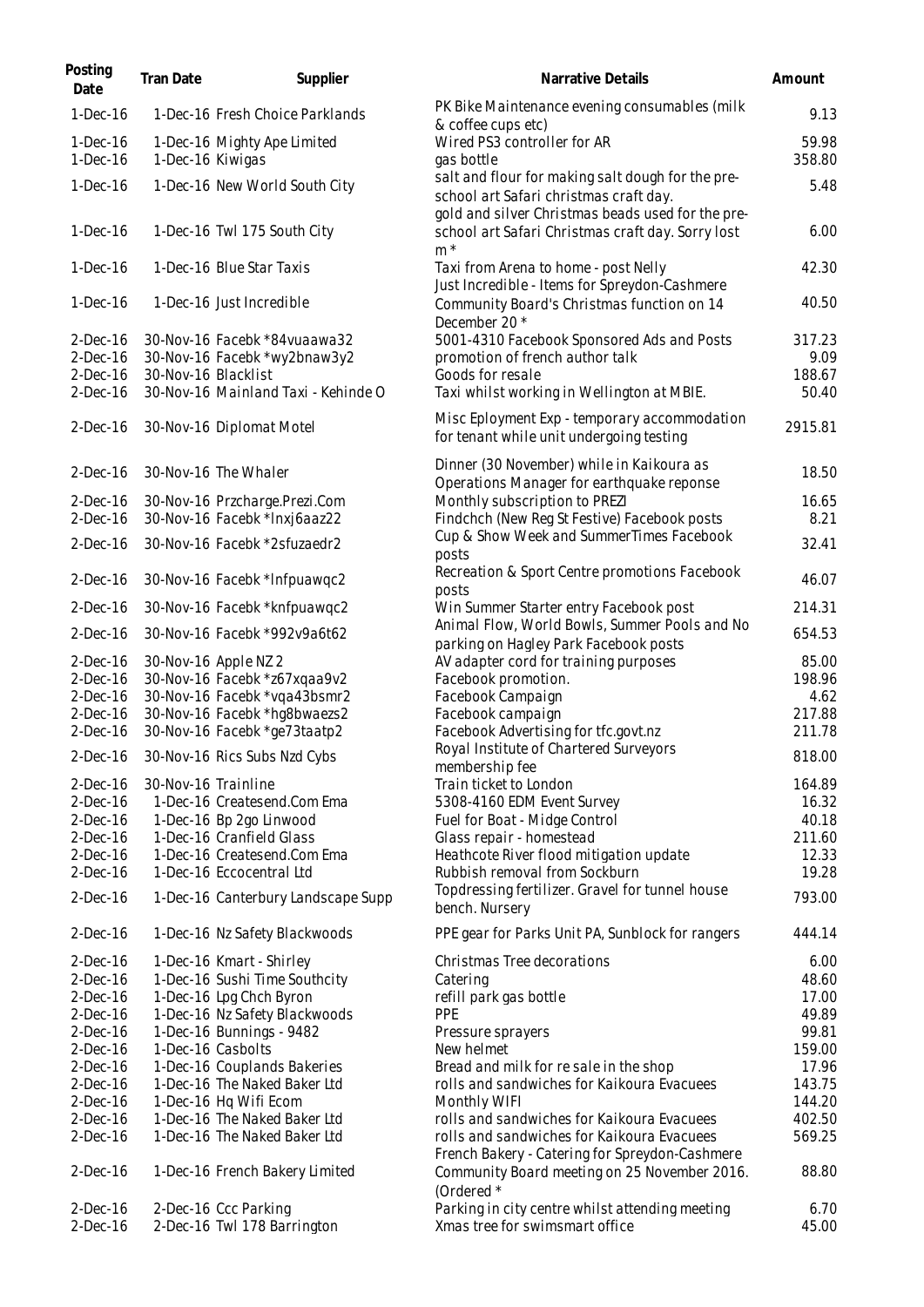| Posting<br>Date          | Tran Date         | Supplier                                                      | Narrative Details                                                                       | Amount         |
|--------------------------|-------------------|---------------------------------------------------------------|-----------------------------------------------------------------------------------------|----------------|
| $2-Dec-16$<br>$2-Dec-16$ |                   | 2-Dec-16 Twl 178 Barrington<br>2-Dec-16 Paper Plus Northlands | Xmas decorations<br>Card for 12Days of Fitness Promo                                    | 78.60<br>12.98 |
| $2-Dec-16$               |                   | 2-Dec-16 Countdown                                            | L-C-H Community Board Redcliffs Library Opening                                         | 8.00           |
| $2-Dec-16$<br>$2-Dec-16$ |                   | 2-Dec-16 Countdown<br>2-Dec-16 Mitre 10 Beckenham             | L-C-H Redcliffs Library Opening<br>Stanley knife for making hare cages                  | 11.98<br>28.98 |
| $2-Dec-16$               |                   | 2-Dec-16 Flowers On Cashmere                                  | Flowers for the opening of Redcliffs Voluntary<br>Library                               | 12.50          |
| $2-Dec-16$               |                   | 2-Dec-16 Ccc Parking                                          | car parking for city meeting - receipt lost                                             | 6.70           |
| $2-Dec-16$               |                   | 2-Dec-16 Wgtn Combined Taxis                                  | Taxi from the Wellington airport                                                        | 54.00          |
| $2-Dec-16$               |                   | 2-Dec-16 Gold Band Taxis                                      | Taxi fare to Christchurch Airport                                                       | 58.50          |
| $2-Dec-16$               |                   | 2-Dec-16 Auldhouse Computer                                   | Computer hardware                                                                       | 3220.00        |
| $2-Dec-16$               |                   | 2-Dec-16 Briscoes Chch Salisbury                              | Hooks for displays and decorations                                                      | 17.82          |
| $2$ -Dec-16              |                   | 2-Dec-16 Mitre 10 Beckenham                                   | door stops                                                                              | 15.76          |
| $2$ -Dec-16              |                   | 2-Dec-16 Ccc Parking                                          | Parking for while attending a meeting in Civic                                          | 6.50           |
| $2$ -Dec-16              |                   | 2-Dec-16 Wsl South City                                       | Materials for creating displays                                                         | 17.66          |
| $2-Dec-16$               |                   | 2-Dec-16 Mitre 10 Mega Hornby                                 | pipe connectors to repair broken pipes                                                  | 17.72          |
| $2-Dec-16$               |                   | 2-Dec-16 Four Square Akaroa                                   | tea, coffee, light bulbs, cleaning supplies                                             | 90.10          |
|                          |                   |                                                               | Contractor end of year discussion and progress                                          |                |
| $2$ -Dec-16              |                   | 2-Dec-16 New World South City                                 | review with staff - Asset protection and Road<br>Mainten *                              | 168.00         |
| $2-Dec-16$               |                   | 2-Dec-16 Kaikoura Bakery                                      | Lunch for building inspectors as part of the                                            | 45.70          |
|                          |                   |                                                               | Kaikoura EOC event                                                                      |                |
| $2$ -Dec-16              |                   | 2-Dec-16 Ascent Technology Ltd                                | Microsoft Wireless Desktop 3050 Keyboard &<br>Mouse, Wireless                           | 77.11          |
| $2$ -Dec-16              |                   | 2-Dec-16 Central Innovation                                   | ITCS ArchiCAD Central Innovation monthly sub<br>2016-12 2016-12 INV-63310               | 339.25         |
| $2-Dec-16$               |                   | 2-Dec-16 Briscoes Northlands                                  | New spoons for staff kitchen                                                            | 23.94          |
| $2$ -Dec-16              |                   | 2-Dec-16 Noel Leeming 13                                      | Cooling fan for cashing up office                                                       | 119.99         |
| $2-Dec-16$               |                   | 2-Dec-16 Mister Minit The Palms                               | key cutting                                                                             | 29.70          |
| $2-Dec-16$               |                   | 2-Dec-16 Battery Masta Ltd                                    | batteries and charger for fire pumps                                                    | 286.00         |
| $5-Dec-16$               |                   | 30-Nov-16 Paypal *shopfitting                                 | Venue hire equipment (floor stand signs)                                                | 572.70         |
| 5-Dec-16                 | 30-Nov-16 Goformz |                                                               | ITCC GoFormz monthly sub 2016-12                                                        | 91.49          |
| 5-Dec-16                 |                   | 1-Dec-16 World Collection                                     | Goods for resale                                                                        | 312.08         |
| $5-Dec-16$               |                   | 1-Dec-16 World Collection                                     | Goods for resale                                                                        | 325.08         |
| 5-Dec-16                 |                   | 1-Dec-16 Fulcrumapp.Com                                       | Supply of data capture tool CWW assets                                                  | 181.53         |
| 5-Dec-16                 |                   | 1-Dec-16 Facebk *vufkhasIt2                                   | Sport and Recreation Centres Facebook posts                                             | 281.97         |
| 5-Dec-16                 |                   | 1-Dec-16 Rutherford Hotel Nel                                 | Rutherford Hotel, Nelson; professional                                                  | 203.00         |
| 5-Dec-16                 |                   | 1-Dec-16 Cips Australia Pty Ltd                               | development course 1-2 December<br>2016 Membership to Professional Institute            | 426.66         |
| 5-Dec-16                 |                   | 2-Dec-16 Plumbing World #80                                   | In House Maintenance - WO                                                               | 50.92          |
| 5-Dec-16                 |                   | 2-Dec-16 Mainland Fasteners Ltd                               | In House Maintenance - WO                                                               | 53.48          |
| 5-Dec-16                 |                   | 2-Dec-16 Fulton Hogan Chch                                    | crusher dust for stock bed contouring                                                   | 506.61         |
| $5-Dec-16$               |                   | 2-Dec-16 Parkmate                                             | Parking in city centre whilst attending meeting                                         | 4.50           |
| 5-Dec-16                 |                   | 2-Dec-16 George Henry & Co Lt                                 | Mini drill bits for Lisa Walker installation                                            | 43.38          |
| 5-Dec-16                 |                   | 2-Dec-16 Bunnings - 9476                                      | Xmas lights and decorations for facility                                                | 93.96          |
| 5-Dec-16                 |                   | 2-Dec-16 Bunnings - 9476                                      | notice board and elec hardware for gym                                                  | 106.02         |
| $5-Dec-16$               |                   | 2-Dec-16 Kenzo Restaurant                                     | Redcliffs Library Opening                                                               | 50.00          |
| 5-Dec-16                 |                   | 2-Dec-16 Createsend.Com Ema                                   | Newsline 2/12/2016                                                                      | 88.72          |
| 5-Dec-16                 |                   | 2-Dec-16 Eye Magazine Ltd                                     | Eye magazine subscription                                                               | 183.95         |
| 5-Dec-16                 |                   | 2-Dec-16 Resene Paints                                        | Blackboard paint                                                                        | 33.37          |
| $5-Dec-16$               |                   | 2-Dec-16 Nz Safety Blackwoods                                 | Safety Footwear for Building Inspector                                                  | 218.86         |
| $5-Dec-16$               |                   | 2-Dec-16 Bunnings - 9482                                      | Cable ties, Hose clamps and hooks                                                       | 73.08          |
| $5-Dec-16$               |                   | 2-Dec-16 Moj 267 Dept                                         | Attachment order to recover civil debt                                                  | 200.00         |
| $5-Dec-16$               |                   | 2-Dec-16 Millennium Hotel                                     | Conference Accommodation                                                                | 901.68         |
|                          |                   |                                                               | Airport parking while on professional                                                   |                |
| $5-Dec-16$               |                   | 2-Dec-16 Christchurch Airport                                 | development course 1-2 December Nelson                                                  | 64.00          |
| 5-Dec-16                 |                   | 2-Dec-16 Harvey Norman Stores                                 | New Washing Machine to replace non-repairable<br>camp washing machine in managers house | 887.00         |
| 5-Dec-16                 |                   | 2-Dec-16 Pulp Kitchen Catering                                | Christchurch West Melton Water Management<br>Committee 24 November 2016 Catering        | 256.45         |
| 5-Dec-16                 |                   | 2-Dec-16 Yogaglo.Com                                          | Monthly YogaGlo payment.                                                                | 25.99          |
| $5-Dec-16$               |                   | 2-Dec-16 Stihl Shop Northwood                                 | chainsaw chains                                                                         | 184.08         |
| 5-Dec-16                 |                   | 2-Dec-16 Oderings Nurseries                                   | Assorted plants                                                                         | 279.86         |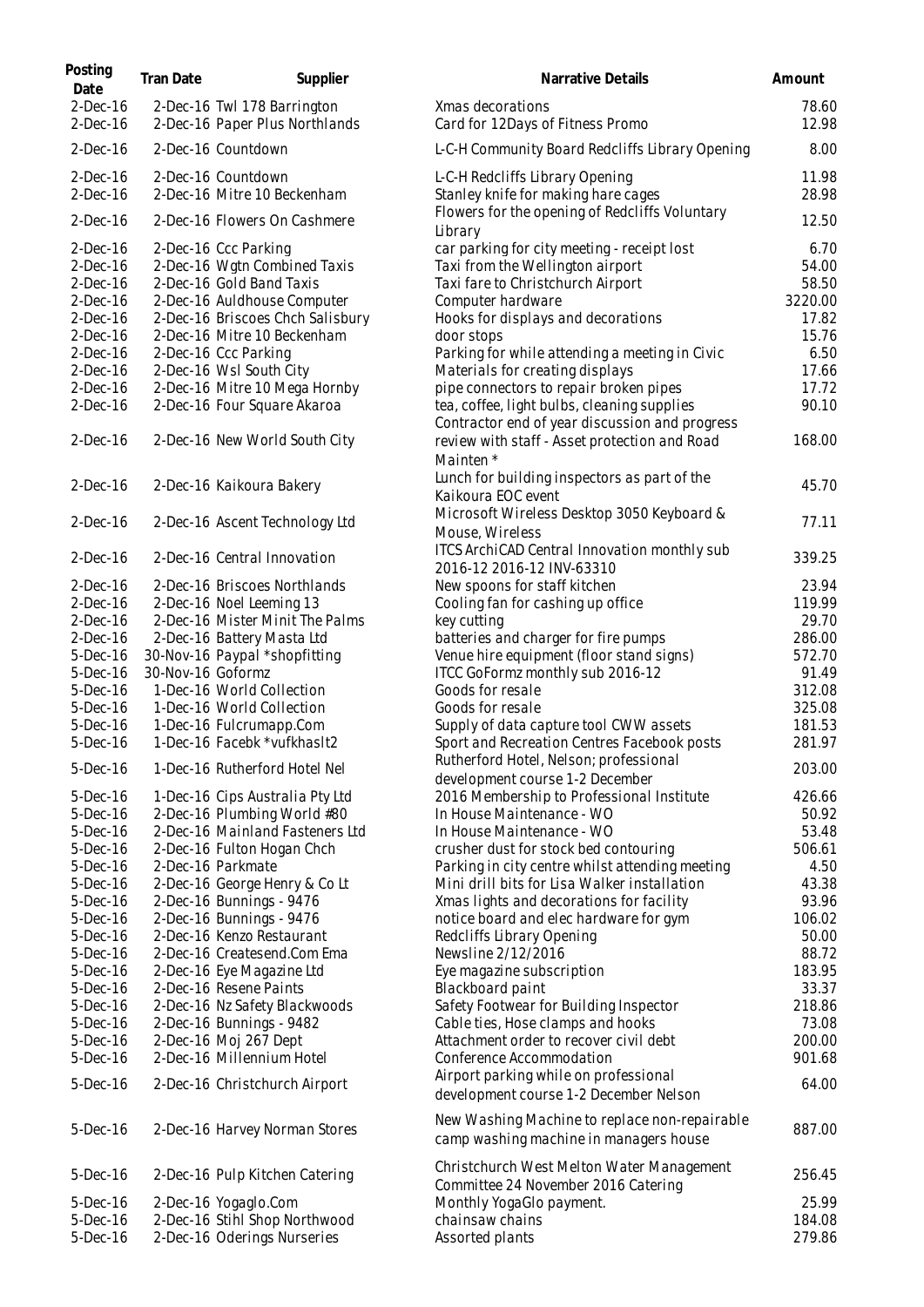| Posting<br>Date | Tran Date | Supplier                           | Narrative Details                                                                                           | Amount |
|-----------------|-----------|------------------------------------|-------------------------------------------------------------------------------------------------------------|--------|
| 5-Dec-16        |           | 2-Dec-16 Caltex Hornby             | Milk for tearoom                                                                                            | 7.20   |
| 5-Dec-16        |           | 2-Dec-16 Eccocentral Ltd           | Disposal of confiscated Stereos                                                                             | 38.56  |
| $5-Dec-16$      |           | 2-Dec-16 Bunnings - 9482           | torch, cloves, work boots, glasses                                                                          | 375.11 |
| $5-Dec-16$      |           | 2-Dec-16 Hipssister                | Giftware for resale in B G VC giftshop                                                                      | 941.89 |
| $5-Dec-16$      |           | 3-Dec-16 Bunnings - 9482           | Health and Safety signage and supplies                                                                      | 269.50 |
| $5-Dec-16$      |           | 3-Dec-16 Ecocentral Ltd            | dump fees                                                                                                   | 43.38  |
| 5-Dec-16        |           | 3-Dec-16 Blacks Fasteners Lt       | Hardware Church Bay Jetty Repairs<br>Christmas shaped cookie cutters for the Pre-                           | 729.00 |
| 5-Dec-16        |           | 3-Dec-16 Hands Ashford New Zealand | school Christmas craft day and the Santa's<br>coming Christ *                                               | 29.30  |
| $5-Dec-16$      |           | 4-Dec-16 Spotify P01371f191        | gallery spotify account for music for events                                                                | 12.99  |
| 5-Dec-16        |           | 4-Dec-16 Bunnings - 9482           | Garden tools                                                                                                | 43.96  |
| 5-Dec-16        |           | 4-Dec-16 New World St Martins      | morning tea supplies                                                                                        | 12.76  |
| $5-Dec-16$      |           | 4-Dec-16 Terra Viva Home & Garden  | plants mona vale                                                                                            | 441.43 |
| $5-Dec-16$      |           | 4-Dec-16 Bp Connect Marshlands     | Gas bottle swap                                                                                             | 38.99  |
| $5-Dec-16$      |           | 5-Dec-16 Supervalue Lyttelton      | Lyttelton Network Meeting December 2016                                                                     | 18.93  |
| 5-Dec-16        |           | 5-Dec-16 Fit4 Hornby               | Work hiking boots for staff member                                                                          | 170.00 |
| 5-Dec-16        |           | 5-Dec-16 Just Incredible Nb        | Craft pieces for Monday makers                                                                              | 2.99   |
| 5-Dec-16        |           | 5-Dec-16 Paper Plus New Brighton   | craft for santa parade                                                                                      | 8.50   |
| 5-Dec-16        |           | 5-Dec-16 Pak N Save Riccarton      | Walk N Talk volunteers thank you                                                                            | 37.92  |
| 5-Dec-16        |           | 5-Dec-16 Briscoes Riccarton        | Supplies for Fendalton Meeting Rooms                                                                        | 47.98  |
| 5-Dec-16        |           | 5-Dec-16 Laura Fergusson Trust (Ca | Catering for Ricccarton Liaison Meeting 30 Nov<br>2016                                                      | 76.47  |
| $5-Dec-16$      |           | 5-Dec-16 Hamilton Taxis            | 5-0-02-4110 Travel at EVANZ conference                                                                      | 10.30  |
| 5-Dec-16        |           | 5-Dec-16 Hamilton Taxis            | 5-0-02-4110 Travel at EVANZ conference                                                                      | 64.10  |
| 5-Dec-16        |           | 5-Dec-16 Court Theatre             | 5-0-18-4120 Pizzas and platters for dinner                                                                  | 107.50 |
| 5-Dec-16        |           | 5-Dec-16 Court Theatre             | 5-0-02-4120 Court Theatre tickets x 13 -<br>EC/Hosting Team Building Day                                    | 221.00 |
| $5-Dec-16$      |           | 5-Dec-16 Parsley And Sage          | Catering for Joint Community Board's Briefing                                                               | 166.75 |
| 5-Dec-16        |           | 5-Dec-16 Countdown                 | LCH Board Meeting Expenses<br>80 metres of grey ribbon for Lisa Walker                                      | 47.03  |
| $5-Dec-16$      |           | 5-Dec-16 Spotlight Stores NZ Ltd   | invitations Invoice was inadvertently thrown out<br>with the $b *$                                          | 49.80  |
| $5-Dec-16$      |           | 5-Dec-16 2 Degrees Mobile          | Reimbursment volunteer phone calls during<br>Kaikoura EQ                                                    | 20.00  |
| $5$ -Dec $-16$  |           | 5-Dec-16 Trents Wholesale Ltd      | Volunteer xmas function Ricc/Wig & Sprey/Heath                                                              | 195.27 |
| 5-Dec-16        |           | 5-Dec-16 Twl 128 Hornby            | Batteries for camp remotes etc.                                                                             | 50.04  |
| 5-Dec-16        |           | 5-Dec-16 Caltex Redwood            | Milk for staffroom                                                                                          | 6.60   |
| $5-Dec-16$      |           | 5-Dec-16 Twl 123 Eastgate          | LED push lights for cupboard                                                                                | 10.00  |
| 5-Dec-16        |           | 5-Dec-16 Countdown                 | Coastal Burwood Community Board - Catering 5<br>December 2016 Meeting                                       | 5.00   |
| 5-Dec-16        |           | 5-Dec-16 Countdown                 | Coastal Burwood Community Board - Catering for<br>5 December 2016 Meeting                                   | 11.48  |
| 5-Dec-16        |           | 5-Dec-16 Mister Minit The Palms    | Keys for New Brighton Hub                                                                                   | 49.50  |
| $5-Dec-16$      |           | 5-Dec-16 Mitre 10 Beckenham        | Painting supplies for Te Oka bunkhouse                                                                      | 271.80 |
| 5-Dec-16        |           | 5-Dec-16 Mitre 10 Beckenham        | painting materials for Te Oka bunkhouse                                                                     | 803.29 |
| 5-Dec-16        |           | 5-Dec-16 Wgtn Combined Taxis       | Wellington CBD to Wellington Airport                                                                        | 32.00  |
| 5-Dec-16        |           | 5-Dec-16 Green Cabs Ltd            | Wellington airport to Wellington CBD                                                                        | 37.70  |
| 5-Dec-16        |           | 5-Dec-16 Living Light Candles      | Giftware for resale in B G V C, gst component<br>missed when inv#2291 charged                               | 168.70 |
| 5-Dec-16        |           | 5-Dec-16 Twl 178 Barrington        | The Warehouse - Crockery for Beckenham Service<br>Centre Boardroom                                          | 62.08  |
| 5-Dec-16        |           | 5-Dec-16 Countdown                 | Countdown - Catering for Spreydon-Cashmere<br>Community Board's Christmas function on 14<br>December 2016 * | 65.92  |
| $6$ -Dec-16     |           | 4-Dec-16 Education.Com             | learning resource for activities in the library                                                             | 86.54  |
| $6$ -Dec-16     |           | 4-Dec-16 Formassembly.Com          | ITDC FormAssembly monthly sub 2016-12                                                                       | 360.96 |
| $6$ -Dec-16     |           | 5-Dec-16 Gooses Screen Design 2007 | Fitness Centre Uniforms at Pioneer                                                                          | 155.71 |
| $6$ -Dec-16     |           | 5-Dec-16 Westfield Gift Voucher    | Walk n Talk Volunteers vouchers                                                                             | 120.00 |
| $6$ -Dec-16     |           | 5-Dec-16 Bridon New Zealand - Chch | In House Maintenance - WO                                                                                   | 85.25  |
| $6$ -Dec-16     |           | 5-Dec-16 Bridon New Zealand - Chch | hooks for lane ropes - teaching pool                                                                        | 24.84  |
| $6$ -Dec-16     |           | 5-Dec-16 Bridon New Zealand And Go | Floats for new lane ropes -teaching pool                                                                    | 30.61  |
| $6$ -Dec-16     |           | 5-Dec-16 Createsend.Com Ema        | Approved Material campaign                                                                                  | 14.41  |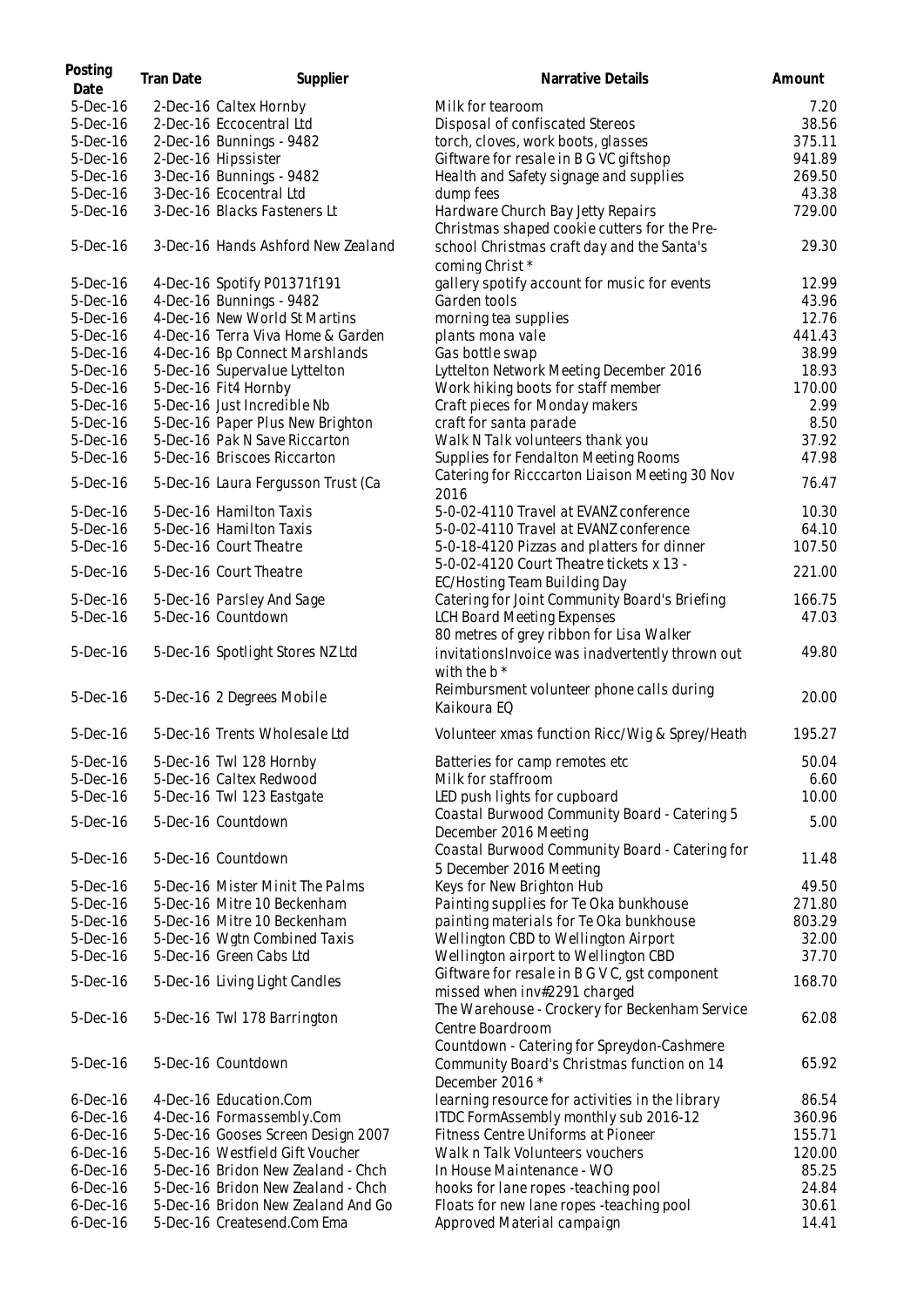| Posting<br>Date            | Tran Date | Supplier                                                         | Narrative Details                                                                    | Amount          |
|----------------------------|-----------|------------------------------------------------------------------|--------------------------------------------------------------------------------------|-----------------|
| $6$ -Dec-16<br>$6$ -Dec-16 |           | 5-Dec-16 Createsend.Com Ema<br>5-Dec-16 Winnie Bagoes Ferrymead  | Approved Material campaign<br>Volunteer xmas function HF                             | 14.44<br>200.00 |
| $6$ -Dec-16                |           | 5-Dec-16 Vbase Ilex Cafe                                         | Meeting for external stakeholders reference group<br>for Urban Tree Plan             | 14.00           |
| $6$ -Dec-16                |           | 5-Dec-16 Vbase Ilex Cafe                                         | Meeting for external stakeholders reference group<br>for Urban Tree Plan             | 172.50          |
| $6$ -Dec-16<br>$6$ -Dec-16 |           | 5-Dec-16 New Zealand Institute Of<br>5-Dec-16 Bunnings - 9476    | NZIA Membership Fee<br>Caution hazard tape for Avebury plant room                    | 467.66<br>9.00  |
| $6$ -Dec-16                |           | 5-Dec-16 Wgtn Taxi 33888-882                                     | Wellington CBD to NZCT for funding meeting re<br>Metro Sports                        | 16.30           |
| $6$ -Dec-16                |           | 5-Dec-16 Wgtn Taxi 33888-882                                     | NZCT to Wellington CBD meeting re Metro Sports                                       | 17.10           |
| $6$ -Dec-16                |           | 5-Dec-16 Dept Of Intrnl Affairs                                  | Will for research                                                                    | 26.50           |
| $6$ -Dec-16                |           | 5-Dec-16 Bunnings - 9482                                         | 3m adhesive numerals for plant no's for fire<br>pumps                                | 68.45           |
| $6$ -Dec-16                |           | 5-Dec-16 Four Corner (NZ)                                        | Giftware for resale in B G V C giftshop                                              | 81.88           |
| $6$ -Dec-16                |           | 5-Dec-16 Oneworld Collection                                     | Giftware for resale in B G V C giftshop                                              | 442.06          |
| $6$ -Dec-16                |           | 6-Dec-16 Mitre 10 Rangiora                                       | Misc items for summer pools                                                          | 225.67          |
| $6$ -Dec-16<br>$6$ -Dec-16 |           | 6-Dec-16 Twl 220 Riccarton<br>6-Dec-16 Charley Noble             | 5016-4805 Christmas Tree Decorations<br>Food whilst working at MBIE in Wellington.   | 51.50<br>34.00  |
| $6$ -Dec-16                |           | 6-Dec-16 Gold Band Taxis                                         | Taxi whilst working at MBIE in Wellington.                                           | 40.90           |
| $6$ -Dec-16                |           | 6-Dec-16 Wgtn Combined Taxis                                     | Taxi whilst working at MBIE in Wellington.                                           | 45.80           |
| $6$ -Dec-16                |           | 6-Dec-16 Pak N Save Riccarton                                    | Hand lotion for staff                                                                | 9.39            |
| $6$ -Dec-16                |           | 6-Dec-16 New World South City                                    | Cleaning supplies                                                                    | 11.56           |
| $6$ -Dec-16                |           | 6-Dec-16 Just Incredible                                         | Props for storytime event                                                            | 22.47           |
| $6$ -Dec-16                |           | 6-Dec-16 Twl 175 South City                                      | Props and supplies for storytime                                                     | 31.49           |
| $6$ -Dec-16                |           | 6-Dec-16 Meadow Park Holiday Prk                                 | Misc - temporary accommodation for Sandiland<br>tenant while unit undergoing testing | 1020.00         |
| $6$ -Dec-16                |           | 6-Dec-16 Meadow Park Holiday Prk                                 | Misc - temporary accommodation for Sandiland<br>tenant while unit undergoing testing | 2040.00         |
| $6$ -Dec-16                |           | 6-Dec-16 Hamilton Taxis                                          | 5-0-18-4110 Travel at EVANZ conference                                               | 11.80           |
| $6$ -Dec-16                |           | 6-Dec-16 Hamilton Taxis                                          | 5-0-18-4110 Travel at EVANZ conference                                               | 12.10           |
| $6$ -Dec-16                |           | 6-Dec-16 Hamilton Taxis                                          | 5-0-18-4110 Travel at EVANZ conference                                               | 12.50           |
| $6$ -Dec-16                |           | 6-Dec-16 Jaycar Pty Ltd                                          | Tools                                                                                | 478.90          |
| $6$ -Dec-16<br>$6$ -Dec-16 |           | 6-Dec-16 Briscoes Northlands<br>6-Dec-16 Waterforce Christchurch | Towels for hire                                                                      | 48.00<br>555.77 |
| $6$ -Dec-16                |           | 6-Dec-16 Waterforce Christchurch                                 | <b>Emergency Equipment</b><br>Pump Equipment                                         | 751.46          |
| $6$ -Dec-16                |           | 6-Dec-16 Ccc Parking                                             | Car Parking - Invoice misplaced                                                      | 3.60            |
| $6$ -Dec-16                |           | 6-Dec-16 Peninsula Trading Post                                  | Lock for BP Community Board cupboard                                                 | 24.99           |
| $6$ -Dec-16                |           | 6-Dec-16 Pak N Save Northlands                                   | Girls Active programme                                                               | 14.28           |
| $6$ -Dec-16                |           | 6-Dec-16 Sydenham Bakery                                         | Photo Hunt prize                                                                     | 34.00           |
| $6$ -Dec-16                |           | 6-Dec-16 Freshchoice Barrington                                  | Volunteer xmas function RT10                                                         | 23.47           |
| $6$ -Dec-16                |           | 6-Dec-16 Fresh Meats Barrington                                  | Volunteer xmas function RT10                                                         | 87.00           |
| $6$ -Dec-16                |           | 6-Dec-16 Mitre 10 Mega Papanui                                   | Programmable water timer & fittings to set up<br>drip line in nursery                | 152.98          |
| $6$ -Dec-16<br>$6$ -Dec-16 |           | 6-Dec-16 Wsl Hornby<br>6-Dec-16 Ccc Parking                      | Colour and black toners for Laser printer<br>CCC Parking - Meeting                   | 492.80<br>8.25  |
| $6$ -Dec-16                |           | 6-Dec-16 Flowers On Cashmere                                     | Floral arrangements for Civic Awards,<br>Apprentices Graduation and Armistice Day    | 612.00          |
| $6$ -Dec-16                |           | 6-Dec-16 New World Rolleston                                     | kitchen hand soap                                                                    | 24.64           |
| $6$ -Dec-16                |           | 6-Dec-16 Placemakers Riccarton                                   | 2 No. 80mm down pipe end caps for Contracted<br>pools                                | 6.08            |
| $6$ -Dec-16                |           | 6-Dec-16 Placemakers Riccarton                                   | Span built shed for Lyttelton Pool                                                   | 659.00          |
| $6$ -Dec-16                |           | 6-Dec-16 Pak N Save Northlands                                   | Catering for Youth Session/Project in Papanui-<br>Innes Wards (approved by Manager)  | 7.18            |
| $6$ -Dec-16                |           | 6-Dec-16 Papanui Service Centre                                  | Parking Coupons                                                                      | 62.00           |
| 7-Dec-16                   |           | 5-Dec-16 Paypal *happyhireli                                     | payment for delivery of bar leaners and covers<br>from happy hire                    | 80.00           |
| 7-Dec-16                   |           | 5-Dec-16 Outliving Pty Ltd                                       | Product for resale                                                                   | 841.96          |
| $7-Dec-16$                 |           | 5-Dec-16 The Roaming Giant                                       | 5-0-18-4110 EVANZ conference - meals for AVT,<br>PM, JRN                             | 48.50           |
| $7-Dec-16$                 |           | 5-Dec-16 Christchurch Airport                                    | Car-parking ChCh Airport                                                             | 25.00           |
| 7-Dec-16<br>7-Dec-16       |           | 5-Dec-16 Skr*abebooks.Co 3t95vi<br>5-Dec-16 Amazon.Uk Payments   | Library book<br>Library book                                                         | 12.23<br>35.56  |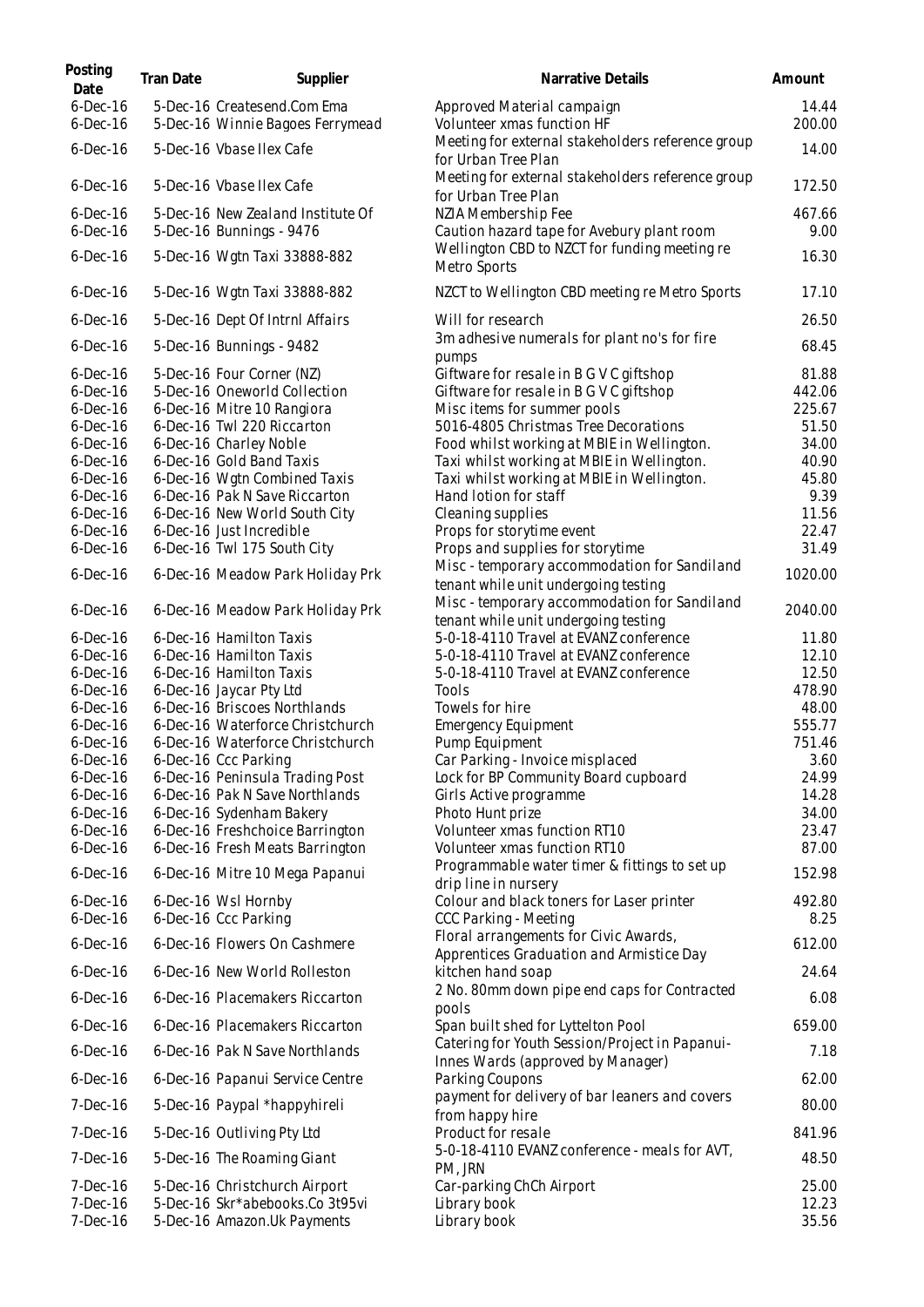| Posting<br>Date        | Tran Date      | Supplier                                                           | Narrative Details                                                                       | Amount           |
|------------------------|----------------|--------------------------------------------------------------------|-----------------------------------------------------------------------------------------|------------------|
| 7-Dec-16               |                | 5-Dec-16 Paypal *lavenderwit                                       | Giftware for resale in B G V C giftshop                                                 | 90.00            |
| 7-Dec-16               |                | 5-Dec-16 Paypal *onehundredp                                       | Giftware for resale in B G V C giftshop                                                 | 419.75           |
| $7-Dec-16$             |                | 5-Dec-16 Jill Main                                                 | Giftware for resale in B G V C                                                          | 738.88           |
| $7-Dec-16$             |                | 5-Dec-16 Hipssister                                                | Giftware for resale in B G V C giftshop                                                 | 1230.44          |
| 7-Dec-16               |                | 6-Dec-16 Scorpio Books                                             | Book of poet speaking at Gallery. research for<br>event themes                          | 25.00            |
| $7-Dec-16$             | 6-Dec-16 A 2 Z |                                                                    | Cheap Glasses for customers to use if they have<br>forgotten theirs.                    | 12.50            |
| $7-Dec-16$             |                | 6-Dec-16 Ecocentral Ltd                                            | Compound Rubbish                                                                        | 14.46            |
| 7-Dec-16               |                | 6-Dec-16 Diplomat Motel                                            | Misc - temporary accommodation for Sandiland<br>tenant while unit undergoing testing    | 1156.89          |
| 7-Dec-16               |                | 6-Dec-16 Decorative Supplies                                       | Painting Supplies for Lisa Walker Exhibition                                            | 138.47           |
| $7-Dec-16$             |                | 6-Dec-16 The River Kitchen                                         | 5-0-18-4110 EVANZ conference - meals for AVT,<br>PM, JRN                                | 74.00            |
| $7-Dec-16$<br>7-Dec-16 |                | 6-Dec-16 The Service Company Ltd C<br>6-Dec-16 Stowers Containment | Laundry detergent<br>Rubbish Bin                                                        | 186.66<br>84.12  |
| $7-Dec-16$             |                | 6-Dec-16 Bp Connect Hoon Hay                                       | Fuel for the Mobile Library while awaiting a<br>replacement fuel card                   | 53.69            |
| $7-Dec-16$             |                | 6-Dec-16 Capital Taxi                                              | taxi in wellington                                                                      | 14.50            |
| $7-Dec-16$             |                | 6-Dec-16 Createsend.Com Ema                                        | Resource Consents Newsletter - December                                                 | 11.38            |
| $7-Dec-16$             |                | 6-Dec-16 Brumbys Barrington                                        | Volunteer xmas function RT10                                                            | 35.00            |
| 7-Dec-16               |                | 6-Dec-16 Mosaic By Simo                                            | Volunteer xmas function RT10                                                            | 45.00            |
| 7-Dec-16               |                | 6-Dec-16 Amazonprime Membership                                    | Credit Voucher (USD 99.00) Amazonprime                                                  | $-135.13$        |
| $7-Dec-16$             |                | 6-Dec-16 Avalon Motels                                             | Membership. Refund for charge in error.<br>Misc - temporary accommodation for Sandiland | 220.00           |
|                        |                |                                                                    | tenant while unit undergoing testing                                                    |                  |
| $7-Dec-16$             |                | 6-Dec-16 Bunnings - 9482                                           | fence battens 800885124                                                                 | 79.36            |
| $7-Dec-16$             |                | 6-Dec-16 Cyclone Cycles & Mowers L                                 | Repairs to canycom ride on mower                                                        | 258.00           |
| $7-Dec-16$             |                | 6-Dec-16 Piccadilly Bookshop                                       | gardening books                                                                         | 140.00           |
| $7-Dec-16$             |                | 6-Dec-16 Oderings Nurseries                                        | Assorted plants                                                                         | 500.36           |
| $7-Dec-16$<br>7-Dec-16 |                | 6-Dec-16 Terra Viva Home & Garden<br>6-Dec-16 Id Solutions         | topiary homestead mona vale                                                             | 690.40<br>393.30 |
| $7-Dec-16$             |                | 6-Dec-16 Parkhouse Rd Garden                                       | Purchase of security plastic covers and ID tags<br>mulch                                | 510.45           |
| 7-Dec-16               |                | 6-Dec-16 Farmers 5579                                              | trousers                                                                                | 104.98           |
| 7-Dec-16               |                | 6-Dec-16 Avenues Event Management                                  | Microsoft Ignite outstanding invoice from<br>October                                    | 920.00           |
| 7-Dec-16               |                | 6-Dec-16 Couplands Bakeries                                        | bread and milk for resale in the shop                                                   | 16.05            |
| $7-Dec-16$             |                | 7-Dec-16 Chch City Council Civic                                   | Parking coupons                                                                         | 232.50           |
| $7-Dec-16$             |                | 7-Dec-16 Happy Feet Brighton                                       | keys to be cut                                                                          | 17.80            |
| $7-Dec-16$             |                | 7-Dec-16 Blue Star Taxis                                           | Taxi whilst working at MBIE in Wellington.                                              | 51.40            |
| $7-Dec-16$             |                | 7-Dec-16 Z Moorhouse                                               | refill gas bottles x 3                                                                  | 107.70           |
| $7-Dec-16$             |                | 7-Dec-16 Countdown                                                 | Milk for Carlyle Street staffroom                                                       | 6.40             |
| $7-Dec-16$             |                | 7-Dec-16 Hamilton Taxis                                            | 5-0-18-4110 Travel at EVANZ conference                                                  | 11.80            |
| $7-Dec-16$             |                | 7-Dec-16 Hamilton Taxis                                            | 5-0-18-4110 Travel at EVANZ conference                                                  | 22.40            |
| 7-Dec-16               |                | 7-Dec-16 Hamilton Taxis                                            | 5-0-18-4110 Travel at EVANZ conference                                                  | 69.80            |
| $7-Dec-16$             |                | 7-Dec-16 Waterforce Limited                                        | Irrigation Equipment                                                                    | 537.79           |
| $7-Dec-16$             |                | 7-Dec-16 Freshchoice Barrington                                    | Milk                                                                                    | 2.25             |
| $7-Dec-16$             |                | 7-Dec-16 Wgtn Combined Taxis                                       | Taxi in Wellington<br>Catering milk for Akaroa Service Centre + Banks                   | 15.40            |
| $7-Dec-16$             |                | 7-Dec-16 Four Square Akaroa                                        | Peninsula Community Board, light bulbs Akaroa<br>Servic *                               | 22.03            |
| $7-Dec-16$             |                | 7-Dec-16 Pak N Save Northlands                                     | Pak n Sav account                                                                       | 995.28           |
| $7-Dec-16$             |                | 7-Dec-16 Chch City Council Civic                                   | CCC parking coupons                                                                     | 62.00            |
| 7-Dec-16               |                | 7-Dec-16 Fresh Choice Parklands                                    | tea, coffee, sugar, milk, dishwashing,<br>Animal Management Unit: Team Award Winners    | 67.43            |
| 7-Dec-16               |                | 7-Dec-16 Sydenham Bakery                                           | Dec 2016.                                                                               | 72.10            |
| $7-Dec-16$             |                | 7-Dec-16 Countdown                                                 | Snacks for Scrabble Club Christmas Event                                                | 14.59            |
| $7-Dec-16$             |                | 7-Dec-16 Shirley Service Centre                                    | Parking Vouchers                                                                        | 31.00            |
| 7-Dec-16               |                | 7-Dec-16 The Drawing Room Limite                                   | X Large Circle Templates x 4 for drawing nice<br>circles-Landscape team                 | 179.96           |
| $7-Dec-16$             |                | 7-Dec-16 Briscoes Chch Salisbury                                   | irons and ironing boards for the staff change<br>rooms                                  | 289.94           |
| $7-Dec-16$             |                | 7-Dec-16 Rubber Stamps                                             | Rubber and pads for Completed stamps                                                    | 34.30            |
| 7-Dec-16               |                | 7-Dec-16 Fresh Choice Parklands                                    | Xmas storytimes kits                                                                    | 17.85            |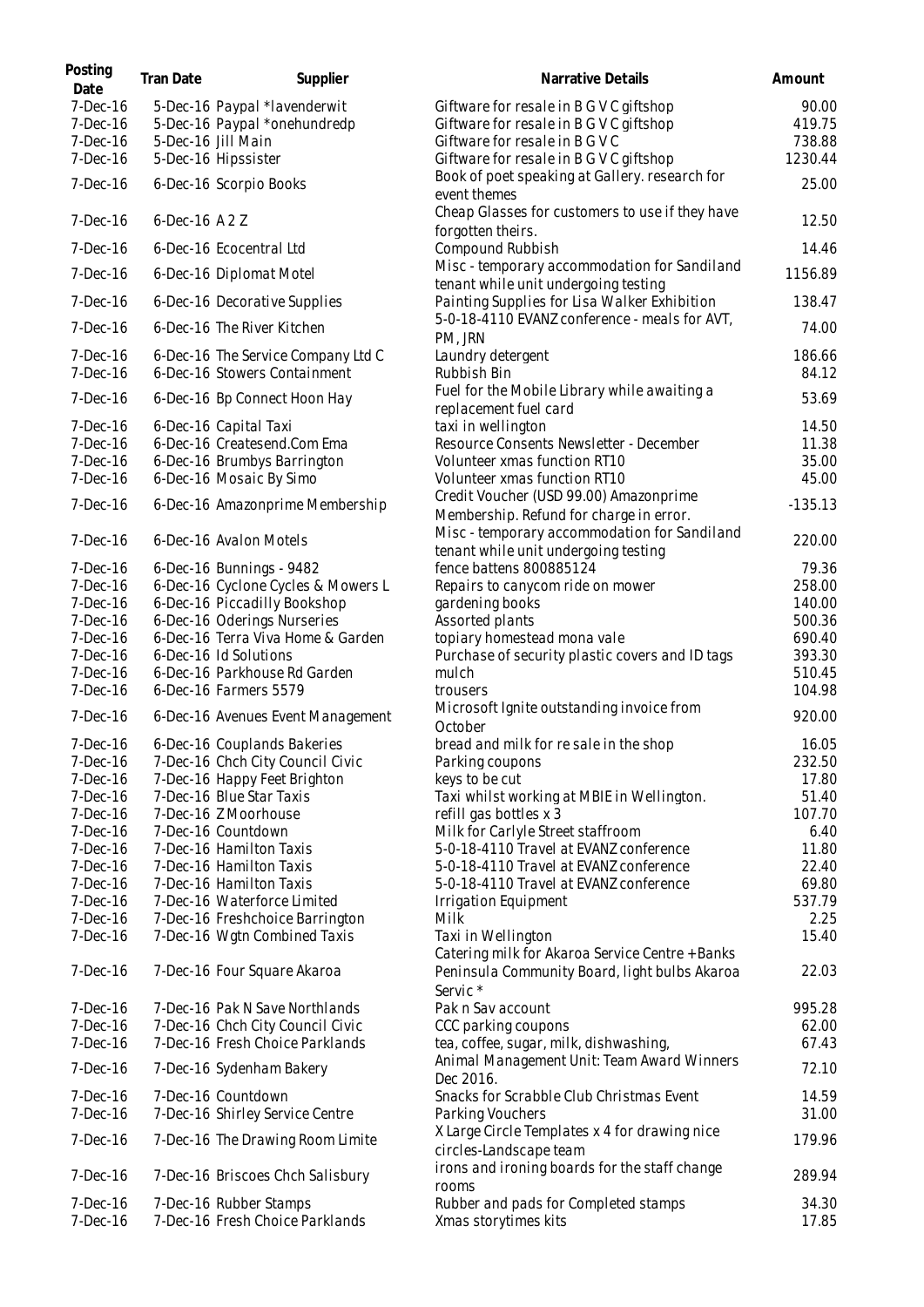| Posting<br>Date          | Tran Date | Supplier                                                                   | Narrative Details                                                                                                              | Amount           |
|--------------------------|-----------|----------------------------------------------------------------------------|--------------------------------------------------------------------------------------------------------------------------------|------------------|
| $7-Dec-16$<br>7-Dec-16   |           | 7-Dec-16 National Trade Academy<br>7-Dec-16 Wsl Belfast                    | Training in handling Llamas + alpacas<br>laminating paper                                                                      | 25.00<br>29.99   |
| 7-Dec-16                 |           | 7-Dec-16 Briscoes Chch Salisbury                                           | Kettle required at St Martins CC and for Civic<br>Offices to be kept on han *<br>Just Incredible - Items for Spreydon-Cashmere | 119.98           |
| $7-Dec-16$               |           | 7-Dec-16 Just Incredible Barring                                           | Community Board's Christmas function on 14<br>December 20 *                                                                    | 12.00            |
| $7-Dec-16$               |           | 7-Dec-16 Countdown                                                         | Countdown - Catering for Older Adults network<br>(OAN) Christmas meeting on 7 December 2016.                                   | 52.79            |
| 7-Dec-16                 |           | 7-Dec-16 Four Square Akaroa                                                | Milk for morning tea<br>Farewell lunch for Chilean Ambassador and to                                                           | 6.87             |
| 8-Dec-16                 |           | 6-Dec-16 Pravda Restaurant & Cafe                                          | discuss collaborative opportunities for<br>Antarctica                                                                          | 133.60           |
| $8-Dec-16$               |           | 6-Dec-16 Fulcrumapp.Com                                                    | monthly subscription to app for Urban Rangers<br>for supplies calucation                                                       | 72.07            |
| 8-Dec-16<br>8-Dec-16     |           | 6-Dec-16 Service Fees - Fraedom Pty Ltd<br>6-Dec-16 Skr*abebooks.Co 3ta43a | Service Fees Fraedom Pty Ltd<br>Library book                                                                                   | 3682.19<br>74.95 |
| 8-Dec-16                 |           | 7-Dec-16 Highfield Mews                                                    | Canterbury Records and Information<br>Management Symposium                                                                     | 280.00           |
| 8-Dec-16                 |           | 7-Dec-16 Astoria Cafe                                                      | Food whilst working at MBIE in Wellington.                                                                                     | 22.00            |
| 8-Dec-16                 |           | 7-Dec-16 Harbour City Taxis                                                | Taxi whilst working at MBIE in Wellington.                                                                                     | 42.90            |
| 8-Dec-16                 |           | 7-Dec-16 Bunnings - 9476<br>7-Dec-16 Bp 2go Linwood                        | rubbish bin liners<br>Fuel for Fleet car 2073                                                                                  | 37.64<br>76.84   |
| 8-Dec-16<br>8-Dec-16     |           | 7-Dec-16 The River Kitchen                                                 | 5-0-18-4110 EVANZ conference - meals for AVT,<br>PM, JRN                                                                       | 73.50            |
| 8-Dec-16                 |           | 7-Dec-16 Astoria Cafe                                                      | Coffees for meeting with consultant - Astoria Cafe<br>Wellington                                                               | 8.40             |
| 8-Dec-16                 |           | 7-Dec-16 Data General Buildin                                              | Parking fee for meeting in Wellington. Was with<br>guest so paid parking fee - unable to retrieve<br>parki *                   | 15.60            |
| $8$ -Dec-16              |           | 7-Dec-16 Createsend.Com Ema                                                | Akaroa Treated Wastewater meeting update                                                                                       | 9.18             |
| $8-Dec-16$               |           | 7-Dec-16 Createsend.Com Ema                                                | Swimsmart - Online bookings for Jellie Park term<br>1 2017                                                                     | 22.75            |
| 8-Dec-16<br>8-Dec-16     |           | 7-Dec-16 Createsend.Com Ema<br>7-Dec-16 Createsend.Com Ema                 | Art Gallery Newsletter<br>RSU Fitness Newsletter                                                                               | 117.06<br>134.04 |
| 8-Dec-16                 |           | 7-Dec-16 Nz Institute Of High                                              | Training course evaluating the condition of a<br>road. What defects are showing and what epairs<br>would $b^*$                 | 598.00           |
| $8-Dec-16$<br>$8-Dec-16$ |           | 7-Dec-16 Farmlands Co-Operative So<br>7-Dec-16 Solutions NZ Limited        | sunhat for Port Hills Ranger - lost receipt<br>new isensory items for Southern Centre                                          | 28.49<br>94.44   |
| 8-Dec-16                 |           | 7-Dec-16 1 \$ 8 Shop The Palms                                             | Paper napkins for Scrabble Club Christmas Event                                                                                | 4.00             |
| 8-Dec-16                 |           | 7-Dec-16 Outsider Mountain Sprt                                            | Gaiters X2                                                                                                                     | 60.32            |
| 8-Dec-16                 |           | 7-Dec-16 Bunnings - 9482                                                   | Bitupatch asphalt                                                                                                              | 107.47           |
| 8-Dec-16                 |           | 7-Dec-16 Parkhouse Rd Garden                                               | mulch<br>Postage for a wedding ring that was found on                                                                          | 510.45           |
| 8-Dec-16                 |           | 7-Dec-16 Christchurch Container Ci                                         | HMNZS Canterbury following Kaikoura<br>evacuation believed *                                                                   | 6.00             |
| 8-Dec-16                 |           | 7-Dec-16 Moorhouse Medical Cent                                            | Doctor consultation<br>Vinyl grips for shower mats (mens & Ladies                                                              | 75.00            |
| 8-Dec-16                 |           | 7-Dec-16 Bunnings - 9476                                                   | showers) Civic. Small scoop net for Civic water<br>feature                                                                     | 78.05            |
| 8-Dec-16                 |           | 7-Dec-16 Storage Box-Tower Junctio                                         | 3 x wooden shower mats for Civic staff showers                                                                                 | 107.97           |
| 8-Dec-16                 |           | 7-Dec-16 Bp Connect Marshlands                                             | milk for morning teas                                                                                                          | 8.58             |
| 8-Dec-16                 |           | 7-Dec-16 Kolorful Kanvas Ltd                                               | specialist glue and solvent for fire dams                                                                                      | 96.00            |
| 8-Dec-16                 |           | 7-Dec-16 Hcd Flow - Chch                                                   | suction hose and fittings<br>Couplands - Catering for Older Adults network                                                     | 462.10           |
| 8-Dec-16                 |           | 7-Dec-16 Couplands Bakeries                                                | (OAN) Christmas meeting on 7 December 2016.                                                                                    | 11.98            |
| 8-Dec-16                 |           | 7-Dec-16 Designation Limited                                               | Ceiling clips for displays                                                                                                     | 64.80            |
| 8-Dec-16                 |           | 8-Dec-16 Countdown                                                         | Items for Santa Parade                                                                                                         | 3.98<br>38.00    |
| 8-Dec-16<br>8-Dec-16     |           | 8-Dec-16 Twl 175 South City<br>8-Dec-16 Mitre 10 Beckenham                 | 30/40 oil for small plant<br>Electrical Equip for Jens Swatch / Lisa Walker<br>video artwork                                   | 52.55            |
|                          |           |                                                                            |                                                                                                                                |                  |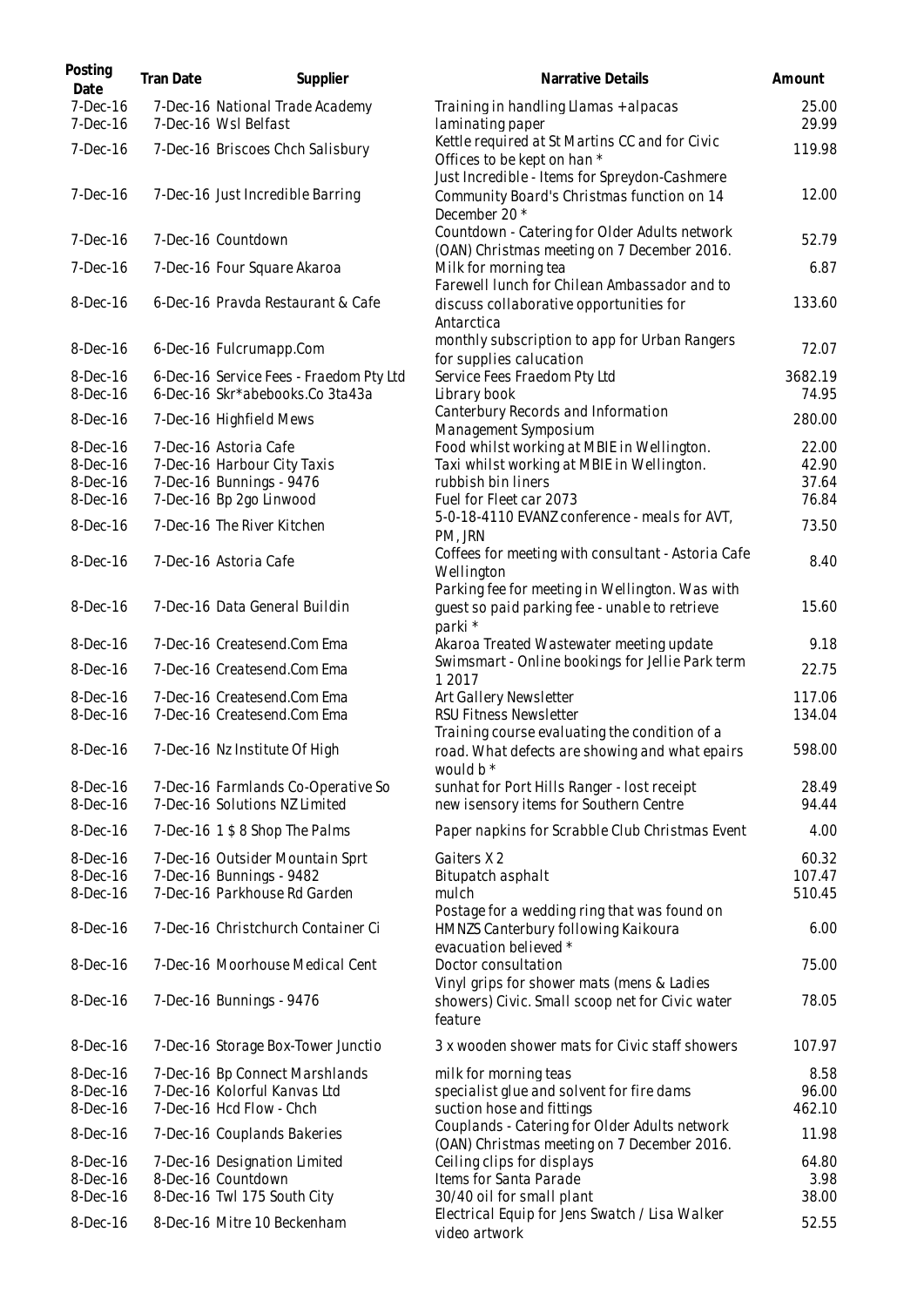| Posting<br>Date | Tran Date      | Supplier                         | Narrative Details                                                                              | Amount |
|-----------------|----------------|----------------------------------|------------------------------------------------------------------------------------------------|--------|
| $8-Dec-16$      |                | 8-Dec-16 Waterforce Limited      | Irrigation Equipment                                                                           | 88.76  |
| 8-Dec-16        |                | 8-Dec-16 Christchurch City Cncl  | car parking coupons                                                                            | 31.00  |
| 8-Dec-16        |                | 8-Dec-16 Ccc Parking             | Parking for while attending a meeting in Civic                                                 | 6.70   |
| 8-Dec-16        |                | 8-Dec-16 New World Northwood     | Groynes milk 1 x 2lt 6 x 1lt long life                                                         | 15.13  |
| 8-Dec-16        |                | 8-Dec-16 New World Northwood     | toilet roll for nursery facilities                                                             | 19.98  |
| 8-Dec-16        |                | 8-Dec-16 Wsl Belfast             | replacement concertina file for stock lists                                                    | 22.99  |
| 8-Dec-16        |                | 8-Dec-16 Paper Plus South City   | diaries for LTA Staff                                                                          | 20.98  |
| 8-Dec-16        |                | 8-Dec-16 Twl 123 Eastgate        | Bubbles and number puzzle for Outreach<br>promotion                                            | 60.00  |
| 8-Dec-16        |                | 8-Dec-16 Twl 123 Eastgate        | table. craft stuff for outreach                                                                | 87.00  |
| 8-Dec-16        |                | 8-Dec-16 Countdown               | Paper plates for Scrabble Club Christmas Event                                                 | 5.98   |
| 8-Dec-16        |                | 8-Dec-16 Mitre 10 Mega Hornby    | Selection of screws and drill bits for general<br>maintenance at Jellie park and Pioneer pools | 74.81  |
| 8-Dec-16        |                | 8-Dec-16 New World South City    | Miscellaneous employment expenses                                                              | 150.00 |
| 8-Dec-16        |                | 8-Dec-16 Burwood Produce         | greens for rabbits and pigs                                                                    | 12.00  |
| 8-Dec-16        |                | 8-Dec-16 Raeward Fresh Marshland | veggies for cage birds rabbits                                                                 | 33.43  |
| 8-Dec-16        |                | 8-Dec-16 Ccc Parking             | Temporary Car park relocation problem<br>accessing KEB-                                        | 3.60   |
|                 |                |                                  | Retirement - Two to five years' service - \$80                                                 |        |
| 8-Dec-16        |                | 8-Dec-16 Pegasus Arms            | contribution to a Team Function.                                                               | 80.00  |
| 8-Dec-16        |                | 8-Dec-16 Ccc Parking             | Meeting at CCC                                                                                 | 21.50  |
| $9-Dec-16$      |                | 6-Dec-16 Paypal *basiccolorg     | BasicColor camera calibration software                                                         | 786.86 |
| $9-Dec-16$      |                | 7-Dec-16 Trumba Corporation      | trumba monthly licence                                                                         | 187.18 |
| $9-Dec-16$      |                | 7-Dec-16 Beach Babylon           | coffee - consultant in Wellington                                                              | 8.50   |
| $9-Dec-16$      |                | 7-Dec-16 Amazon Mktplace Pmts    | Library book                                                                                   | 55.75  |
| $9-Dec-16$      |                | 7-Dec-16 Hipssister              | Giftware for resale in B G V C giftshop                                                        | 608.96 |
| $9-Dec-16$      |                | 8-Dec-16 Bunnings - 9476         | wire rope x 50m                                                                                | 42.18  |
| $9-Dec-16$      |                | 8-Dec-16 Nz Safety Blackwoods    | Safety boots for summer student                                                                | 185.41 |
| $9-Dec-16$      |                | 8-Dec-16 Total Oil Christchurch  | oil for mowers                                                                                 | 224.25 |
| $9-Dec-16$      |                | 8-Dec-16 Mainland Fasteners Ltd  | <b>Workshop Tools</b>                                                                          | 17.72  |
| $9-Dec-16$      | 8-Dec-16 Ipenz |                                  | IPENZ annual professional membership                                                           | 524.40 |
| $9-Dec-16$      |                | 8-Dec-16 Createsend.Com Ema      | Art Gallery newsletter                                                                         | 14.28  |
| $9-Dec-16$      |                | 8-Dec-16 Ecocentral Ltd          | Refuse                                                                                         | 168.70 |
| $9-Dec-16$      |                | 8-Dec-16 Boulevard Cafe & Bar    | Retirement function                                                                            | 400.00 |
| $9-Dec-16$      |                | 8-Dec-16 Nz Safety Blackwoods    | PPE                                                                                            | 271.59 |
|                 |                |                                  | Due to additional Community Board members                                                      |        |
| $9-Dec-16$      |                | 8-Dec-16 Storage Box - Papanui   | additional name plates for meetings were<br>required                                           | 37.74  |
|                 |                |                                  | Catering for Linwood-Central-Heathcote                                                         |        |
| $9-Dec-16$      |                | 8-Dec-16 French Bakery Limited   | Community Board meetings November 2016<br>Catering for Papanui-Innes Community Board           | 176.12 |
| $9-Dec-16$      |                | 8-Dec-16 New World Bishopdale    | meeting held on 9 December 2016 at Papanui                                                     | 53.35  |
|                 |                |                                  | Service Centre                                                                                 |        |
| $9-Dec-16$      |                | 8-Dec-16 Bunnings - 9482         | Club Hammer, Blade Scraper, Extra Blade, Sand<br>Paper, Door Wedges                            | 63.11  |
| $9-Dec-16$      |                | 8-Dec-16 Caravan Camping & Mari  | 3 Peg bags, Tent Pegs for Gazboes                                                              | 81.70  |
| $9-Dec-16$      |                | 8-Dec-16 Casbolts                | Motorcycle jacket                                                                              | 169.00 |
| $9-Dec-16$      |                | 8-Dec-16 Decorative Supplies     | Plastic Sheet (rolls- to cover cleaned vehicles)                                               | 127.08 |
| $9-Dec-16$      |                | 8-Dec-16 Scorpio Books           | Botanic Gardens library                                                                        | 159.99 |
| $9-Dec-16$      |                | 8-Dec-16 Pearsons Coal & Garden  | potting mix for growing spinafex<br>French Bakery - Catering for Spreydon-Cashmere             | 22.40  |
| $9-Dec-16$      |                | 8-Dec-16 French Bakery Limited   | Community Board meeting on 8 November 2016.<br>(Ordered *                                      | 51.00  |
| $9-Dec-16$      |                | 9-Dec-16 Countdown               | Resale goods. Drinks and chips                                                                 | 117.09 |
| $9-Dec-16$      |                | 9-Dec-16 New World South City    | South Library Team - STAR awards afternoon tea                                                 | 142.77 |
| $9-Dec-16$      |                | 9-Dec-16 Ferrymead Mitre 10 Mega | In House Maintenance - WO                                                                      | 15.98  |
| $9-Dec-16$      |                | 9-Dec-16 Mitre 10 Mega Hornby    | Touch battery                                                                                  | 6.98   |
| $9-Dec-16$      |                | 9-Dec-16 Ccc Parking             | <b>Board Meeting</b>                                                                           | 6.70   |
| $9-Dec-16$      |                | 9-Dec-16 Four Square Akaroa      | Catering Supplies Banks Peninsula Community<br>Board                                           | 39.97  |
| $9-Dec-16$      |                | 9-Dec-16 Pak N Save Northlands   | sausage Sizzle youth event                                                                     | 32.82  |
| $9-Dec-16$      |                | 9-Dec-16 Gold Band Taxis         | Taxi                                                                                           | 28.50  |
| $9-Dec-16$      |                | 9-Dec-16 Ballantynes             | Koha for presenter - family History sessions                                                   | 40.00  |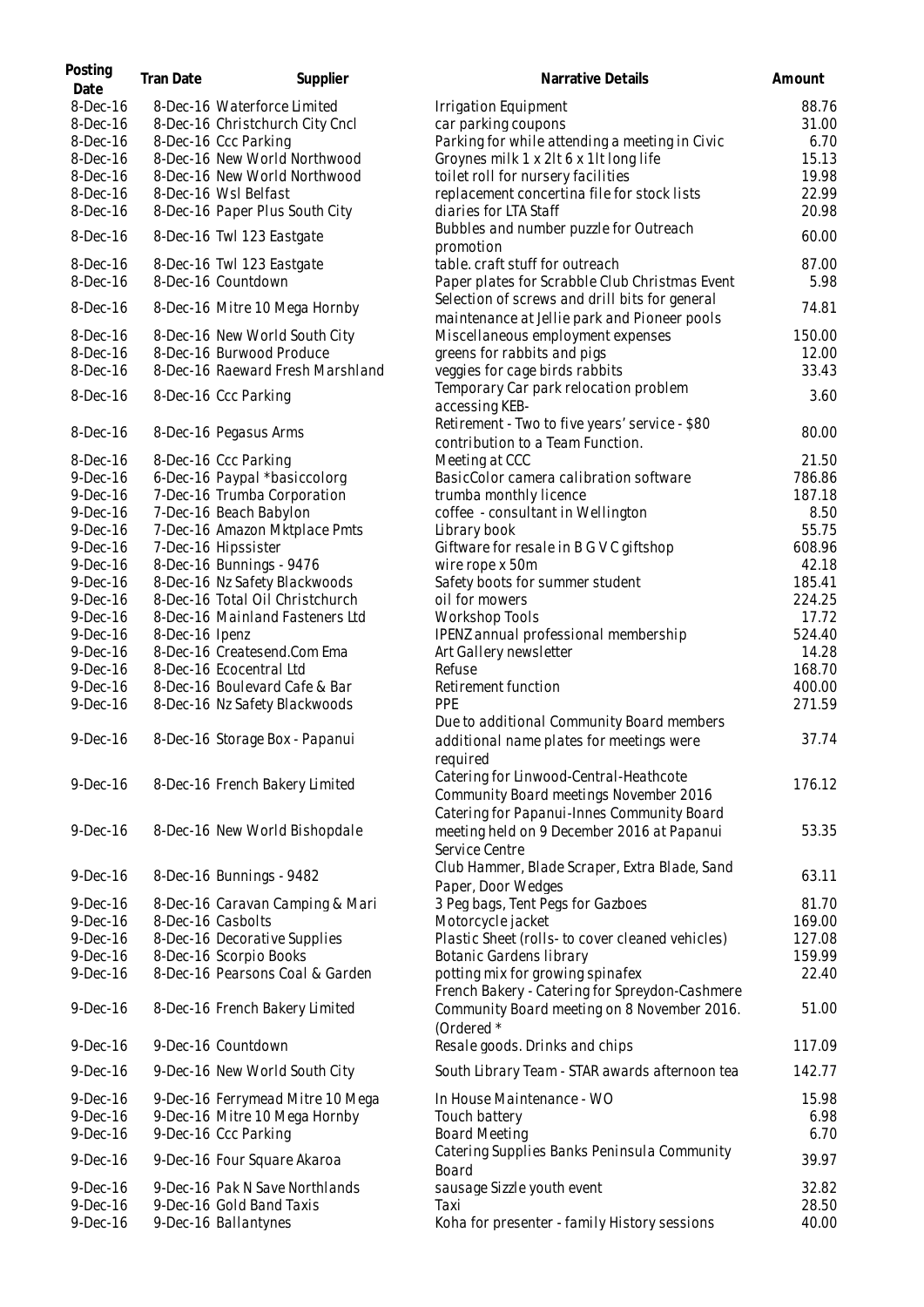| Posting<br>Date        | <b>Tran Date</b> | Supplier                                               | Narrative Details                                                                      | Amount           |
|------------------------|------------------|--------------------------------------------------------|----------------------------------------------------------------------------------------|------------------|
| $9-Dec-16$             |                  | 9-Dec-16 Countdown                                     | Catering Linwood Central Heathcote Community<br>Board meetings 12 Dec 2016             | 83.60            |
| $9-Dec-16$             |                  | 9-Dec-16 Naval Point Club Lyttle                       | Banks Peninsula Water Management Zone<br>Committee 22 June 2016 venue hire             | 150.00           |
| $9-Dec-16$             |                  | 9-Dec-16 Placemakers Riccarton                         | Timber for shop shelving                                                               | 197.82           |
| $9-Dec-16$             |                  | 9-Dec-16 Relish Catering                               | Catering Coastal Burwood Community Board - 15<br>November 2016 Meeting                 | 102.12           |
| $9-Dec-16$             |                  | 9-Dec-16 Ccc Art Gallery Car Prk                       | Car parking in order to collect artist from the<br>Airport.                            | 7.00             |
| 9-Dec-16               |                  | 9-Dec-16 Mitre 10 Mega Hornby                          | irrigation parts                                                                       | 98.44            |
| $9-Dec-16$             |                  | 9-Dec-16 Pottery World                                 | Mona Vale pots                                                                         | 238.00           |
| $9-Dec-16$             |                  | 9-Dec-16 Just Incredible Barring                       | Christmas cheer for Halswell Community                                                 | 37.96            |
| $9-Dec-16$             |                  | 9-Dec-16 Noble-Adams Machinery                         | new spray nozzles for walk behind sprayer                                              | 266.78           |
| $9-Dec-16$             |                  | 9-Dec-16 Jaycar Pty Ltd                                | Video splitter for Smith St boardroom                                                  | 94.90            |
| $9-Dec-16$             |                  | 9-Dec-16 Fishpond Co NZ                                | Botanic Gardens library                                                                | 119.00           |
|                        |                  |                                                        | The Bakehouse Cashmere - Catering for Spreydon-                                        |                  |
| $9$ -Dec-16            |                  | 9-Dec-16 The Bakehouse Cashmere                        | Cashmere Community Board meeting on 9<br>December 2016.*                               | 36.20            |
| 12-Dec-16              |                  | 8-Dec-16 Facebook.Com                                  | Facebook Credit Voucher for Animal Flow ads                                            | $-0.89$          |
| 12-Dec-16              |                  | 8-Dec-16 Facebk *w59cgast62                            | Facebook Credit Voucher for Animal Flow ads                                            | $-1.96$          |
| 12-Dec-16              |                  | 8-Dec-16 Facebk *3unzvaws62                            | Facebook Credit Voucher for Animal Flow ads                                            | $-5.01$          |
| 12-Dec-16              |                  | 8-Dec-16 Facebk *dygz7ans62                            | Facebook Credit Voucher for Animal Flow ads                                            | $-7.31$          |
| 12-Dec-16              |                  | 8-Dec-16 Facebk *fwdtcaet62                            | Facebook Credit Voucher for Animal Flow ads                                            | $-8.18$          |
| 12-Dec-16              |                  | 8-Dec-16 Facebook.Com                                  | Facebook Credit Voucher for Animal Flow ads                                            | $-11.71$         |
| 12-Dec-16              |                  | 8-Dec-16 Facebk *akkcu9nt62                            | Facebook Credit Voucher for Animal Flow ads                                            | $-12.25$         |
| 12-Dec-16              |                  | 8-Dec-16 Facebook.Com                                  | Facebook Credit Voucher for Animal Flow ads                                            | $-17.77$         |
| 12-Dec-16              |                  | 8-Dec-16 Facebook.Com                                  | Facebook Credit Voucher for Animal Flow ads                                            | $-18.19$         |
| 12-Dec-16              |                  | 8-Dec-16 Facebk *3u9cmaws62                            | Facebook Credit Voucher for Animal Flow ads                                            | $-20.60$         |
| 12-Dec-16              |                  | 8-Dec-16 Facebk *k3ur3ajt62                            | Facebook Credit Voucher for Animal Flow ads                                            | $-42.20$         |
| 12-Dec-16              |                  | 8-Dec-16 Facebk *ffpb3a2t62                            | Facebook Credit Voucher for Animal Flow ads                                            | $-109.83$        |
| 12-Dec-16              |                  | 8-Dec-16 Facebk *j3ur3ajt62                            | Facebook Credit Voucher for Animal Flow ads                                            | $-143.47$        |
| 12-Dec-16              |                  | 8-Dec-16 Facebk *992v9a6t62                            | Facebook Credit Voucher for Animal Flow ads                                            | $-654.53$        |
| 12-Dec-16              |                  | 8-Dec-16 Facebk *ewdtcaet62                            | Facebook Credit Voucher for Animal Flow ads                                            | $-992.40$        |
| 12-Dec-16              |                  | 8-Dec-16 Facebk *cygz7ans62                            | Facebook Credit Voucher for Animal Flow ads                                            | $-992.81$        |
| 12-Dec-16              |                  | 8-Dec-16 Facebk *2unzvaws62                            | Facebook Credit Voucher for Animal Flow ads                                            | -994.99          |
| 12-Dec-16              |                  | 8-Dec-16 Facebk *t59cgast62                            | Facebook Credit Voucher for Animal Flow ads                                            | -998.60          |
| 12-Dec-16              |                  | 8-Dec-16 Facebk *z7kscaet62                            | Facebook Credit Voucher for Animal Flow ads                                            | $-1000.38$       |
| 12-Dec-16              |                  | 8-Dec-16 Viscopy Limited                               | Payment to Viscopy for copyright on artists in<br>CAG book (Little Books)              | 256.37           |
| 12-Dec-16              |                  | 8-Dec-16 New Southern Railw                            | oyster card tube ticket top up Bridget Riley<br>exhibition prep                        | 18.19            |
| 12-Dec-16              |                  | 8-Dec-16 Ve.La. S.P.A.                                 | water taxi venice to Airport Bridget Riley<br>exhibition prep trip to London           | 23.34            |
| 12-Dec-16              |                  | 8-Dec-16 Airport Concierge                             | OYSTER transport card and credit Bridget Riley<br>transport trip London                | 41.85            |
| 12-Dec-16<br>12-Dec-16 |                  | 8-Dec-16 Skr*abebooks.Co 3tc3l3<br>8-Dec-16 Hipssister | Library book<br>Giftware for resale in B G V C giftshop                                | 118.83<br>205.09 |
| 12-Dec-16              |                  | 9-Dec-16 Electronic Boutique                           | Replacement 2nd hand games controller for<br>Linwood Library                           | 47.00            |
| 12-Dec-16              |                  | 9-Dec-16 Kmart - Riccarton                             | 5001-4325 #sorted4summer activation giveaways                                          | 195.00           |
| 12-Dec-16              |                  | 9-Dec-16 New World St Martins                          | Christmas get together for Diamond Harbour<br>Library staff and volunteers             | 35.18            |
| 12-Dec-16              |                  | 9-Dec-16 Ecocentral Ltd                                | Dumping Rubbish                                                                        | 91.58            |
| 12-Dec-16              |                  | 9-Dec-16 New World Bishopdale                          | Pump Operator Training - Bottle Lake (Volunteers)                                      | 93.48            |
| 12-Dec-16              |                  | 9-Dec-16 Relish Catering                               | Catering - Banks Peninsula Community Board<br>meeting + RMC Workshop 28 November 2016  | 402.22           |
| 12-Dec-16              |                  | 9-Dec-16 Createsend.Com Ema                            | <b>Riccarton Road Newsletter</b>                                                       | 8.71             |
| 12-Dec-16              |                  | 9-Dec-16 Createsend.Com Ema                            | Newsline 9/12/2016                                                                     | 88.56            |
| 12-Dec-16              |                  | 9-Dec-16 Gm Cabs Australia                             | Cab fare - Melbourne to airport transport with<br>visiting UK artist and his assistant | 84.91            |
| 12-Dec-16              |                  | 9-Dec-16 Stamford Plaza Melbourne                      | Accommodation one night - Melbourne. Meetings                                          | 234.63           |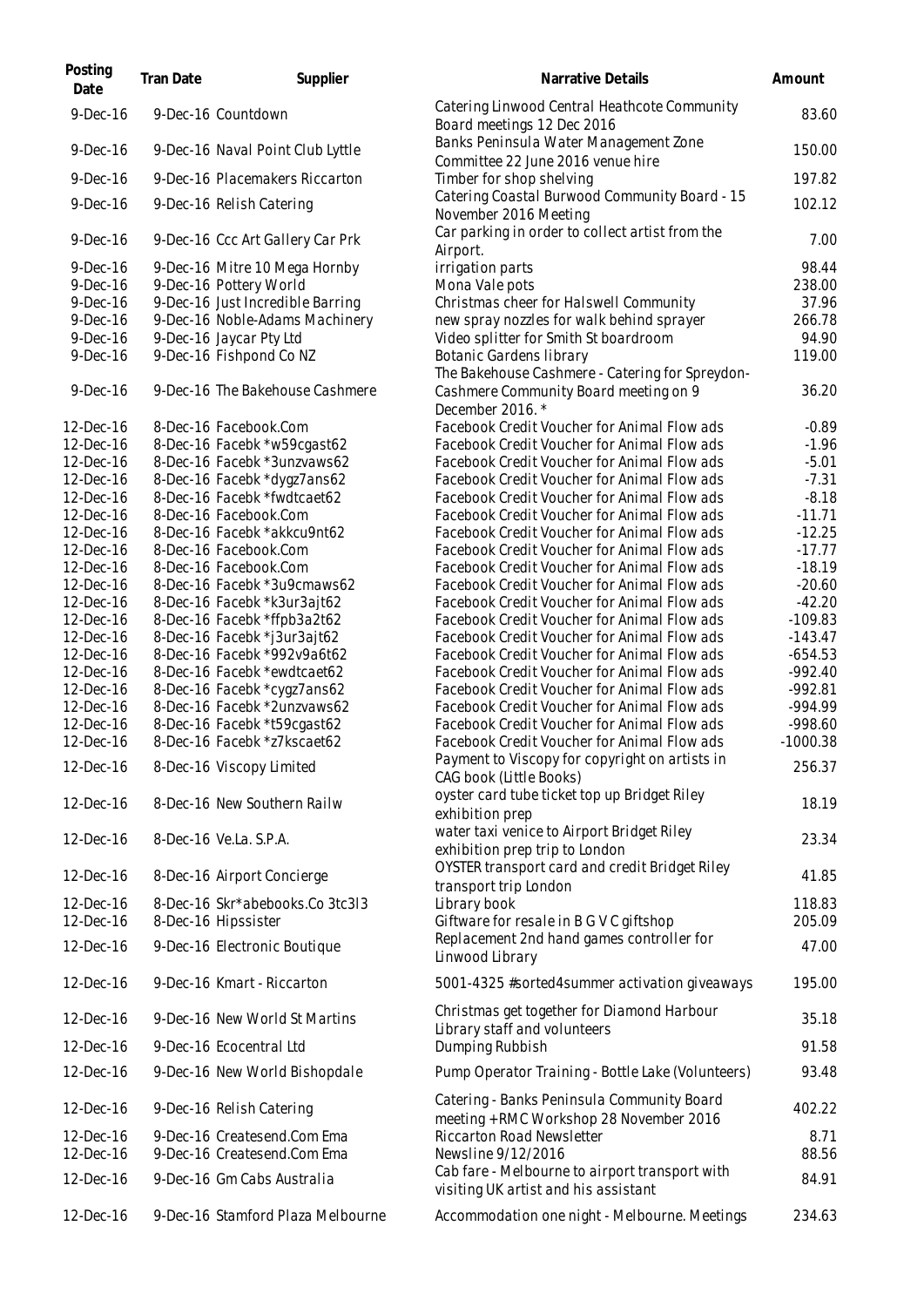| Posting<br>Date        | Tran Date | Supplier                                                       | Narrative Details                                                                      | Amount          |
|------------------------|-----------|----------------------------------------------------------------|----------------------------------------------------------------------------------------|-----------------|
| 12-Dec-16<br>12-Dec-16 |           | 9-Dec-16 Bunnings - 9482<br>9-Dec-16 Stihl Shop Northwood      | graffiti remover and rag800885121<br>800885133scrub bar blades/harness                 | 82.62<br>427.83 |
| 12-Dec-16              |           | 9-Dec-16 Ferry Road Vet                                        | medical treatment for shelter dog that had seizure                                     | 131.00          |
| 12-Dec-16              |           | 9-Dec-16 Hurrell Holdings Ltd                                  | Consenting & Compliance Group STAR Awards -<br>trophies                                | 110.30          |
| 12-Dec-16              |           | 9-Dec-16 Vulcan Steel Limited                                  | Steel for shop storage units                                                           | 112.70          |
| 12-Dec-16              |           | 9-Dec-16 Christchurch Airport                                  | Car parking in order to collect artist from the<br>Airport.                            | 8.00            |
| 12-Dec-16              |           | 9-Dec-16 Sprout Social                                         | ITDC Sprout Social monthly sub 2016-12                                                 | 462.31          |
| 12-Dec-16              |           | 9-Dec-16 Ross Galt Lock & Key                                  | Proximity tags and turn keys for key holders of<br><b>NKMP</b>                         | 435.00          |
| 12-Dec-16              |           | 9-Dec-16 Mbie Standards Nz                                     | hard copy purchase - NZS 3917-2013                                                     | 132.48          |
| 12-Dec-16              |           | 9-Dec-16 Filecorp NZ Limited                                   | stationary<br>Payment to Bridgeman Images for use of                                   | 383.55          |
| 12-Dec-16              |           | 9-Dec-16 Bridgemanimages                                       | copyright artworks in CAG book (Nash, Little<br>Books)                                 | 688.67          |
| 12-Dec-16              |           | 9-Dec-16 Hummingbird Deli                                      | Lunch Bridget Riley exhibition prep trip to London                                     | 32.99           |
| 12-Dec-16              |           | 9-Dec-16 Blackfriers                                           | dinner with during Bridget Riley exhibition prep<br>trip to London                     | 93.68           |
| 12-Dec-16              |           | 9-Dec-16 Skr*abebooks.Co 3tbznm                                | Library book                                                                           | 178.23          |
| 12-Dec-16              |           | 9-Dec-16 Bunnings - 9482                                       | Bags of cold mix asphalt                                                               | 79.60<br>119.99 |
| 12-Dec-16<br>12-Dec-16 |           | 10-Dec-16 Briscoes Hornby<br>10-Dec-16 Fiddlesticks            | Benchtop oven for Akaroa Service Centre<br>Tea - with visiting UK artist and assistant | 18.90           |
| 12-Dec-16              |           | 10-Dec-16 Black Estate Limited                                 | Lunch with UK artist, assistant and Brown Bread.                                       | 320.50          |
| 12-Dec-16              |           | 10-Dec-16 Countdown                                            | volunteer lunch expenses for mountain bikers                                           | 89.72           |
| 12-Dec-16              |           | 10-Dec-16 Oderings Nurseries                                   | Obelisk and pot                                                                        | 163.98          |
| 12-Dec-16              |           | 10-Dec-16 Lul Ticket Machine                                   | oyster card tube ticket top up Bridget Riley<br>exhibition prep                        | 27.19           |
| 12-Dec-16              |           | 10-Dec-16 Wufoo.Com/charge                                     | wufoo for vendors                                                                      | 43.00           |
| 12-Dec-16              |           | 10-Dec-16 Bunnings - 9482                                      | coachscrews, fastcrete, moleseal, for parks<br>furniture                               | 528.07          |
| 12-Dec-16              |           | 11-Dec-16 Portstone Garden Cafe                                | Linwood Games volunteers                                                               | 9.00            |
| 12-Dec-16              |           | 11-Dec-16 Countdown                                            | Linwood Games - water                                                                  | 16.79           |
| 12-Dec-16              |           | 11-Dec-16 Couplands Bakeries                                   | Linwood Games BBQ                                                                      | 33.51           |
| 12-Dec-16<br>12-Dec-16 |           | 11-Dec-16 Twl 123 Eastgate<br>11-Dec-16 Mad Butcher Ferry Road | Linwood Games - Bubble machine<br>Linwood Games                                        | 46.49<br>90.00  |
| 12-Dec-16              |           | 11-Dec-16 Ecocentral Ltd                                       | dump fees                                                                              | 24.10           |
| 12-Dec-16              |           |                                                                | Catering Linwood Central Heathcote Community                                           | 11.96           |
|                        |           | 11-Dec-16 New World South City                                 | Board meetings 12 Dec 2016                                                             |                 |
| 12-Dec-16              |           | 11-Dec-16 Twl 178 Barrington                                   | <b>Equipment for Summer Pools</b>                                                      | 30.00           |
| 12-Dec-16              |           | 11-Dec-16 Bunnings - 9476                                      | hedge trimmer                                                                          | 302.99          |
| 12-Dec-16              |           | 11-Dec-16 Bp Connect Marshlands                                | Milk for BLFP                                                                          | 17.16<br>303.94 |
| 12-Dec-16<br>12-Dec-16 |           | 11-Dec-16 Bunnings - 9476<br>11-Dec-16 Countdown               | pots mv<br>milk for resale in the shop                                                 | 19.92           |
| 12-Dec-16              |           | 12-Dec-16 Mitre 10 Mega Papanui                                | Dolphin torch batery and other.                                                        | 49.26           |
| 12-Dec-16              |           | 12-Dec-16 Ferrymead Mitre 10 Mega                              | <b>Volunteer Resources</b>                                                             | 26.64           |
| 12-Dec-16              |           | 12-Dec-16 Ccc Parking                                          | Parking for meetings                                                                   | 6.70            |
| 12-Dec-16              |           | 12-Dec-16 Ccc Parking                                          | Town Hall Steering Meeting                                                             | 5.15            |
| 12-Dec-16              |           | 12-Dec-16 Gobang Holdings Limite                               | Coffees for meeting with consultant - Astoria Cafe<br>Wellington                       | 8.40            |
| 12-Dec-16              |           | 12-Dec-16 Auldhouse Computer                                   | Credit Voucher Auldhouse Computer                                                      | $-3220.00$      |
| 12-Dec-16              |           | 12-Dec-16 Mitre 10 Mega Papanui                                | Replacement castors for picture book bin                                               | 5.90            |
| 12-Dec-16              |           | 12-Dec-16 James Bull & Co                                      | Keys cut for Mona vale x8                                                              | 96.00           |
| 12-Dec-16              |           | 12-Dec-16 Connovation                                          | 800885134 Rat poison 40kg                                                              | 690.02          |
| 12-Dec-16              |           | 12-Dec-16 Countdown                                            | sunscreen for LTA eduction team staff                                                  | 64.95           |
| 12-Dec-16              |           | 12-Dec-16 Wsl Belfast                                          | Makerspace resources                                                                   | 36.74           |
| 12-Dec-16              |           | 12-Dec-16 Ccc Parking                                          | CCC Parking - Meeting                                                                  | 9.80            |
| 12-Dec-16              |           | 12-Dec-16 Little River Cafe & Sto                              | Banks Peninsula Water Management ZOne<br>Committee 21 Nov 2015 - Catering              | 340.00          |
| 12-Dec-16              |           | 12-Dec-16 Little River Cafe & Sto                              | Banks Peninsula Water Management Zone<br>Committee 28 November 2016 - Catering         | 400.00          |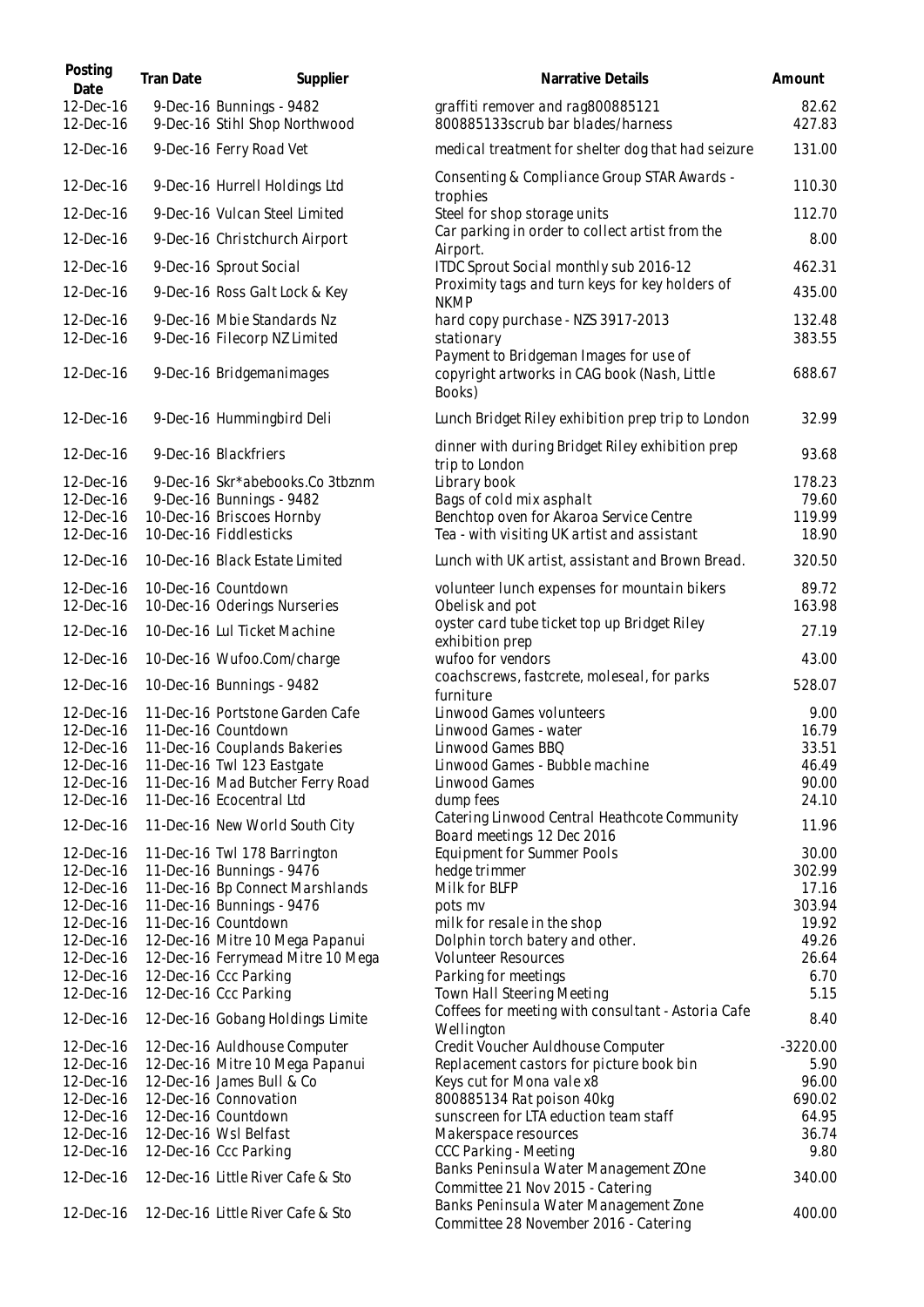| Posting<br>Date        | <b>Tran Date</b>  | Supplier                                                       | Narrative Details                                                                                            | Amount          |
|------------------------|-------------------|----------------------------------------------------------------|--------------------------------------------------------------------------------------------------------------|-----------------|
| 12-Dec-16<br>12-Dec-16 |                   | 12-Dec-16 Mitre 10 Mega Papanui<br>12-Dec-16 Z Sunnybrae       | Bi library back door keys cut<br>Drinks while away in North Island on training                               | 14.00<br>7.00   |
| 12-Dec-16              |                   | 12-Dec-16 Mitre 10 Beckenham                                   | screws for installing new signs at Urumau reserve                                                            | 42.72           |
| 12-Dec-16              |                   | 12-Dec-16 Countdown                                            | Catering for Site Blessing QEII Rec & Sport Centre                                                           | 25.46           |
| 12-Dec-16              |                   | 12-Dec-16 Parkland Products Ltd                                | Shovel for Road Landscape contract audits.                                                                   | 10.00           |
| 12-Dec-16              | 12-Dec-16 Nzsti   |                                                                | Core sampling tool for Road Landscape contract<br>audits                                                     | 79.95           |
| 12-Dec-16              |                   | 12-Dec-16 New World Halswell                                   | Milk for Tea room                                                                                            | 36.84           |
| 12-Dec-16              |                   | 12-Dec-16 Goldpine Christchurch                                | Timber to make baffles in DoC 200 traps                                                                      | 113.23          |
| 12-Dec-16              | 12-Dec-16 Kiwigas |                                                                | gas bottles                                                                                                  | 149.50          |
| 12-Dec-16              |                   | 12-Dec-16 Countdown                                            | Countdown - Hoon Hay Fiesta: Catering for<br>Debrief Meeting. Purchased by Community<br>Recreation Adviser * | 40.94           |
|                        |                   |                                                                | water taxi Airport to venice Bridget Riley                                                                   |                 |
| 13-Dec-16              |                   | 11-Dec-16 Ve.La. S.P.A.                                        | exhibition prep trip to London (fog caused<br>different rou *                                                | 35.10           |
| 13-Dec-16              |                   | 12-Dec-16 Brighton Hammer Hardware                             | Paint brushes and adhesive to repair shower                                                                  | 30.46           |
| 13-Dec-16              |                   | 12-Dec-16 Flowers 4 New Zealand                                | Walk n Talk gift                                                                                             | 69.97           |
| 13-Dec-16<br>13-Dec-16 |                   | 12-Dec-16 Stihl Shop Northwood<br>12-Dec-16 Dulux Trade Centre | Chainsaw repairs                                                                                             | 41.42<br>240.20 |
| 13-Dec-16              |                   | 12-Dec-16 Hirepool Port A Loo                                  | Paint supplies<br>Linwood Games Hirepool Portaloo                                                            | 218.50          |
| 13-Dec-16              |                   | 12-Dec-16 Wcc Parking Services                                 | Car parking fee in Wellington - was in guest car<br>but unable to retrieve car parking ticket                | 8.50            |
| 13-Dec-16              |                   | 12-Dec-16 Countdown                                            | Walk and Talk volunteer thank you and leaving<br>acknowledgement                                             | 70.00           |
| 13-Dec-16              |                   | 12-Dec-16 Nz Safety Blackwoods                                 | Safety Footwear for Building Inspectors                                                                      | 239.81          |
| 13-Dec-16              |                   | 12-Dec-16 Air NZ Online                                        | Air NZ Oline upgrade of seat for flight                                                                      | 5.00            |
| 13-Dec-16              |                   | 12-Dec-16 Hell Pizza Northcote                                 | Hells Pizza - meal while away on training                                                                    | 64.50           |
| 13-Dec-16              |                   | 12-Dec-16 Scorpio Books                                        | Library book                                                                                                 | 90.00           |
| 13-Dec-16              |                   | 12-Dec-16 Couplands Bakeries                                   | Couplands - Catering for Spreydon-Cashmere<br>Community Board's Christmas function on 14<br>December 2016.*  | 37.95           |
| 13-Dec-16              |                   | 13-Dec-16 Paper Plus New Brighton                              | Items for display                                                                                            | 16.99           |
| 13-Dec-16              |                   | 13-Dec-16 Photogear                                            | Batteries for Beacons - Art gallery                                                                          | 18.97           |
| 13-Dec-16              |                   | 13-Dec-16 Ccc Parking                                          | Parking costs whilst attending meeting                                                                       | 3.60            |
| 13-Dec-16              |                   | 13-Dec-16 Just Incredible Barring                              | xmas decorations for front line staff                                                                        | 12.00           |
| 13-Dec-16              |                   | 13-Dec-16 Just Incredible                                      | 5-0-08-4120 Prizes and awards for teams                                                                      | 21.00           |
| 13-Dec-16              |                   | 13-Dec-16 Escape Artists                                       | 5-0-08-4120 Escape Artists - Team Development                                                                | 264.00          |
| 13-Dec-16              |                   | 13-Dec-16 Parsley And Sage                                     | Catering for Community Board meeting                                                                         | 242.65          |
| 13-Dec-16              |                   | 13-Dec-16 Freshchoice Barrington                               | Milk                                                                                                         | 2.25            |
| 13-Dec-16              |                   | 13-Dec-16 Ccc Parking                                          | Parking - RMC Finance meeting at Civic                                                                       | 5.50            |
| 13-Dec-16<br>13-Dec-16 |                   | 13-Dec-16 Ccc Parking<br>13-Dec-16 Ccc Parking                 | car parking for city meeting<br>Christchurch City Council Parking                                            | 5.15<br>8.50    |
| 13-Dec-16              |                   | 13-Dec-16 Ccc Parking                                          | Parking for workshop in Civic                                                                                | 16.00           |
| 13-Dec-16              |                   | 13-Dec-16 Bidvest Foodservice-Chris                            | Lollies for swimming pools                                                                                   | 63.94           |
| 13-Dec-16              |                   | 13-Dec-16 Ferrymead Mitre 10 Mega                              | waterblaster                                                                                                 | 499.00          |
| 13-Dec-16              |                   | 13-Dec-16 Parsley And Sage                                     | Catering for Board Meeting                                                                                   | 65.44           |
| 13-Dec-16              |                   | 13-Dec-16 Paper Plus Hornby                                    | Next years Calendar for office                                                                               | 11.99           |
| 13-Dec-16              |                   | 13-Dec-16 Mitre 10 Beckenham                                   | Screwdrivers to open DoC200                                                                                  | 15.64           |
| 13-Dec-16              |                   | 13-Dec-16 Mitre 10 Mega Hornby                                 | various sanding and cleaning items for general<br>maintenance for contracted pools                           | 130.66          |
| 13-Dec-16              |                   | 13-Dec-16 Countdown                                            | Countdown - Catering for SAW (Sydenham<br>Addington Waltham) network's Christmas                             | 29.09           |
|                        |                   |                                                                | meeting on 13 December *<br>Countdown - Catering for Spreydon-Cashmere                                       |                 |
| 13-Dec-16              |                   | 13-Dec-16 Countdown                                            | Community Board's Christmas function on 14<br>December 2016.*                                                | 59.47           |
| 14-Dec-16              |                   | 9-Dec-16 Brett Mcdowell Gallery                                | Library book                                                                                                 | 50.00           |
| 14-Dec-16              |                   | 11-Dec-16 Paypal *mish Ltd                                     | Zumba glow paints and glow sticks.                                                                           | 207.00          |
| 14-Dec-16              |                   | 12-Dec-16 Spotify P01460c25f                                   | 5306-4615 Cafe Music Subscription                                                                            | 12.99           |
| 14-Dec-16              |                   | 12-Dec-16 Paypal *tuiharringt                                  | Goods for resale                                                                                             | 200.00          |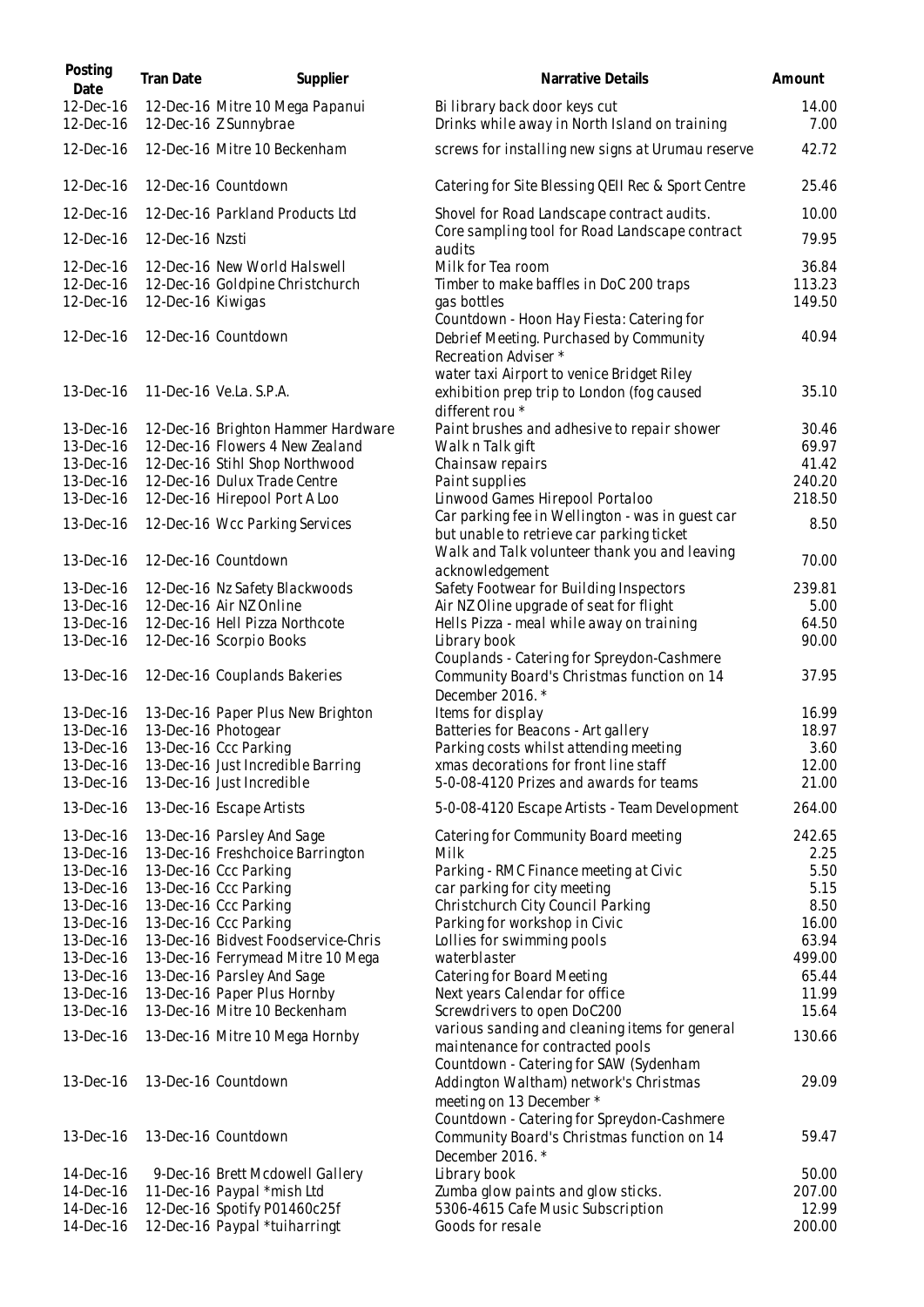| Posting<br>Date        | Tran Date         | Supplier                                                           | Narrative Details                                                                                            | Amount           |
|------------------------|-------------------|--------------------------------------------------------------------|--------------------------------------------------------------------------------------------------------------|------------------|
| 14-Dec-16<br>14-Dec-16 |                   | 12-Dec-16 Orana Wildlife Trust<br>12-Dec-16 Paknsave Moorhouse     | Prizes for Summertime Reading 2017<br>Leaving morning tea                                                    | 78.50<br>80.44   |
| 14-Dec-16<br>14-Dec-16 |                   | 12-Dec-16 Burger King<br>12-Dec-16 Paypal *upvise                  | meal while away on training<br>Annual Upvise Task Management tool annual                                     | 12.80<br>207.04  |
| 14-Dec-16              |                   | 12-Dec-16 Paypal *crawlers                                         | subscription<br>Credit Voucher Paypal *crawlers                                                              | $-427.80$        |
| 14-Dec-16              |                   | 12-Dec-16 Countdown Online Shopping                                | Countdown - Catering for Spreydon-Cashmere<br>Community Board's Christmas function on 14                     | 146.48           |
| 14-Dec-16              | 13-Dec-16 2 Cheap |                                                                    | December 2016.*<br>5001-4325 #sorted4summer activation giveaways                                             | 116.30           |
| 14-Dec-16              |                   | 13-Dec-16 Security Plastics                                        | White and colour cards for memberships and                                                                   | 565.34           |
| 14-Dec-16              |                   | 13-Dec-16 Mobil Riccarton Road                                     | classes at Pioneer<br>3 packs of ice                                                                         | 15.96            |
| 14-Dec-16              |                   | 13-Dec-16 Paramount Pools & Spas                                   | replacement filter cap & o rings for Peacock                                                                 | 148.95           |
| 14-Dec-16              |                   | 13-Dec-16 Saecowilson - Christch                                   | Fountain<br>Workshop Supplies                                                                                | 679.58           |
| 14-Dec-16              |                   | 13-Dec-16 Para Rubber Christchur                                   | Magic Stop grip-mat for securing Lisa Walker<br>plinths                                                      | 49.98            |
| 14-Dec-16              |                   | 13-Dec-16 P935 Chester Street                                      | Parking for meetings                                                                                         | 7.60             |
| 14-Dec-16<br>14-Dec-16 |                   | 13-Dec-16 Briscoes Northlands<br>13-Dec-16 Briscoes Northlands     | Appliances and Cutlery for accommodation<br>Replacement Microwaves                                           | 627.52<br>799.96 |
| 14-Dec-16              |                   | 13-Dec-16 Westfield Gift Voucher                                   | Summertimes 2016/2017 - Performer - Voucher -<br>Volunteer at events                                         | 600.00           |
| 14-Dec-16              |                   | 13-Dec-16 P693 Armagh Courts                                       | Parking for a training course at Civic                                                                       | 7.60             |
| 14-Dec-16              |                   | 13-Dec-16 Hoyts Riccarton                                          | Contribution in support of Youth Action Plan -<br>Huiheld 14/12/2017                                         | 220.00           |
| 14-Dec-16              |                   | 13-Dec-16 Createsend.Com Ema                                       | Sumner Lyttelton Corridor update                                                                             | 12.10            |
| 14-Dec-16              |                   | 13-Dec-16 Createsend.Com Ema                                       | Go ahead newsletter December 2016                                                                            | 16.33<br>159.90  |
| 14-Dec-16<br>14-Dec-16 |                   | 13-Dec-16 Nz Safety Blackwoods<br>13-Dec-16 Fresh Choice Parklands | Safety Footwear for Building<br>volunteer support travis wetland trust                                       | 60.98            |
| 14-Dec-16              |                   | 13-Dec-16 Blacks Fasteners Lt                                      | fixings for wharf maintenance at Church Bay -<br>lost receipt                                                | 34.96            |
| 14-Dec-16              |                   | 13-Dec-16 Mister Minit Hornby                                      | Cutting of 2 keys for office                                                                                 | 21.80            |
| 14-Dec-16              |                   | 13-Dec-16 New World St Martins                                     | Promotions for schools. No Tax Invoice.                                                                      | 59.70            |
| 14-Dec-16              |                   | 13-Dec-16 Capes Medical Supplies                                   | <b>ECG</b> electrodes                                                                                        | 43.85            |
|                        |                   | 14-Dec-16   13-Dec-16 Bunnings - 9482                              | Power adaptor, nail brush, gloves and spray<br>bottle for micro lab.                                         | 33.88            |
| 14-Dec-16              |                   | 13-Dec-16 Campaignmonitor.Co                                       | Campaign Monitor - Newsletter                                                                                | 879.91           |
| 14-Dec-16              |                   | 13-Dec-16 Oderings Nurseries                                       | Grounds requirements                                                                                         | 38.93            |
| 14-Dec-16<br>14-Dec-16 |                   | 13-Dec-16 Caltex Hornby<br>13-Dec-16 Computer Dynamics Ltd         | Milk for tearoom                                                                                             | 7.20<br>103.16   |
|                        |                   |                                                                    | Resupply black patch cables<br>4x Wide brimmed hats for Animal Management                                    |                  |
| 14-Dec-16              |                   | 13-Dec-16 Ballingers Hunting & Fish                                | Officers                                                                                                     | 359.96           |
| 14-Dec-16              |                   | 13-Dec-16 Kiwi Wood                                                | picnic tables                                                                                                | 395.00           |
| 14-Dec-16              |                   | 13-Dec-16 Bunnings - 9482                                          | stain for deck<br>Meal for two staff members while attending                                                 | 145.00           |
| 14-Dec-16              |                   | 13-Dec-16 Bully Hayes                                              | volunteer training in Akaroa.<br>French Bakery - Catering for SAW (Sydenham                                  | 24.80            |
| 14-Dec-16              |                   | 13-Dec-16 French Bakery Limited                                    | Addington Waltham) network's Christmas<br>meeting on 13 Dece *                                               | 14.00            |
| 14-Dec-16              |                   | 13-Dec-16 French Bakery Limited                                    | French Bakery - Catering for Spreydon-Cashmere<br>Community Board's Christmas function on 14<br>December 2 * | 153.30           |
| 14-Dec-16              |                   | 14-Dec-16 Mitre 10 Rangiora                                        | Knead it for pool repairs                                                                                    | 224.90           |
| 14-Dec-16              |                   | 14-Dec-16 Fairfax Media (Ps)                                       | Newspapers for November 2016                                                                                 | 260.43           |
| 14-Dec-16              |                   | 14-Dec-16 Gold Band Taxis                                          | Taxi whilst working at MBIE in Wellington.                                                                   | 42.00            |
| 14-Dec-16              |                   | 14-Dec-16 Wgtn Combined Taxis                                      | Taxi whilst working at MBIE in Wellington.                                                                   | 46.90            |
| 14-Dec-16              |                   | 14-Dec-16 Mitre 10 Mega Papanui                                    | galv pipe caps for irrigation repairs                                                                        | 12.24            |
| 14-Dec-16<br>14-Dec-16 |                   | 14-Dec-16 Ccc Parking<br>14-Dec-16 Ccc Parking                     | Parking costs whilst attending meeting<br>Parking costs whilst attending meeting                             | 3.60<br>6.70     |
| 14-Dec-16              |                   | 14-Dec-16 Ccc Parking                                              | Meeting                                                                                                      | 5.15             |
| 14-Dec-16              |                   | 14-Dec-16 Caltex Redwood                                           | Milk for staffroom                                                                                           | 7.00             |
| 14-Dec-16              |                   | 14-Dec-16 Peninsula Trading Post                                   | vacuum cleaner bags                                                                                          | 37.98            |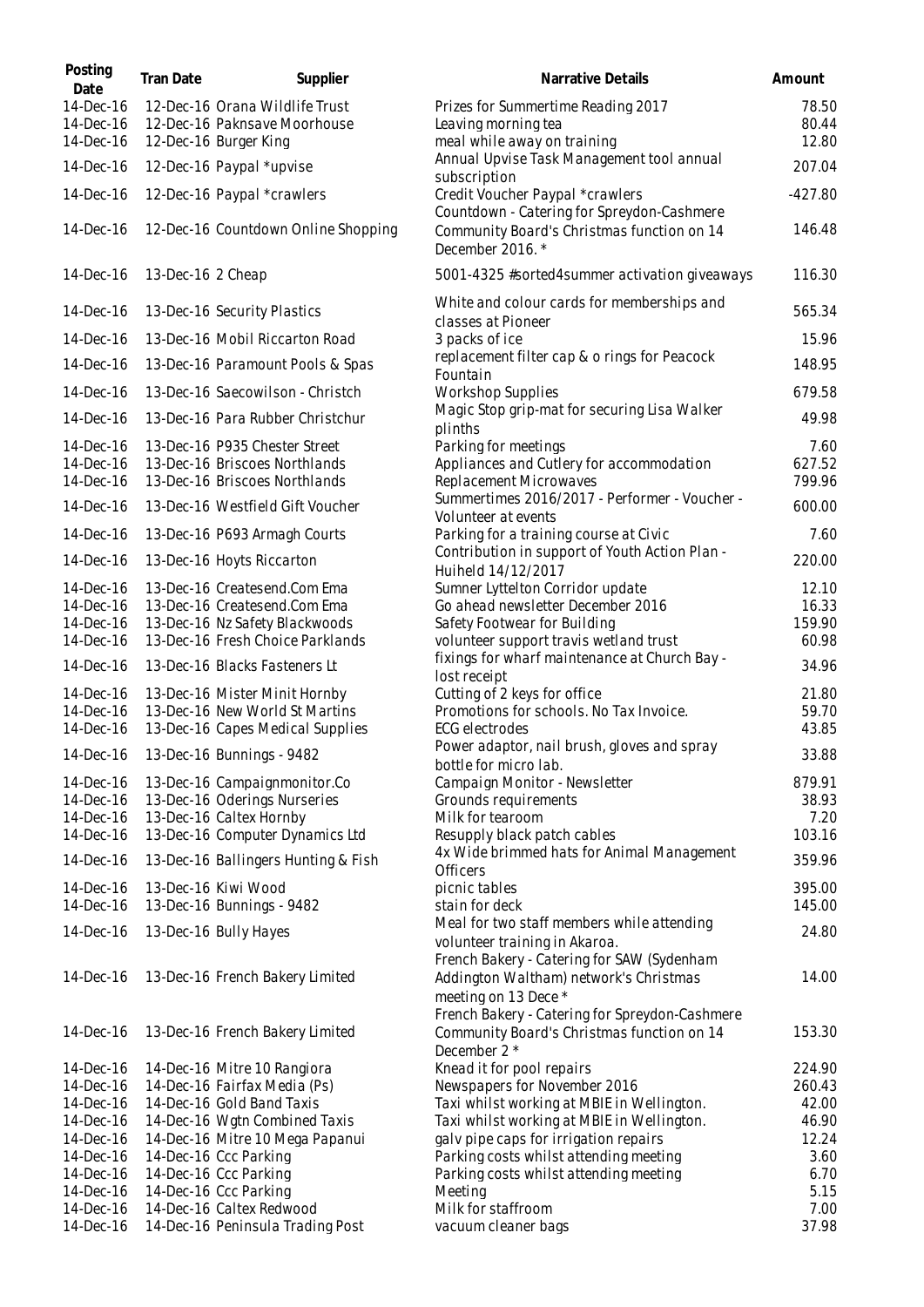| Posting<br>Date                     | Tran Date        | Supplier                                                                                    | Narrative Details                                                                                           | Amount                  |
|-------------------------------------|------------------|---------------------------------------------------------------------------------------------|-------------------------------------------------------------------------------------------------------------|-------------------------|
| 14-Dec-16<br>14-Dec-16<br>14-Dec-16 |                  | 14-Dec-16 Mitre 10 Mega Papanui<br>14-Dec-16 Nursing Council Of Nz<br>14-Dec-16 Ccc Parking | Pastic port for cabling and tubing<br>Nursing council registration<br>Parking                               | 37.04<br>110.00<br>3.60 |
| 14-Dec-16                           |                  | 14-Dec-16 Mitre 10 Mega Hornby                                                              | various items for general maintenance at Graham<br>Condom, Halswell and Waltham pools                       | 72.05                   |
| 14-Dec-16                           |                  | 14-Dec-16 Wgtn Combined Taxis                                                               | Taxi Wgtn FWV                                                                                               | 34.90                   |
| 14-Dec-16                           |                  | 14-Dec-16 Repco 130                                                                         | Trailer light plugs                                                                                         | 32.37                   |
| 14-Dec-16                           |                  | 14-Dec-16 Hardings Chemist Post                                                             | insect repellant                                                                                            | 24.99                   |
| 14-Dec-16                           |                  | 14-Dec-16 Repco Northwood 52                                                                | Ezy up gazebo for volunteer days                                                                            | 199.00                  |
| 14-Dec-16                           |                  | 14-Dec-16 Countdown                                                                         | Countdown - Catering for Spreydon-Cashmere<br>Community Board's Christmas function on 14<br>December 2016.* | 42.20                   |
| 15-Dec-16                           |                  | 12-Dec-16 Surveymonkey.Com                                                                  | Yearly subscription to survey monkey for the<br>Monitoring & Research Team coded accordingly.               | 475.00                  |
| 15-Dec-16                           |                  | 13-Dec-16 Paknsave Moorhouse                                                                | Southbase lunch - Central Library                                                                           | 56.95                   |
| 15-Dec-16                           |                  | 13-Dec-16 Internation                                                                       | ICMA subscription                                                                                           | 192.34                  |
| 15-Dec-16                           |                  | 13-Dec-16 Paknsave Moorhouse                                                                | Heathcote Community Centre Opening                                                                          | 111.57                  |
| 15-Dec-16                           |                  | 13-Dec-16 Sq *aphasia Center Of Cal                                                         | Resource for Aphasia group - Water for elephants                                                            | 249.33                  |
| 15-Dec-16                           |                  | 13-Dec-16 Countdown Online Shopping                                                         | Countdown - Catering for Spreydon-Cashmere<br>Community Board's Christmas function on 14<br>December 2016.* | 119.36                  |
| 15-Dec-16                           |                  | 14-Dec-16 Parsley And Sage                                                                  | Governors Bay Community Centre Opening                                                                      | 394.45                  |
| 15-Dec-16                           |                  | 14-Dec-16 Arizona Bar                                                                       | Food whilst working at MBIE in Wellington.                                                                  | 35.00                   |
| 15-Dec-16<br>15-Dec-16              |                  | 14-Dec-16 Stihl Shop Northwood                                                              | service 2 water pumps<br>cable ties for christmas tree lights                                               | 282.99<br>76.58         |
| 15-Dec-16                           |                  | 14-Dec-16 Bunnings - 9476<br>14-Dec-16 Harvey Norman                                        | bracket for kiosk fit out                                                                                   | 207.00                  |
| 15-Dec-16                           |                  | 14-Dec-16 Ats Pneumatics                                                                    | Tools -                                                                                                     | 4.50                    |
| 15-Dec-16                           |                  | 14-Dec-16 New World Fendalton                                                               | Walk n Talk                                                                                                 | 24.99                   |
| 15-Dec-16                           |                  | 14-Dec-16 New World Fendalton                                                               | Halswell Liaison Meeting catering                                                                           | 30.38                   |
| 15-Dec-16                           |                  | 14-Dec-16 Mainland Fasterners                                                               | In House Maintenance - WO                                                                                   | 95.45                   |
| 15-Dec-16<br>15-Dec-16              |                  | 14-Dec-16 Mainland Fasteners Ltd<br>14-Dec-16 Mrc Global (NZ) Ltd                           | In House Maintenance - WO<br>In House Maintenance - WO                                                      | 209.00<br>621.55        |
| 15-Dec-16                           |                  | 14-Dec-16 Egmont Commercial Lt M/O                                                          | Ronstar 20kg (Weed Weapon)                                                                                  | 347.87                  |
| 15-Dec-16                           | 14-Dec-16 Net 24 |                                                                                             | Webhosting for SBHP                                                                                         | 34.44                   |
| 15-Dec-16                           |                  | 14-Dec-16 Richard Suckling                                                                  | Eye examination for Cad user                                                                                | 51.75                   |
| 15-Dec-16                           |                  | 14-Dec-16 Createsend.Com Ema                                                                | Recreation and Sport Centres Welcome Email 14<br>December 2016                                              | 8.64                    |
| 15-Dec-16                           |                  | 14-Dec-16 Moj 267 Dept                                                                      | Attachment order to recover civil debt                                                                      | 50.00                   |
| 15-Dec-16                           |                  | 14-Dec-16 Nz Safety Blackwoods                                                              | <b>PPE</b>                                                                                                  | 330.10                  |
| 15-Dec-16                           |                  | 14-Dec-16 P783 Kilmore Street                                                               | CCC Parking - Meeting                                                                                       | 12.60                   |
| 15-Dec-16                           |                  | 14-Dec-16 Twl 181 Belfast                                                                   | chocolates for the cleaners in appreciation<br>Net 24 SMS subscription                                      | 49.99<br>107.55         |
| 15-Dec-16<br>15-Dec-16              | 14-Dec-16 Net 24 | 14-Dec-16 Ram Solutions                                                                     | postage for rubber washer for Mob1 Van laptop                                                               | 7.00                    |
| 15-Dec-16                           |                  | 14-Dec-16 Couplands Bakeries                                                                | armature<br>Retirement Morning Tea                                                                          | 72.90                   |
| 15-Dec-16                           |                  | 14-Dec-16 Couplands Bakeries                                                                | bread and milk for resale in the shop                                                                       | 23.94                   |
| 15-Dec-16                           |                  | 14-Dec-16 Windsor Gallery                                                                   | Framed photo of Lyttelton Harbour as gift Mayor<br>presented to Korean icebreaker                           | 120.00                  |
| 15-Dec-16                           |                  | 15-Dec-16 Twl 120 Northlands                                                                | Rubbish bin for soaking filters                                                                             | 10.00                   |
| 15-Dec-16                           |                  | 15-Dec-16 Countdown                                                                         | Milk for staff room                                                                                         | 20.47                   |
| 15-Dec-16                           |                  | 15-Dec-16 Noel Leeming 12                                                                   | sandisk ultra for photo storage x 2                                                                         | 119.98                  |
| 15-Dec-16                           |                  | 15-Dec-16 James Bull & Co                                                                   | replacement Padlocks x 3                                                                                    | 210.45                  |
| 15-Dec-16<br>15-Dec-16              |                  | 15-Dec-16 Vendhq.Com<br>15-Dec-16 Bed Bath Hornby                                           | vend monthly licence<br>5-3-08-4401 Giant Games - Vbase Touch                                               | 674.00<br>59.80         |
| 15-Dec-16                           |                  | 15-Dec-16 Bed Bath Addington                                                                | 5-3-08-4401 Giant Games - Vbase Touch                                                                       | 179.70                  |
| 15-Dec-16                           |                  | 15-Dec-16 Spotlight Stores NZ Ltd                                                           | Supplies for Christmas crafts                                                                               | 22.97                   |
| 15-Dec-16                           |                  | 15-Dec-16 Wsl South City                                                                    | Supplies for Christmas crafts                                                                               | 33.97                   |
| 15-Dec-16                           |                  | 15-Dec-16 New World South City                                                              | Staff workshop supplies                                                                                     | 19.11                   |
| 15-Dec-16                           |                  | 15-Dec-16 New World Northwood                                                               | toilet roll for nursery                                                                                     | 23.98                   |
| 15-Dec-16                           |                  | 15-Dec-16 Mitre 10 Mega Papanui                                                             | snips for pruning, files to replace old ones<br>food purchased as Staff member leaving the                  | 92.78                   |
| 15-Dec-16                           |                  | 15-Dec-16 Permark Industries Ltd                                                            | council (5-10 years service)                                                                                | 59.02                   |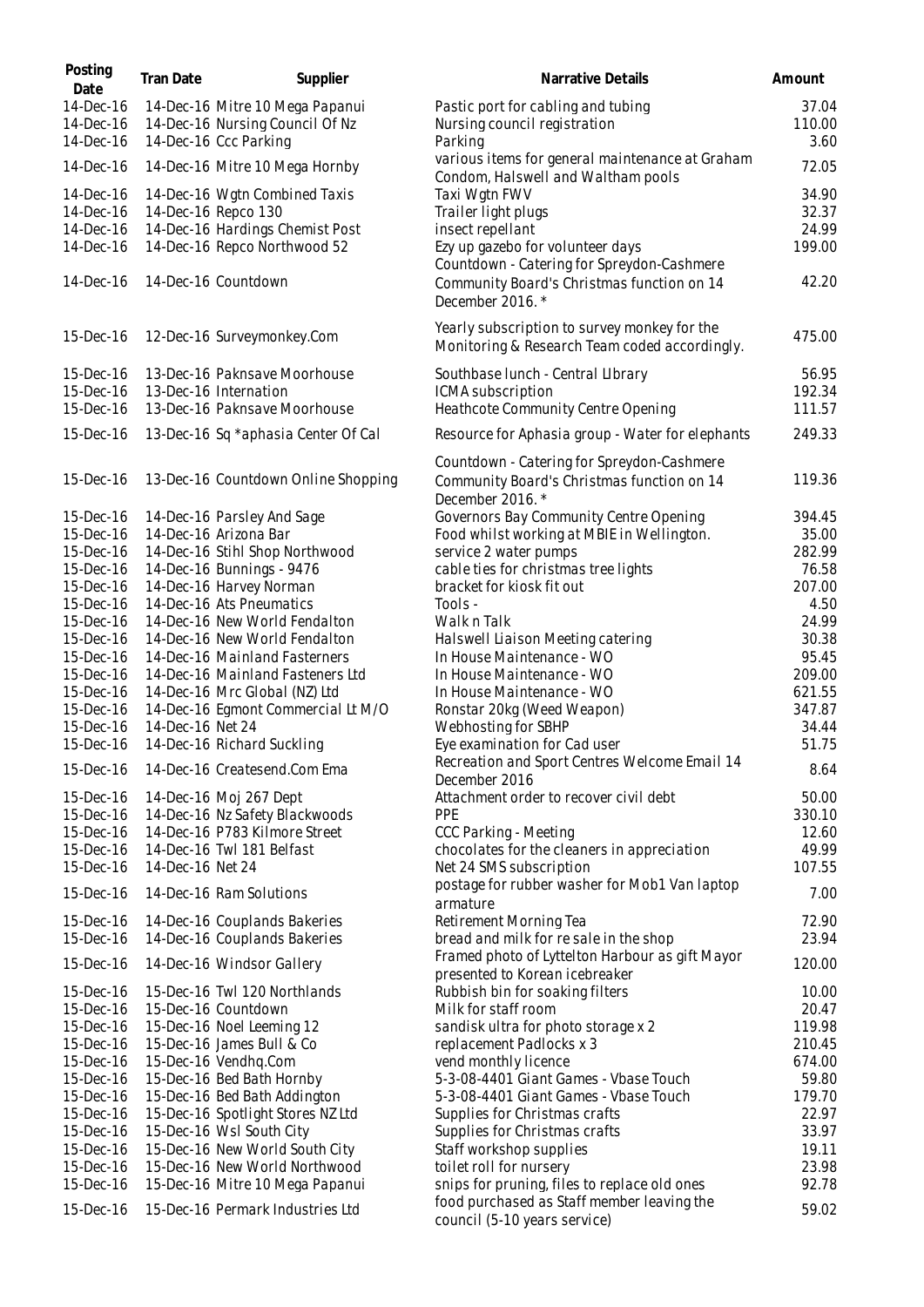| Posting<br>Date        | Tran Date           | Supplier                            | Narrative Details                                                                            | Amount         |
|------------------------|---------------------|-------------------------------------|----------------------------------------------------------------------------------------------|----------------|
| 15-Dec-16              |                     | 15-Dec-16 Permark Industries Ltd    | food purchased as Staff member leaving the<br>council (5-10 years service)                   | 116.98         |
| 15-Dec-16              |                     | 15-Dec-16 Book Discussion Scheme    | Replacement book for library book group                                                      | 17.50          |
| 15-Dec-16              |                     | 15-Dec-16 Ccc Parking               | CCC Parking - Meeting                                                                        | 5.15           |
| 15-Dec-16              |                     | 15-Dec-16 Freshchoice Barrington    | carpet cleaner for sound cubes                                                               | 9.89           |
| 15-Dec-16              |                     | 15-Dec-16 Twl 178 Barrington        | Item for Southern Centre -                                                                   | 11.00          |
| 15-Dec-16              |                     | 15-Dec-16 Animates Tower Junction   | fish food and oxygen weed                                                                    | 15.42          |
| 15-Dec-16              |                     | 15-Dec-16 Peter Timbs Meats         | IHC volunteer BBQ supplies                                                                   | 145.11         |
| 15-Dec-16              |                     | 15-Dec-16 Fresh Choice Parklands    | Queenspark Choir koha                                                                        | 9.29           |
| 15-Dec-16              |                     | 15-Dec-16 Spotlight Stores NZ Ltd   | materials including wool and Christmas craft<br>paper for the Santa's Coming Christmas craft | 30.43          |
|                        |                     |                                     | workshop.                                                                                    |                |
| 15-Dec-16              |                     | 15-Dec-16 Fresh Choice Parklands    | BBQ, food for IHC volunteers xmas lunch                                                      | 133.80         |
| 15-Dec-16              |                     | 15-Dec-16 The Aromatherapy          | Giftware for resale in B G V C giftshop                                                      | 1083.44        |
| 16-Dec-16              |                     | 14-Dec-16 Sap New Zealand Limite    | Online course via SAP                                                                        | 1495.00        |
| 16-Dec-16              |                     | 14-Dec-16 Facebk *aw2tgans62        | Waterwatch, Warmer Healthier Homesand<br>Summer Pools Instagram posts                        | 103.19         |
| 16-Dec-16              |                     | 14-Dec-16 Facebk *sv2tgans62        | World Bowls, Xmas Xtravaganza, Waterwatch,<br>Zumba Glow, Drink Limit Warmer Healthier       | 896.84         |
|                        |                     | 14-Dec-16 Hms Airport Terminal      | Homes, Summer Po <sup>*</sup>                                                                |                |
| 16-Dec-16              |                     | 14-Dec-16 Christchurch Airport      | Breakfast travel to Wgtn FWV                                                                 | 10.15<br>25.00 |
| 16-Dec-16<br>16-Dec-16 |                     | 14-Dec-16 Dropbox Cftpytpjpfnk      | Parking Chch airport<br>Dropbox sub                                                          | 16.54          |
| 16-Dec-16              |                     | 15-Dec-16 Astoria Cafe              | Food whilst working at MBIE in Wellington.                                                   | 22.00          |
| 16-Dec-16              |                     | 15-Dec-16 Amalga Taxis 3-888-000    | Taxi whilst working at MBIE in Wellington.                                                   | 44.50          |
| 16-Dec-16              |                     | 15-Dec-16 Kie Chan Cho Taxi         | Taxi whilst working at MBIE in Wellington.                                                   | 48.00          |
| 16-Dec-16              |                     | 15-Dec-16 Bunnings - 9476           | Spray paint for bookshelves for YA                                                           | 11.95          |
| 16-Dec-16              |                     | 15-Dec-16 New World Fendalton       | <b>FWH Liaison Meeting</b>                                                                   | 26.24          |
| 16-Dec-16              |                     | 15-Dec-16 Nz Safety Blackwoods      | <b>Boots Staff</b>                                                                           | 219.94         |
| 16-Dec-16              |                     | 15-Dec-16 Priestleys Cuisine        | Catering for a forum meeting hosted by the<br>Antarctic Office                               | 41.60          |
| 16-Dec-16              | 15-Dec-16 Ipenz     |                                     | Chartered and International Professional<br>Engineers Annual Registration                    | 598.00         |
| 16-Dec-16              |                     | 15-Dec-16 P935 Chester Street       | Town Hall Liaison Meeting                                                                    | 5.10           |
| 16-Dec-16              |                     | 15-Dec-16 Bunnings - 9482           | Paint supplies                                                                               | 290.00         |
|                        |                     |                                     | Signals NZ Ltd, Service & replacement parts for                                              |                |
| 16-Dec-16              | 15-Dec-16 Lft Group |                                     | poolside icom 2way radios                                                                    | 466.21         |
| 16-Dec-16              |                     | 15-Dec-16 Gooses Screen Design 2007 | Black Polo with Logo XL                                                                      | 445.67         |
| 16-Dec-16              |                     | 15-Dec-16 Vanguard Group            | 2 extra judder bars for camp drive way                                                       | 495.88         |
| 16-Dec-16              |                     | 15-Dec-16 Protector Safety Supply   | First aid supplies for cycle safe teams                                                      | 128.13         |
| 16-Dec-16              |                     | 15-Dec-16 Trademe Paynow            | Problems with T/Me account since H&H turntable<br>purchase Money repaid to CCC cashier       | 108.00         |
| 16-Dec-16              |                     | 15-Dec-16 Bp 2go Linwood            | Gas bottle swap - for Animal Management Gas                                                  | 38.99          |
| 16-Dec-16              |                     | 15-Dec-16 Smiths Hire               | <b>BBQ</b><br>water blaster                                                                  | 140.00         |
| 16-Dec-16              |                     | 15-Dec-16 Farmlands Co-Operative So | wasp chem and fencing items                                                                  | 246.91         |
| 16-Dec-16              |                     | 15-Dec-16 Bunnings - 9482           | dazzle for site marking                                                                      | 99.80          |
| 16-Dec-16              |                     | 15-Dec-16 Bunnings - 9476           | Vinyl grips for shower mats (mens & Ladies<br>showers) Civic. Also small batteries           | 123.52         |
| 16-Dec-16              |                     | 15-Dec-16 Storage Box-Tower Junctio | Civic Offices shower mats x 17                                                               | 611.83         |
| 16-Dec-16              |                     | 15-Dec-16 Scorpio Books             | Library book                                                                                 | 106.99         |
| 16-Dec-16              |                     | 15-Dec-16 P935 Chester Street       | Town Hall Liaison Meeting                                                                    | 3.60           |
| 16-Dec-16              |                     | 15-Dec-16 Bp Connect Marshlands     | LPG swappa bottle for BBQ's                                                                  | 38.99          |
| 16-Dec-16              | 16-Dec-16 Relay     |                                     | 5001-4325 #sorted4summer Activation - Drinks<br>for musicians                                | 14.00          |
| 16-Dec-16              |                     | 16-Dec-16 Ccc Parking               | Car parking Civic to attend Intelli Meeting                                                  | 6.70           |
| 16-Dec-16              |                     | 16-Dec-16 Ccc Parking               | Parking for meetings                                                                         | 6.50           |
| 16-Dec-16              |                     | 16-Dec-16 Ccc Parking               | <b>ICT Meeting</b>                                                                           | 6.70           |
| 16-Dec-16              |                     | 16-Dec-16 Waterforce Limited        | Irrigation equipment                                                                         | 201.89         |
| 16-Dec-16              |                     | 16-Dec-16 Bully Hayes               | Banks Peninsula Community Board catering -<br>Akaroa town walk about                         | 87.00          |
| 16-Dec-16              |                     | 16-Dec-16 Relish Catering           | Banks Peninsula Community Board catering - 12<br>December 2016                               | 335.35         |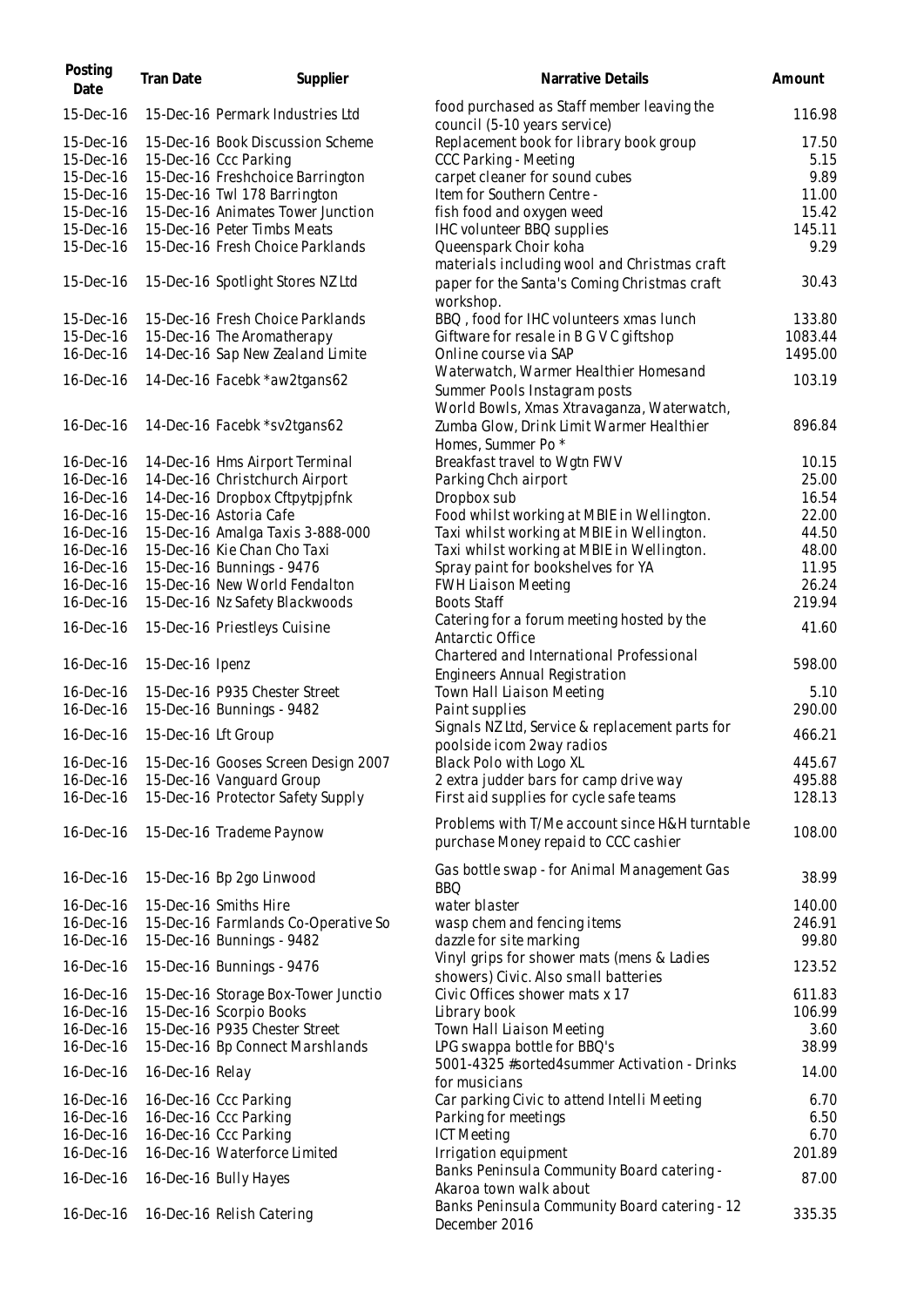| Posting<br>Date | Tran Date           | Supplier                            | Narrative Details                                                                                             | Amount |
|-----------------|---------------------|-------------------------------------|---------------------------------------------------------------------------------------------------------------|--------|
| 16-Dec-16       |                     | 16-Dec-16 Twl 120 Northlands        | Christmas decorations for Christmas Pool party                                                                | 37.00  |
| 16-Dec-16       |                     | 16-Dec-16 Fresh Choice Parklands    | Volunteer support travis wetland trust                                                                        | 27.27  |
| 16-Dec-16       |                     | 16-Dec-16 Peter Timbs Meats         | Volunteer support travis wetland trust                                                                        | 49.80  |
| 16-Dec-16       |                     | 16-Dec-16 Wsl Eastgate              | colouring pencils - 3 packets - library activities                                                            | 20.85  |
| 16-Dec-16       |                     | 16-Dec-16 Twl 123 Eastgate          | cutlery and kitchen supplies                                                                                  | 30.00  |
| 16-Dec-16       |                     | 16-Dec-16 New World South City      | Catering for Dutch Ambassador visit 16/12/16                                                                  | 70.00  |
| 16-Dec-16       |                     | 16-Dec-16 Laura Fergusson Trust (Ca | Catering for Papanui-Innes Community Board<br>Meeting held on 9 December 2016 at the Papanui<br>Service Ce*   | 157.57 |
| 16-Dec-16       |                     | 16-Dec-16 Laura Fergusson Trust (Ca | Catering for Joint Shirley and Papanui Inter-<br>Agency Community Network Meeting held on 25<br>November 20 * | 162.20 |
| 16-Dec-16       |                     | 16-Dec-16 Road Signs And Traffic    | Road Cones to reserve parking spaces for<br>Papanui-Innes Community Board members                             | 165.60 |
| 16-Dec-16       |                     | 16-Dec-16 Battery Masta Ltd         | 6 x battery replacements for wands (Li-ion 18650<br>3100mAh)                                                  | 218.70 |
| 16-Dec-16       |                     | 16-Dec-16 Ccc Parking               | Parking - Intelli meeting Fri 16 Dec Civic                                                                    | 6.70   |
| 16-Dec-16       |                     | 16-Dec-16 Ferrymead Mitre 10 Mega   | Self tapping screws to repair window catch in<br>tearoom at Metro Place Animal Management.                    | 5.65   |
| 16-Dec-16       |                     | 16-Dec-16 Countdown                 | milk for resale in the shop                                                                                   | 93.01  |
| 16-Dec-16       |                     | 16-Dec-16 The Aromatherapy          | Giftware for resale in B G V C giftshop<br>Botanic Gardens, Summer Pools, Water                               | 828.00 |
| 19-Dec-16       |                     | 15-Dec-16 Facebk *8wh8majt62        | Conservation, Cycle Safety and Coast to Coast<br>Instagram posts.                                             | 75.35  |
| 19-Dec-16       |                     | 15-Dec-16 Facebk *6wh8majt62        | Waterwatcg, Rec & Sport Xmas Xtravaganza,<br>Zumba Glow, Standard drinks, Botanic Gardens,<br>Summer Pools *  | 924.68 |
| 19-Dec-16       |                     | 15-Dec-16 Christchurch Airport      | Airport parking during a meeting in Wellington                                                                | 25.00  |
| 19-Dec-16       |                     | 16-Dec-16 Christchurch Airport      | Car parking at Christchurch Airport whilst<br>travelling to Wellington and back for meeting                   | 25.00  |
| 19-Dec-16       |                     | 16-Dec-16 Nz Safety Blackwoods      | Council Clothing & Footwear                                                                                   | 47.89  |
| 19-Dec-16       |                     | 16-Dec-16 Ecocentral Ltd            | Grounds Maintenance                                                                                           | 154.24 |
| 19-Dec-16       |                     | 16-Dec-16 Nz Safety Blackwoods      | Council Clothing & Footwear                                                                                   | 389.66 |
| 19-Dec-16       |                     | 16-Dec-16 Egmont Commercial Lt M/O  | pot grids for rx90 grade, 3 boxes (90 grids)                                                                  | 263.92 |
| 19-Dec-16       |                     | 16-Dec-16 Bunnings - 9476           | Carpet protector for zumba party                                                                              | 18.00  |
| 19-Dec-16       |                     | 16-Dec-16 George Henry & Co         | new air pump for cust service                                                                                 | 158.00 |
| 19-Dec-16       |                     | 16-Dec-16 Bunnings - 9482           | BBQ's for SBHP                                                                                                | 569.72 |
| 19-Dec-16       | 16-Dec-16 Psl       |                                     | Nanuk case for protection of specialist fire<br>equipment                                                     | 86.25  |
| 19-Dec-16       |                     | 16-Dec-16 Fieldwork Group           | Stakes, Spikes and pegs                                                                                       | 723.74 |
| 19-Dec-16       |                     | 16-Dec-16 Createsend.Com Ema        | Infrastructure Design Standard 2016                                                                           | 14.49  |
| 19-Dec-16       |                     | 16-Dec-16 Createsend.Com Ema        | Newsline 16/12/2016                                                                                           | 88.45  |
| 19-Dec-16       |                     | 16-Dec-16 Supasport Wholesale Ltd   | <b>Badminton Nets</b>                                                                                         | 80.00  |
| 19-Dec-16       |                     | 16-Dec-16 Bunnings - 9482           | Karabiners for lane ropes on poolside                                                                         | 88.62  |
| 19-Dec-16       |                     | 16-Dec-16 Cotters Electrical Ltd    | Hoover Pipe and Bags                                                                                          | 124.80 |
| 19-Dec-16       |                     | 16-Dec-16 Mr Rental Christchurch    | Misc Eployment Exp - short term furniture hire                                                                | 370.00 |
| 19-Dec-16       |                     | 16-Dec-16 The Naked Baker Ltd       | Volunteer support travis wetland trust                                                                        | 20.00  |
| 19-Dec-16       |                     | 16-Dec-16 Christchurch Airport      | Christchurch Airport parking 16/12/16; meeting<br>with DPMC etc WLG                                           | 32.00  |
| 19-Dec-16       |                     | 16-Dec-16 Mainland Fasteners Ltd    | Holesaw set and allan keys for workshop                                                                       | 74.57  |
| 19-Dec-16       | 16-Dec-16 Atlassian |                                     | ITII Atlassian Confluence 10 user monthly sub<br>2016-12                                                      | 29.52  |
| 19-Dec-16       |                     | 16-Dec-16 Axure Software            | ITDC AxureRP mthly sub 4 users 2016-12                                                                        | 289.29 |
| 19-Dec-16       |                     | 16-Dec-16 Eccocentral Ltd           | disposal of stereos                                                                                           | 9.64   |
| 19-Dec-16       |                     | 16-Dec-16 Filecorp NZ Limited       | Files Clips for Monitoring                                                                                    | 135.01 |
| 19-Dec-16       |                     | 16-Dec-16 Ross Galt Lock & Key      | Noise callouts to disable alarms                                                                              | 820.00 |
| 19-Dec-16       |                     | 16-Dec-16 Quest Albany              | Car-parking at Quest Albany for Auckland Event<br>and venues visit                                            | 10.20  |
| 19-Dec-16       |                     | 16-Dec-16 Christchurch Airport      | Carparking ChCh Airport for Auckland venue and<br>event visits                                                | 49.00  |
| 19-Dec-16       |                     | 16-Dec-16 Will & Caro Pty Ltd       | Giftware for resale in B G V C giftshop                                                                       | 962.16 |
| 19-Dec-16       |                     | 17-Dec-16 Twl 178 Barrington        | Chromecast device to allow for presentations in                                                               | 59.00  |
| 19-Dec-16       |                     | 17-Dec-16 Oderings Nurseries        | Antarctic Office<br>hanging basket mix                                                                        | 69.94  |
|                 |                     |                                     |                                                                                                               |        |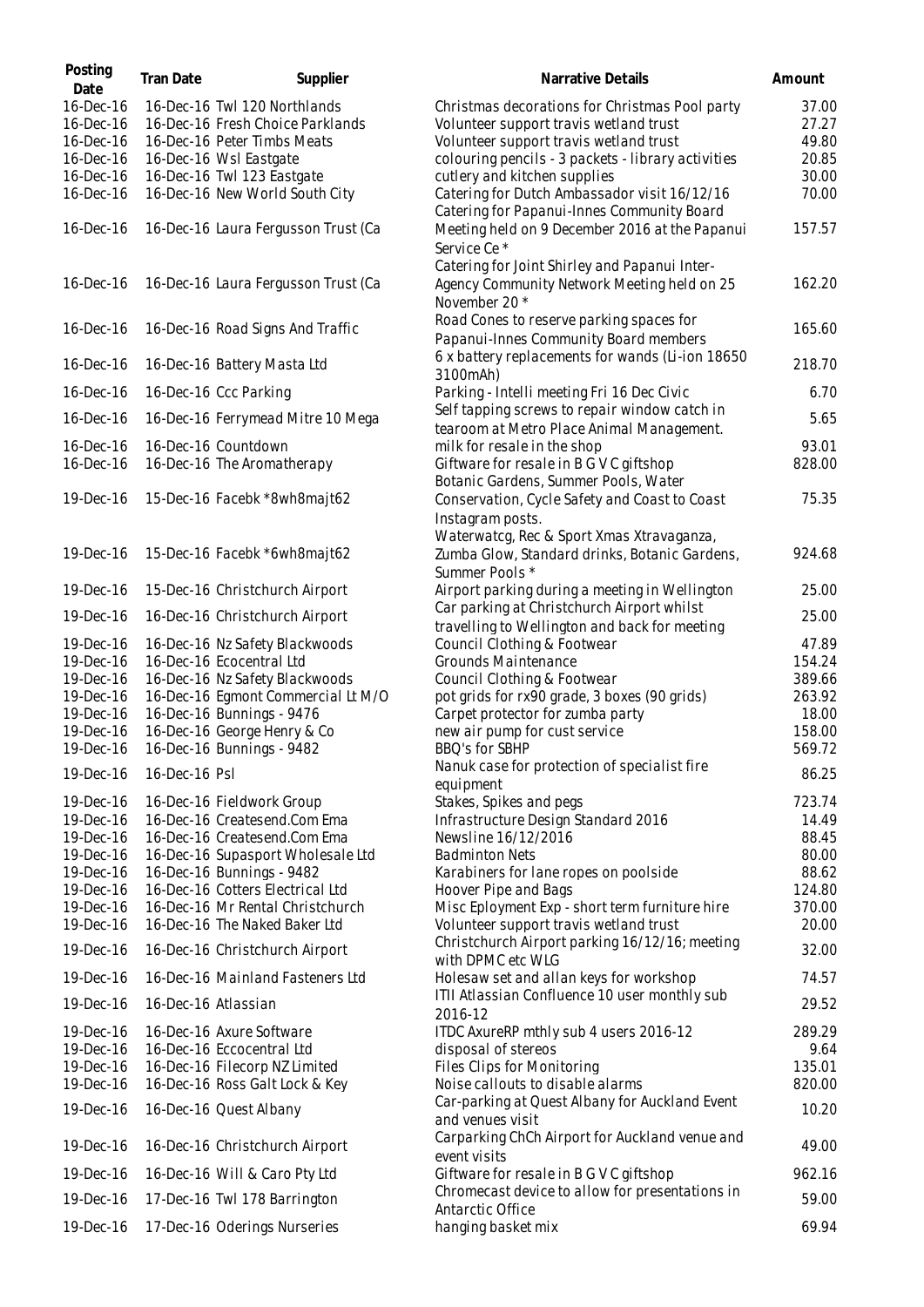| Posting<br>Date        | Tran Date         | Supplier                                                           | Narrative Details                                                             | Amount          |
|------------------------|-------------------|--------------------------------------------------------------------|-------------------------------------------------------------------------------|-----------------|
| 19-Dec-16              |                   | 17-Dec-16 Countdown                                                | 19th Battalion work bee morning tea                                           | 12.50           |
| 19-Dec-16              |                   | 17-Dec-16 Vbase Ilex Cafe                                          | water and food for performers botanic gardens<br>christmas                    | 26.00           |
| 19-Dec-16              |                   | 18-Dec-16 Countdown                                                | tea, coffee, biscuits etc for Charlesworth Reserve<br>volunteers              | 76.73           |
| 19-Dec-16              |                   | 18-Dec-16 Bunnings - 9482                                          | sprinkler heads for plant watering800885124                                   | 17.72           |
| 19-Dec-16              |                   | 19-Dec-16 Ccc Parking                                              | 5001-4325 #sorted4summer Activation Parking                                   | 8.00            |
| 19-Dec-16              |                   | 19-Dec-16 Countdown                                                | food for activity                                                             | 5.80            |
| 19-Dec-16              |                   | 19-Dec-16 Ferrymead Mitre 10 Mega<br>19-Dec-16 M S Coombes Limited | <b>Workshop Consuables</b><br>In House Maintenance - WO                       | 62.45           |
| 19-Dec-16<br>19-Dec-16 |                   | 19-Dec-16 Freshchoice Barrington                                   | Milk                                                                          | 224.25<br>2.25  |
| 19-Dec-16              |                   | 19-Dec-16 Mitre 10 Mega Papanui                                    | water timers to replace failed units                                          | 238.00          |
| 19-Dec-16              |                   | 19-Dec-16 Noel Leeming 12                                          | Purchase of portable hard drive for CCTV footage<br>from SCIRT                | 129.99          |
| 19-Dec-16              |                   | 19-Dec-16 Jaycar Pty Ltd                                           | <b>Irrigation Components</b>                                                  | 167.90          |
| 19-Dec-16              |                   | 19-Dec-16 Countdown                                                | Morning tea                                                                   | 10.00           |
| 19-Dec-16              |                   | 19-Dec-16 Irrigation Warehouse                                     | Friends irrigation expenses                                                   | 90.16           |
| 19-Dec-16              |                   | 19-Dec-16 Mitre 10 Mega Hornby                                     | irrigation and gardening gloves                                               | 201.75          |
| 20-Dec-16              |                   | 18-Dec-16 Surveymonkey                                             | Required for TRIM eLearning feedback                                          | 35.00           |
| 20-Dec-16              | 19-Dec-16 2 Cheap |                                                                    | 5001-4325, #sorted4summer activation                                          | 11.00           |
| 20-Dec-16              |                   | 19-Dec-16 Kevin Daly Mowers Ltd                                    | giveaways<br>small plant repairs 2124 & 1792                                  | 350.00          |
| 20-Dec-16              |                   | 19-Dec-16 Spotify P0150b841a                                       | 5-3-08-4401 Vbase Touch                                                       | 12.99           |
| 20-Dec-16              |                   | 19-Dec-16 P693 Armagh Courts                                       | Town Hall Site Visit                                                          | 7.60            |
| 20-Dec-16              |                   | 19-Dec-16 Bunnings - 9482                                          | BBQs and Irrigation Supplies                                                  | 751.18          |
| 20-Dec-16              |                   | 19-Dec-16 Createsend.Com Ema                                       | Sumner Lyttelton Corridor final update for 2016                               | 12.04           |
| 20-Dec-16              |                   | 19-Dec-16 Salt On The Pier                                         | thank you for volunteer fr i love new brighton<br>marketing                   | 50.00           |
| 20-Dec-16              |                   | 19-Dec-16 Brighton Hammer Hardware                                 | equipment for community events                                                | 150.46          |
| 20-Dec-16              |                   | 19-Dec-16 The Palms Shopping Centre                                | ascot leaisure club volunteer                                                 | 153.00          |
| 20-Dec-16              |                   | 19-Dec-16 Bp 2go Sawyers Arms                                      | replacement batteries for water timers                                        | 13.20           |
| 20-Dec-16              |                   | 19-Dec-16 Pivotel Communicat                                       | GPS location device Port Hills Inv 2228245                                    | 45.94           |
| 20-Dec-16              |                   | 19-Dec-16 Pivotel Communicat                                       | GPS location device Port Hills Inv 2228245                                    | 45.94           |
| 20-Dec-16              |                   | 19-Dec-16 Nz Safety Blackwoods                                     | Safety gear for Souther Park Ranger                                           | 460.87          |
| 20-Dec-16              |                   | 19-Dec-16 Pb Technologies Christchu                                | Prize for Summertime Reading 2017                                             | 379.50          |
| 20-Dec-16              |                   | 19-Dec-16 Cotters Electrical Ltd                                   | Vacuum cleaner repairs<br>12 days of Xmas gift voucher prizes for the four    | 367.00          |
| 20-Dec-16              |                   | 19-Dec-16 Westfield Gift Voucher                                   | facilities.                                                                   | 200.00          |
| 20-Dec-16              |                   | 19-Dec-16 Cpa Australia Limited                                    | Professional CA fees                                                          | 360.00          |
| 20-Dec-16              |                   | 19-Dec-16 New World St Martins                                     | eastenders end of year bbq                                                    | 175.15          |
| 20-Dec-16              |                   | 19-Dec-16 Nz Safety Blackwoods                                     | Safety boots for summer student<br>Credit Voucher Pb Technologies LtdReturned | 205.39          |
| 20-Dec-16              |                   | 19-Dec-16 Pb Technologies Ltd                                      | VanCryst VS84 4 port VGA Splitter (250MHz) as<br>was faulty. *                | $-48.53$        |
| 20-Dec-16              |                   | 19-Dec-16 Smiths Hire                                              | water blast hire                                                              | 145.00          |
| 20-Dec-16              |                   | 19-Dec-16 Nz Safety Blackwoods                                     | Hi viz jacket                                                                 | 95.71           |
| 20-Dec-16              |                   | 19-Dec-16 TL Parker Ltd                                            | Officers radio repair.                                                        | 488.75          |
| 20-Dec-16              |                   | 20-Dec-16 Mitre 10 Rangiora                                        | Hook to hold umbrella straps                                                  | 19.80           |
| 20-Dec-16              |                   | 20-Dec-16 Briscoes Hornby                                          | Side plates, teaspoons for staff room                                         | 73.00           |
| 20-Dec-16              |                   | 20-Dec-16 A-Bike-Electric.Co.Nz                                    | Goods for resale                                                              | 660.68          |
| 20-Dec-16              |                   | 20-Dec-16 Pak N Save Wainoni                                       | Volunteer vouchers                                                            | 40.00           |
| 20-Dec-16              |                   | 20-Dec-16 Ccc Parking                                              | <b>CCC Parking</b>                                                            | 6.70            |
| 20-Dec-16              |                   | 20-Dec-16 Ccc Parking                                              | <b>CCC Parking</b>                                                            | 6.70            |
| 20-Dec-16              |                   | 20-Dec-16 Laura Fergusson Trust (Ca                                | Catering for Halswell Liaison Meeting                                         | 119.92          |
| 20-Dec-16<br>20-Dec-16 |                   | 20-Dec-16 Moveable Feasts<br>20-Dec-16 Dyers Rd Timber & Bldg      | Fendalton Liaison Meeting Catering<br>building materials                      | 451.50<br>12.86 |
| 20-Dec-16              |                   | 20-Dec-16 Hutt & City Taxis                                        | Taxi Wgtn Airport to Hotel for Development of GPS                             | 35.80           |
| 20-Dec-16              |                   | 20-Dec-16 Kenneally Timber Produc                                  | Workshop<br>Timber for jumping pillow surrounds                               | 532.90          |
| 20-Dec-16              |                   | 20-Dec-16 The Brasserie                                            | <b>Retirement Function</b>                                                    | 50.00           |
| 20-Dec-16              |                   | 20-Dec-16 Ccc Parking                                              | car parking for city meeting                                                  | 5.15            |
| 20-Dec-16              |                   | 20-Dec-16 Fairfaxmedia Recurring                                   | The Press subscription                                                        | 40.90           |
| 20-Dec-16              |                   | 20-Dec-16 Fairfaxmedia Recurring                                   | The Press subscription                                                        | 40.90           |
| 20-Dec-16              |                   | 20-Dec-16 Fairfaxmedia Recurring                                   | The Press subscription                                                        | 50.75           |
| 20-Dec-16              |                   | 20-Dec-16 Ccc Parking                                              | Parking in town for PAL meeting                                               | 2.50            |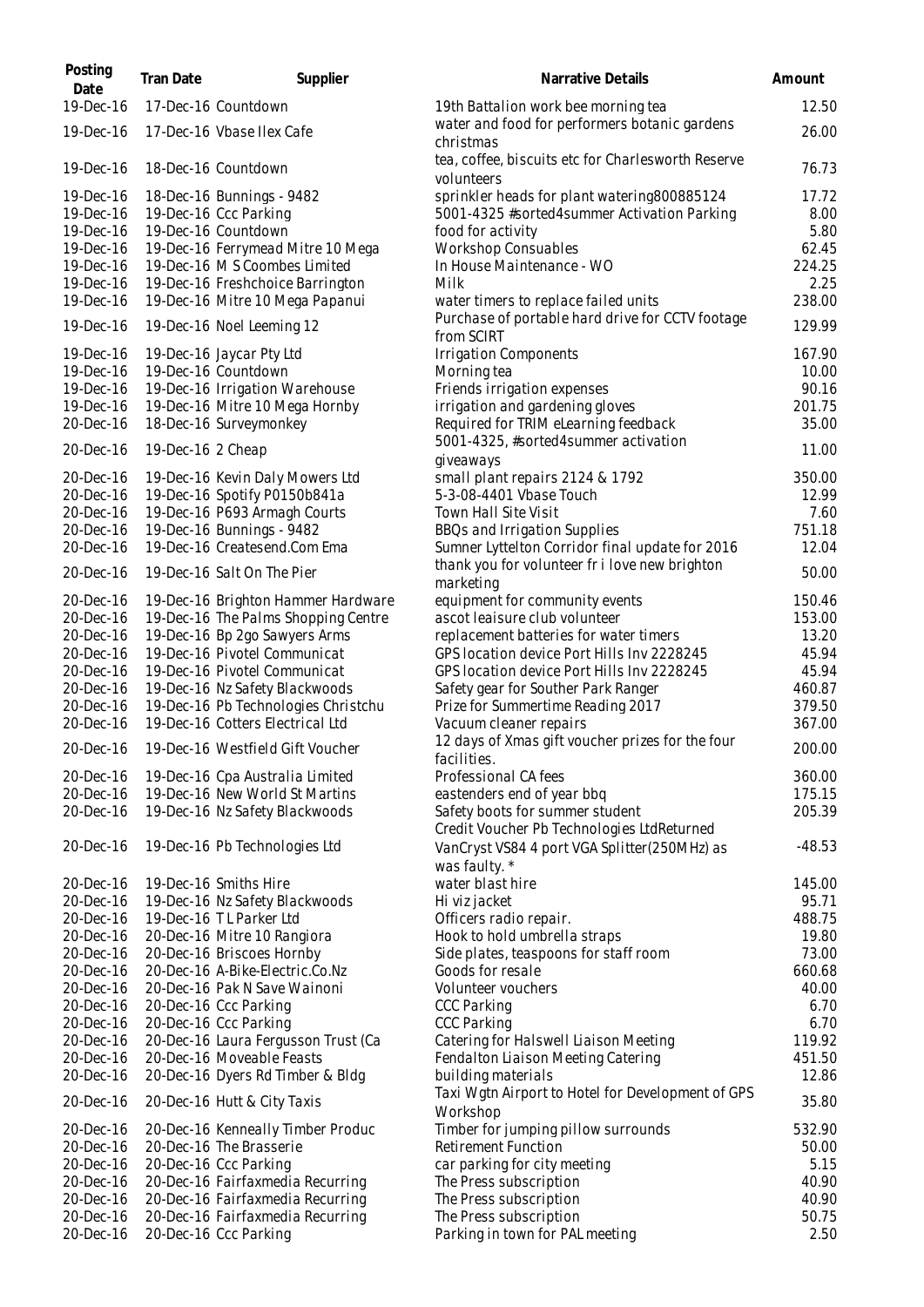| Posting<br>Date | Tran Date            | Supplier                          | Narrative Details                                                              | Amount  |
|-----------------|----------------------|-----------------------------------|--------------------------------------------------------------------------------|---------|
| 20-Dec-16       |                      | 20-Dec-16 Ccc Parking             | Parking in town for PAL meeting                                                | 2.50    |
| 20-Dec-16       |                      | 20-Dec-16 Cactus Outdoor Limited  | work trousers for Souther Local Ranger                                         | 214.65  |
| 20-Dec-16       |                      | 20-Dec-16 Fairfaxmedia Recurring  | The Press Subscription for Fendalton                                           | 40.90   |
|                 |                      |                                   |                                                                                |         |
| 20-Dec-16       |                      | 20-Dec-16 Fairfaxmedia Recurring  | The Press - CAG library copy                                                   | 40.90   |
| 20-Dec-16       |                      | 20-Dec-16 Ccc Parking             | <b>CCC Parking - Meeting</b>                                                   | 6.70    |
| 20-Dec-16       |                      | 20-Dec-16 Burwood Produce         | horse float hire for impounded calves                                          | 35.00   |
| 20-Dec-16       |                      | 20-Dec-16 Burwood Produce         | food for poultry                                                               | 110.40  |
| 20-Dec-16       |                      | 20-Dec-16 Ferrymead Mitre 10 Mega | Stakes for marking out easement                                                | 14.88   |
|                 |                      |                                   |                                                                                |         |
| 20-Dec-16       |                      | 20-Dec-16 Registry Cashiers S     | Remainder of fee to attend Cass UC field Course                                | 4.50    |
| 20-Dec-16       |                      | 20-Dec-16 Cactus Outdoor Limited  | HQP natural areas work carrying PPE, first aid<br>and tools while in the field | 211.65  |
| 20-Dec-16       |                      | 20-Dec-16 Modica Group Limited    | Service Contract email to SMS one month payment<br>FingerTip Library           | 1.32    |
| 20-Dec-16       |                      | 20-Dec-16 Modica Group Limited    | Service Contract email to SMS one month payment<br>FingerTip Library           | 1.49    |
| 20-Dec-16       |                      | 20-Dec-16 Modica Group Limited    | Service contract email to SMS one month payment<br>FingerTip Library           | 144.24  |
| 20-Dec-16       |                      | 20-Dec-16 Burwood Produce         | bird seed feed                                                                 | 156.60  |
| 20-Dec-16       |                      | 20-Dec-16 Countdown               | <b>Staff Awards</b>                                                            | 55.93   |
| 20-Dec-16       |                      | 20-Dec-16 Cq Group Limited        | Honey labels - Honey for resale in B G V C giftshop                            | 316.25  |
| 20-Dec-16       |                      | 20-Dec-16 Pak N Save Northlands   | Christmas morning tea for book group                                           | 15.32   |
| 21-Dec-16       |                      | 20-Dec-16 Ross Galt Lock & Key    | Replacement shackles for 2 padlocks                                            | 86.40   |
| 21-Dec-16       |                      | 20-Dec-16 Createsend.Com Ema      | 5308-4160, EDM Event Survey                                                    | 16.61   |
|                 |                      |                                   |                                                                                |         |
| 21-Dec-16       |                      | 20-Dec-16 French Country Collect  | Goods for resale                                                               | 1330.33 |
| 21-Dec-16       |                      | 20-Dec-16 Smiths Hire             | Smiths Hire - Pole Chain Saw                                                   | 85.00   |
| 21-Dec-16       |                      | 20-Dec-16 Nzia Website            | NZIA annual membership for continued<br>professional development               | 467.66  |
| 21-Dec-16       |                      | 20-Dec-16 Fitnessgear4u           | Fitness equipment (mini loop bands)                                            | 45.00   |
| 21-Dec-16       |                      | 20-Dec-16 Bunnings - 9482         | d shackles for trailers x3800885124                                            | 41.91   |
|                 |                      |                                   |                                                                                |         |
| 21-Dec-16       |                      | 20-Dec-16 Nz Safety Blackwoods    | Protective Work Gear                                                           | 675.74  |
| 21-Dec-16       |                      | 20-Dec-16 Relish Catering         | Catering for H&S Working Group                                                 | 282.44  |
| 21-Dec-16       |                      | 20-Dec-16 Bunnings - 9476         | Misc garden requirements<br>Staff PPE for brush cutting and chainsaw work,     | 100.99  |
| 21-Dec-16       |                      | 20-Dec-16 Fosters Outdoor Power   | saw for tree maintenance                                                       | 554.00  |
| 21-Dec-16       |                      | 20-Dec-16 Ross Galt Lock & Key    | Noise callouts to disable alarms                                               | 765.00  |
| 21-Dec-16       |                      | 20-Dec-16 Pb Technologies Ltd     | ATEN VanCryst VS84 4 port VGA<br>Splitter(250MHz).1920x1440 60Hz w/o VGA cable | 48.51   |
| 21-Dec-16       |                      | 20-Dec-16 Bunnings - 9482         | cutting and spraying items                                                     | 251.72  |
| 21-Dec-16       |                      | 20-Dec-16 Subway Barrington       | Food for firefighters at McQueens Valley Fire                                  | 232.80  |
| 21-Dec-16       |                      | 21-Dec-16 New World South City    | Reimbursement of student expenses                                              | 200.00  |
|                 |                      |                                   |                                                                                |         |
| 21-Dec-16       |                      | 21-Dec-16 Caltex Riccarton        | Gas bottle refill                                                              | 23.10   |
| 21-Dec-16       |                      | 21-Dec-16 Ccc Parking             | <b>CCC Parking</b>                                                             | 6.70    |
| 21-Dec-16       |                      | 21-Dec-16 Ccc Parking             | <b>CCC Parking</b>                                                             | 6.70    |
| 21-Dec-16       |                      | 21-Dec-16 Ccc Parking             | Parking                                                                        | 3.50    |
| 21-Dec-16       |                      | 21-Dec-16 Wgtn Combined Taxis     | taxi Wgtn hotel to Lambton Quay for Development<br>of GPS Workshop 21 Dec      | 14.40   |
| 21-Dec-16       |                      | 21-Dec-16 Placemakers Cranford    | <b>Screws for SBHP</b>                                                         | 85.88   |
| 21-Dec-16       |                      | 21-Dec-16 Countdown               | SBHP stock for resale                                                          | 449.70  |
| 21-Dec-16       |                      | 21-Dec-16 Ccc Parking             | Parking                                                                        | 6.70    |
|                 |                      |                                   |                                                                                |         |
| 21-Dec-16       |                      | 21-Dec-16 Chch City Council Civic | parking coupons for meeting parking                                            | 46.50   |
| 21-Dec-16       |                      | 21-Dec-16 Relish Catering         | Catering for Coastal Burwood Community Board<br>meeting 5 December 2016        | 139.16  |
| 21-Dec-16       |                      | 21-Dec-16 Mitre 10 Beckenham      | three new extension cords                                                      | 74.42   |
| 21-Dec-16       |                      | 21-Dec-16 Rubber Stamps           | Rubber stamps                                                                  | 82.40   |
| 21-Dec-16       |                      | 21-Dec-16 Cactus Outdoor Limited  | PPE - Shorts                                                                   | 143.65  |
|                 |                      | 21-Dec-16 Placemakers Riccarton   |                                                                                | 217.35  |
| 21-Dec-16       |                      |                                   | cable ties for scrim-boxing day game                                           |         |
| 21-Dec-16       |                      | 21-Dec-16 Mitre 10 Beckenham      | wire for core flute signs                                                      | 8.25    |
| 21-Dec-16       |                      | 21-Dec-16 Nzrc Online Shop        | Red Cross First Aid Course                                                     | 210.00  |
| 21-Dec-16       |                      | 21-Dec-16 Knobs N Knockers Ltd    | Master key set Heathcote Community Centre                                      | 370.30  |
| 22-Dec-16       | 19-Dec-16 Dri B Labs |                                   | Annual subscription for Bopup Instant Messenger                                | 427.30  |